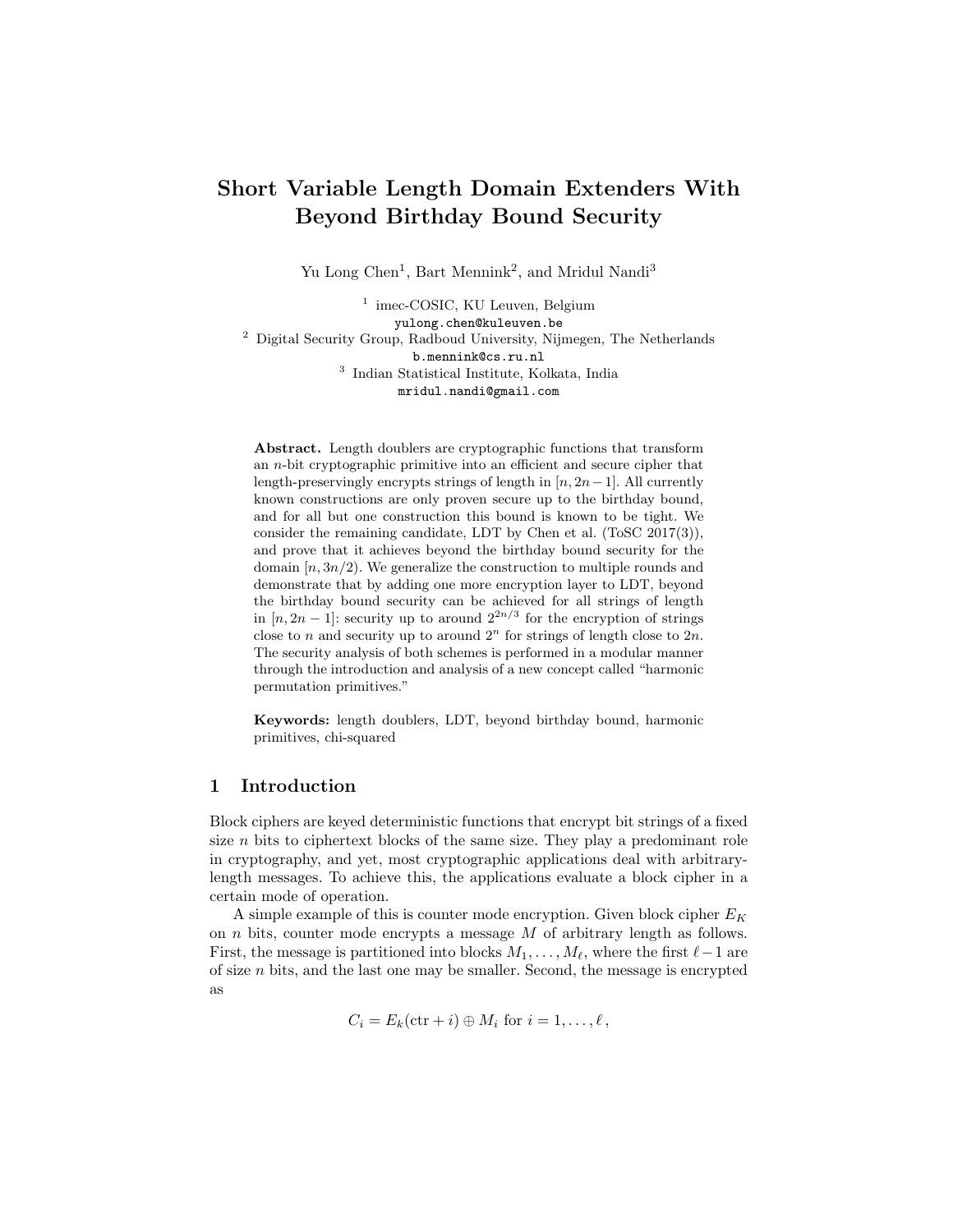where the  $\ell$ -th ciphertext block is truncated to have the same size as  $M_{\ell}$ , and where ctr is a carefully specified counter.

Counter mode is unique in the sense that it allows for easy length-preservation due to its "streaming" property. Whereas this property is fine in some use cases, in many others it is lacking. For example, stream cipher encryption is inapplicable to disk sector encryption for security reasons. Alternative encryption modes like CBC [\[47\]](#page-29-0), OCB [\[26,](#page-28-0)[38,](#page-29-1)[39\]](#page-29-2), XTS [\[15\]](#page-28-1), and TC3 [\[41\]](#page-29-3), however, feed the message to the block cipher and there is no easy way of keeping length preservation. One often pads input to size a multiple of n-blocks and takes ciphertext expansion for granted [\[1,](#page-27-0)[2,](#page-27-1)[26,](#page-28-0)[28\]](#page-28-2). Ciphertext expansion is, in many cases, not desirable: it creates overhead, making it unsuitable for disk encryption and low-bandwidth network protocols.

A generic method for length-preserving variable-length encryption is cipher-text stealing [\[13,](#page-28-3) [40\]](#page-29-4). Informally, it encrypts the first  $\ell - 1$  blocks as is, but to encrypt the non-integral  $\ell$ -th block, it is first expanded to n bits by scraping sufficiently many ciphertext bits from the  $(\ell - 1)$ -th block and gluing these to  $M_{\ell}$ . The approach is appealing, but it only works on modes of use for which ciphertext blocks can be decrypted independently of each other: otherwise one cannot recover the ciphertext bits scraped off of  $C_{\ell-1}$ .

Besides these two generic solutions, many dedicated designs that support variable-length encryption have appeared, e.g., EME [\[20\]](#page-28-4), TET [\[21\]](#page-28-5), HEH [\[43\]](#page-29-5), HCTR [\[46\]](#page-29-6), HCH [\[10\]](#page-27-2), and XCB [\[27\]](#page-28-6), but a golden method for generically transforming an existing block cipher mode of operation for integral data to one for arbitrary-length data was long due.

## 1.1 Length Doublers

In 2007, Ristenpart and Rogaway [\[37\]](#page-29-7) introduced *length doublers* as an elegant way of achieving variable-length encryption. A length doubler is a lengthpreserving encryption mode on the set of bit strings of size between n and  $2n-1$ bits, where  $n$  is the state size of the underlying primitive.

By allowing flexibility of the size of the second block, length doublers suit well as modular building blocks for variable-length encryption and authenticated encryption. For example, whereas the possibility to apply ciphertext stealing depends on the mode in consideration, length doubling can be used generically for black-box authenticated encryption schemes as demonstrated by Chen et al. [\[11\]](#page-27-3). We discuss further applications of length doublers in Section [1.4.](#page-4-0)

Alongside the formalization, Ristenpart and Rogaway introduced the XLS length doubler, based on three block cipher calls and two evaluations of a socalled  $\epsilon$ -good mixing function. It found application in first-round CAESAR submission AES-COPA [\[2,](#page-27-1) [3\]](#page-27-4). Only 7 years after its introduction, Nandi found an attack on XLS [\[32\]](#page-28-7), an attack that also rendered the solution in the COPA mode insecure [\[34\]](#page-29-8). Nandi further proved that a secure length doubler must make at least four block cipher calls [\[33\]](#page-29-9). Other length doublers introduced after XLS are DE by Nandi [\[31\]](#page-28-8) and HEM by Zhang [\[48\]](#page-29-10), both of which make four block cipher calls and match the lower bound of [\[33\]](#page-29-9).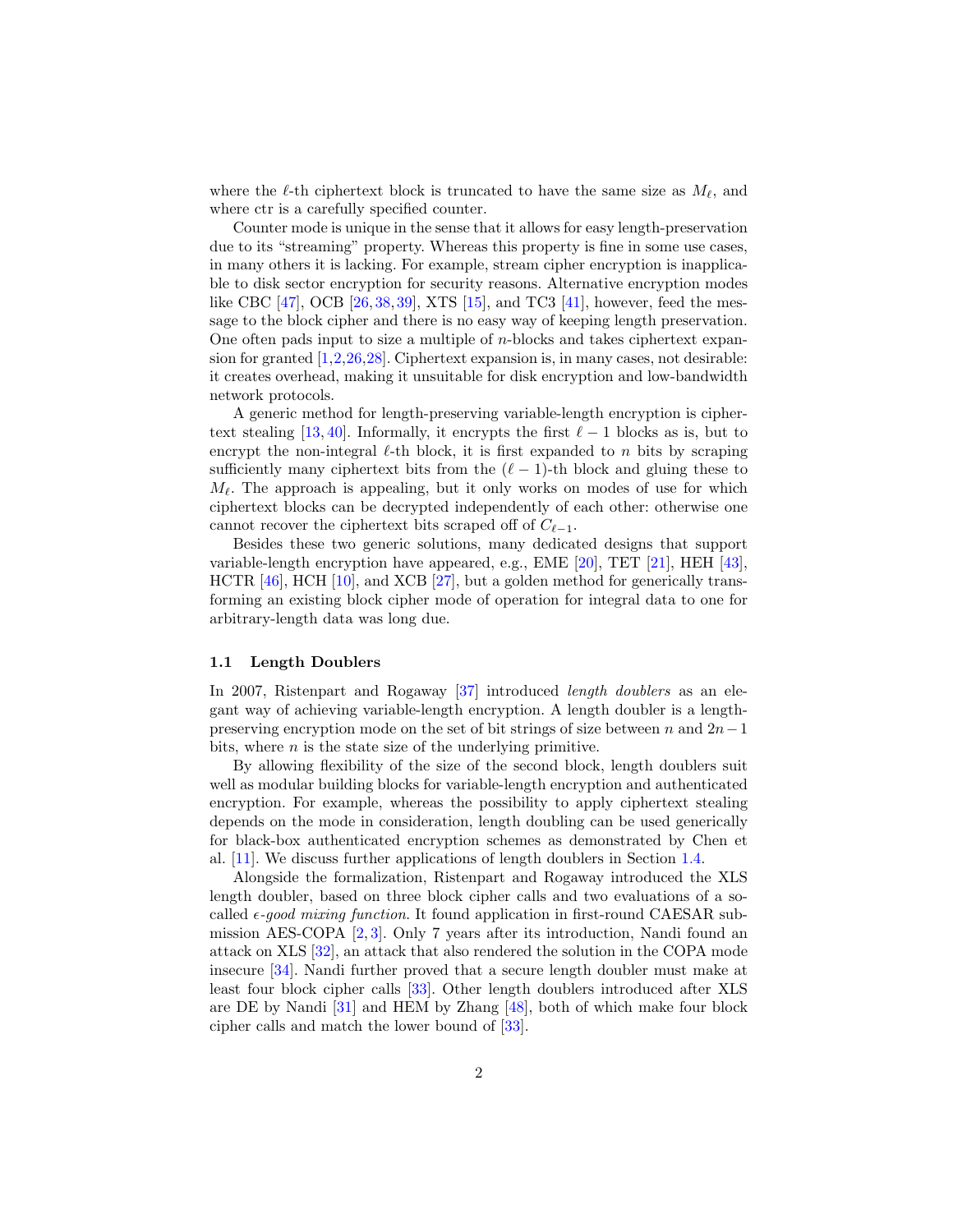Chen et al. considered the design of length doublers from tweakable block ciphers and introduced LDT [\[11\]](#page-27-3). It makes two calls to a tweakable block cipher and uses a *pure mixing function*, noting that an  $\epsilon$ -good mixing function is pure but not necessarily vice versa. The transition to using tweakable block ciphers is a natural one: 18 initial submissions to the CAESAR competition were based on tweakable block ciphers, various novel cryptographic authentication and/or encryption modes use a tweakable block cipher as black box [\[23,](#page-28-9) [35,](#page-29-11) [41,](#page-29-3) [45\]](#page-29-12), and dedicated tweakable block ciphers like TWEAKEY [\[24\]](#page-28-10) and SKINNY [\[5\]](#page-27-5) are gaining traction. The recently announced ARMv8.3 [\[36\]](#page-29-13) uses an implementation of the lightweight tweakable blockcipher QARMA [\[4\]](#page-27-6). The approach allows for more modular (and thus simpler) security proofs.

#### 1.2 Towards Beyond Birthday Bound Security

All of the length doublers mentioned so far, barring XLS, are proven secure up to  $2^{n/2}$ . For DE and HEM this bound is tight as there is an attack matching this complexity. For LDT, Chen et al. [\[11\]](#page-27-3) derived an attack in approximately  $2^{n-s/2}$  queries, as long as all queries are of size at least  $n+s$ . The bound suggests tightness for  $s = n - 1$ , but it leaves the possibility of proving beyond birthday bound security for  $s \ll n - 1$  open.

Although all length doublers known to date have only birthday bound proven security, beyond birthday bound secure length doublers are relevant for various scenarios. First, consider the case of a cryptographic mode that uses a length doubler in a black-box manner and achieves beyond birthday bound security. If it is instantiated with any off-the-shelf solution (DE, HEM, LDT) the provable security guarantee degrades to birthday bound security. Second, considering the case of format-preserving encryption and electronic product code tag encryption (see Section [1.4\)](#page-4-0), using a birthday bound secure length doubler with a lightweight 64-bit block cipher yields 32-bit security at best. A beyond birthday bound secure length doubler would guarantee security up to well beyond 32 bits.

#### 1.3 Our Contribution

We challenge the problem of proving beyond birthday bound security of length doublers. The starting point of our work is Chen et al.'s LDT: it is simple, modular, and so far the only existing candidate that may offer beyond birthday bound security.

As first contribution, we prove in Section [5](#page-11-0) that the original LDT achieves beyond the birthday security for queries of size in  $[n, 3n/2)$ : if only evaluations of size around n are permitted,  $2n/3$ -bit security is achieved, but if evaluations of size around  $3n/2$  are permitted, the proven security bound degrades to  $n/2$ . The bound is not tight, but we recall that Chen et al. [\[11\]](#page-27-3) already demonstrated a birthday bound attack if  $s = n - 1$ , testifying of the fact that the security decreases with s. As second and main contribution, we generalize the mode to r-round LDT, recalling that the original construction consists of 2 rounds, and prove in Section [6](#page-14-0) that 3-round LDT achieves beyond the birthday bound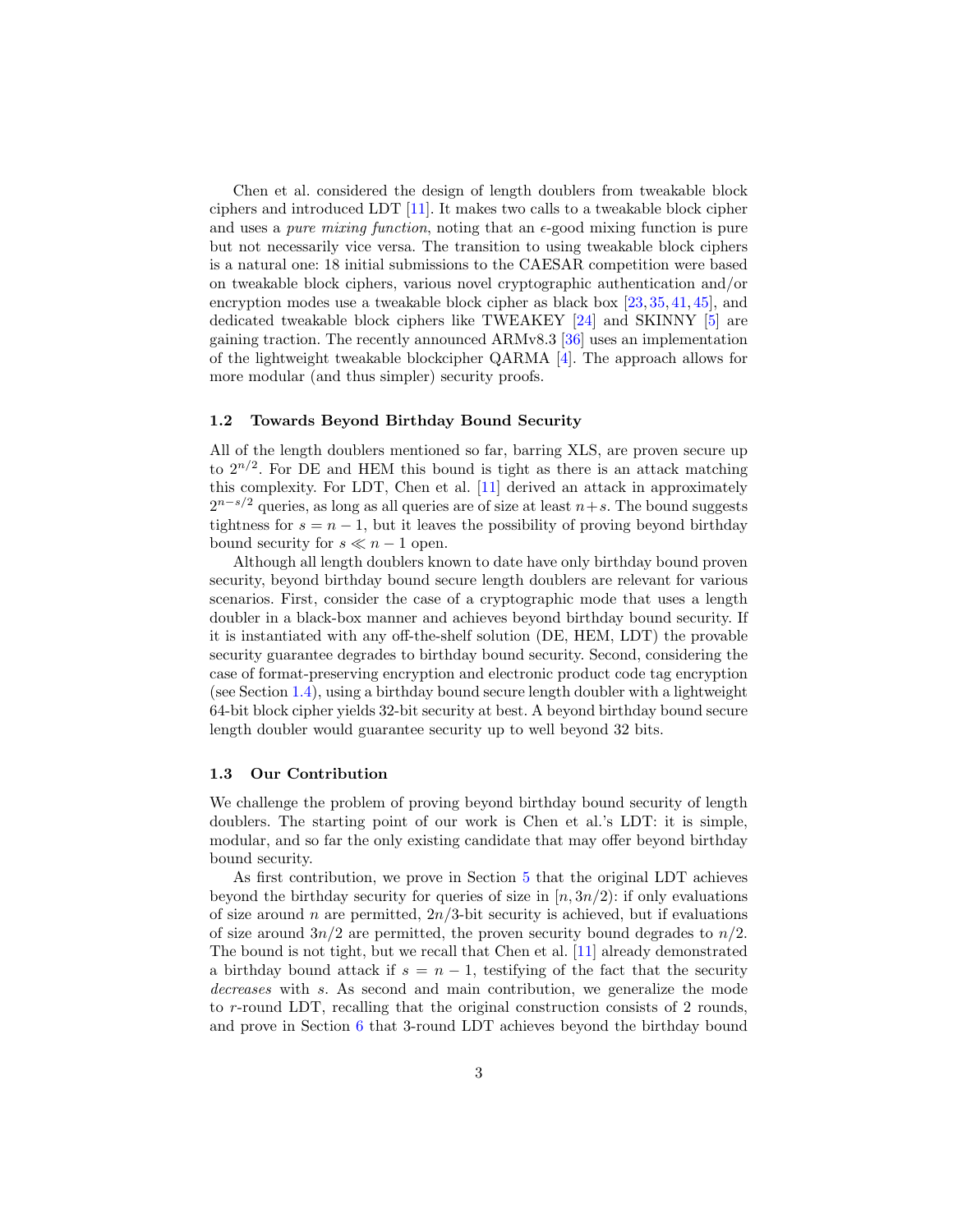<span id="page-3-0"></span>Fig. 1: Security bound of 2-LDT and 3-LDT for various choices of input size, where  $\circ$  stands for 2-LDT and  $\star$  stands for 3-LDT.



security for the entire domain  $[n, 2n-1]$ . As proven so far, the security of 3round LDT *increases* with s: for evaluations of size around n we achieve  $2n/3$ bit security, and for evaluations of size around  $2n$  we get optimal *n*-bit security. Figure [1](#page-3-0) plots the simplified security results of 2-LDT and 3-LDT for bit strings of length in  ${n, 5n/4, 3n/2, 7n/4, 2n-1}$  (these data are taken from the discussion in Sections [5](#page-11-0) and [6\)](#page-14-0). In aforementioned example of an 80-bit cipher using a 64-bit primitive, 3-LDT achieves  $2^{3n/4} = 2^{48}$  security.

Central to our proofs is the introduction and usage of a new concept: "harmonic permutation primitives." These can be seen as lazily-sampled permutations where one part of the state is always sampled uniformly at random and the other part in such a way that permutation consistency is maintained. We describe two harmonic primitives: a harmonic tweakable permutation in Section [4.1](#page-9-0) and a harmonic variable-length pseudorandom permutation in Section [4.2.](#page-10-0)

These harmonic permutation primitives allow for compact, neat, and modular security proofs of both 2-round and 3-round LDT. Both proofs use the two harmonic permutation primitives of Section [4](#page-9-1) in a different setting, but using the chi-squared method by Dai et al. [\[14\]](#page-28-11) and properties of the hypergeometric distribution, security of both LDT modes is reduced to the security of the harmonic permutation primitives. What then remains is an analysis of these primitives in Sections [7](#page-19-0) and [8.](#page-24-0)

Inspired by the proof approach in this work, one may likewise use the two harmonic permutation primitives to prove security of r-round LDT for  $r > 4$ . However, it would only render marginal improvement of the bound, with a large efficiency penalty. It nevertheless appears that the idea of harmonic permutation primitives and our proof technique may be broadly applicable beyond LDT, for example in the direction of sponge functions [\[7\]](#page-27-7).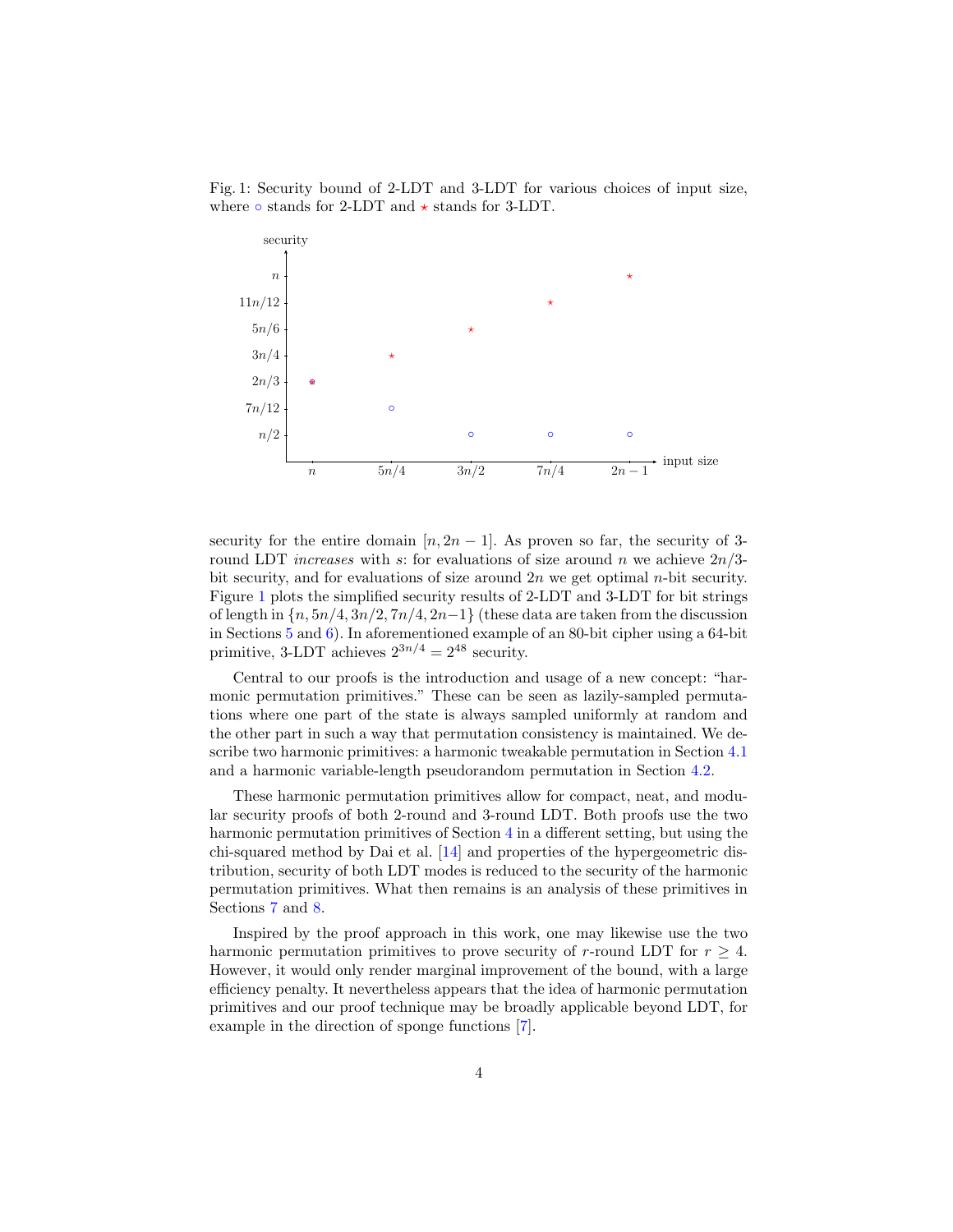#### <span id="page-4-0"></span>1.4 Application

An example use case of length doublers is format-preserving encryption, a field that got significant attention recently in light of the standardization [\[16\]](#page-28-12) of FF1 [\[6\]](#page-27-8) and FF3 [\[8\]](#page-27-9). Format-preserving encryption considers the problem of encrypting data from a small domain that does not fit the parameters of standardized block ciphers. For example, there is no practical way to length-preservingly encrypt 80-bit strings using AES-128 (other than streaming-based). Whereas the standardized FF1 and FF3 are made to facilitate arbitrary types of domains, for certain cases this can equally well be resolved using a length doubler. Above example of 80-bit strings can be resolved with a birthday bound secure length doubler on top of a lightweight 64-bit tweakable block cipher, but that would only give 32-bit security. As shown in Figure [1,](#page-3-0) for this scenario 2-LDT would achieve around 37-bit security and 3-LDT even 48-bit security.

A more concrete example is that of electronic product code tag encryption, which is considered as a replacement for bar codes using low-cost passive RFIDtags. The standard EPC Class 1 Gen 2 RFID tag [\[18\]](#page-28-13) proposes to use a unique 96-bit identifier for any physical item [\[19\]](#page-28-14). As for above generic case, a birthday bound secure length doubler on top of a 64-bit block cipher would give 32 bit security at best. Our bound of 2-LDT does not improve for this regime (see Figure [1\)](#page-3-0), but 3-LDT does achieve beyond birthday bound security: instantiated with a 64-bit tweakable block cipher, it reaches around 53-bit security.

It is straightforward to transform  $r$ -LDT into a *tweakable* length doubler, where the tweak is fed as additional tweak input to the underlying tweakable block ciphers (this requires extending the tweak space of the underlying primitive). This observation has two implications. First, one can obtain multi-user security of r-LDT by considering user IDs as tweak inputs and feeding those to the underlying tweakable block cipher. Second, r-LDT is an interesting and non-obvious generalization of the tweakable block cipher based domain extender of Coron et al. [\[12\]](#page-28-15). Stated simply, Coron et al. considered the problem of transforming a tweakable block cipher with  $2n$ -bit tweaks and n-bit blocks into a domain extender with n-bit tweaks and 2n-bit blocks. They presented a 2-round scheme (achieving birthday bound security) and a 3-round scheme (achieving optimal n-bit security). Our tweakable length doublers, instead, transform that tweakable block cipher into a length doubler with n-bit tweaks and  $[n, 2n-1]$ bit blocks, therewith enabling support for variable length input. For the specific case of  $s \approx n$ , our schemes achieve the same level of security as those of [\[12\]](#page-28-15).

Finally, we remark that if one considers 2-LDT for fixed s, and sandwiches it by two universal hash functions in a specific way, the resulting construction is identical to the Small-Block Cipher (SBC) construction proposed by Minematsu and Iwata [\[30\]](#page-28-16) (an extension of ENR [\[29\]](#page-28-17)). As SBC is designed to achieve beyond birthday bound security quite efficiently, it makes sense to compare it with 3- LDT. It turns out that 3-LDT compares favorably in various aspects. First, Minematsu and Iwata showed that SBC achieves  $(n + s)/2$ -bit security, whereas 3-LDT achieves  $(2n + s)/3$ -bit security for any fixed s (see also the last column of Table [1](#page-16-0) in Section [6\)](#page-14-0). Second, SBC uses two tweakable block ciphers and two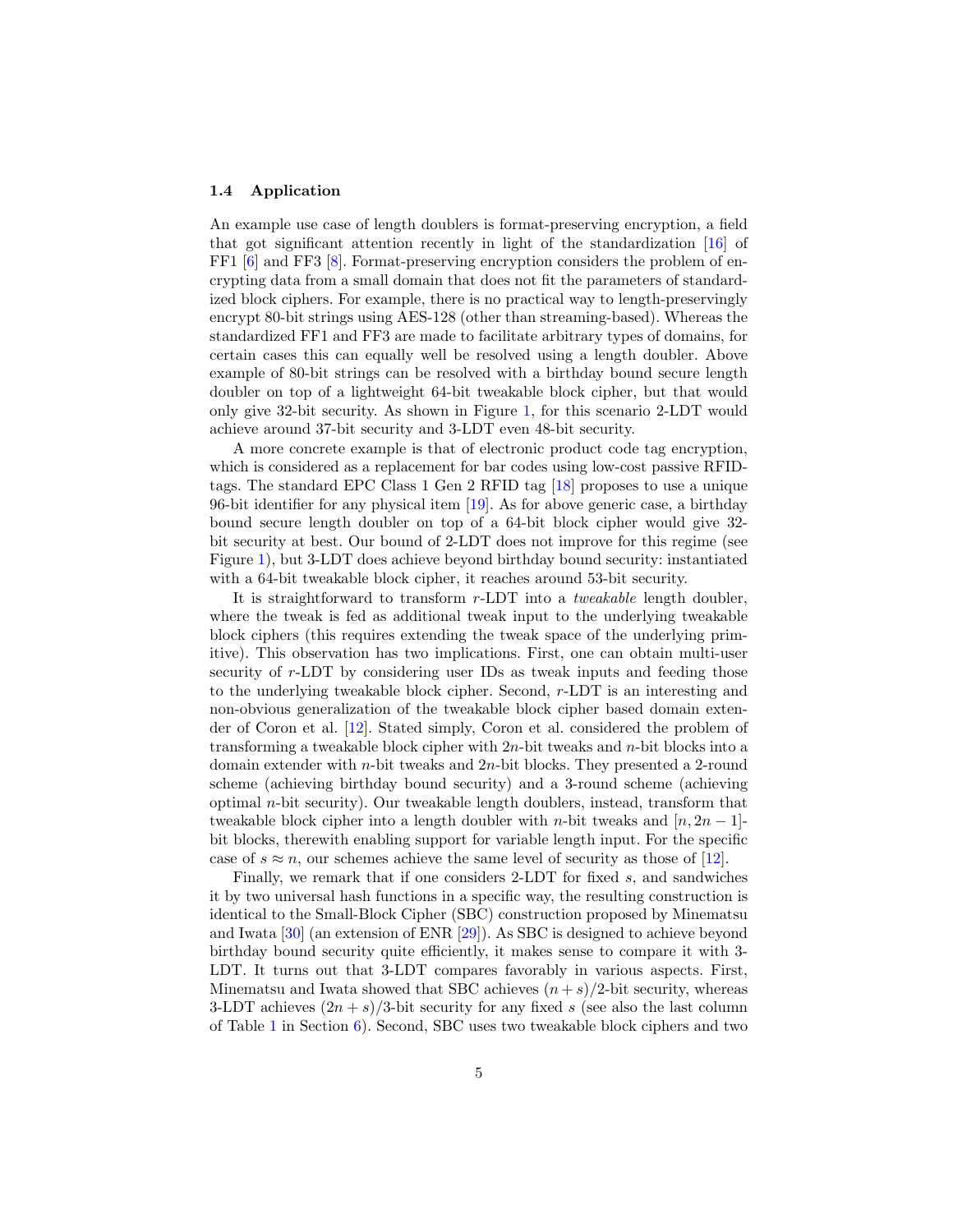universal hash functions, whereas 3-LDT uses three tweakable block ciphers. The latter could be beneficial for implementation on constrained devices. Finally, SBC is ultimately still a fixed input length cipher, whereas 3-LDT allows for inputs of size  $[n, 2n-1]$ .

## 2 Preliminaries

For  $n \in \mathbb{N}$ , we denote the set of all bit strings of length n as  $\{0,1\}^n$ , and the set of all bit strings of arbitrary length as  $\{0,1\}^*$ . For  $m \in \mathbb{N}$  and  $m \leq n$ we define  $\{0,1\}^{[m,n]} = \bigcup_{m \leq i \leq n} \{0,1\}^i$ . Given two bit strings  $X, Y \in \{0,1\}^*,$ we use both  $X||Y$  and XY interchangeably to denote their concatenation. The length of X is denoted |X|, and if X and Y satisfy  $|X| = |Y|$ , we denote their bitwise addition as  $X \oplus Y$ . For  $X \in \{0,1\}^n$ , we denote  $\operatorname{\sf left}_m(X)$  the m leftmost bits of X and right<sub>m</sub> $(X)$  the m rightmost bits of X, in such a way that  $X =$ left<sub>n−m</sub>(X)||right<sub>m</sub>(X).

For  $n \in \mathbb{N}$  and  $X \in \{0,1\}^{[0,n-1]}$ , we define a padding function pad $(X)$  $X||10^{n-|X|-1}$ . We denote its inverse unpad that on input of a string of length n removes the rightmost string  $10<sup>*</sup>$  and returns the resulting string. Note that unpad is an injective mapping.

The expression  $S \leftarrow T$  denotes the assignment of the value T to variable S,  $\mathcal{L} \stackrel{\cup}{\leftarrow} S$  the addition of S to list  $\mathcal{L}$ , and  $S \stackrel{\$}{\leftarrow} S$  for finite set S the uniformly random sampling of S from S. For an algorithm  $\mathcal D$  and a function/oracle  $\mathcal O$ ,  $\mathcal{D}^{\mathcal{O}}$  represents the evaluation of  $\mathcal D$  with oracle interaction to  $\mathcal{O}$ , and  $\Delta_{\mathcal{D}}(\mathcal{O};\mathcal{P})$ represents the advantage of  $D$  in distinguishing  $O$  from an oracle  $\mathcal{P}$ .

#### <span id="page-5-0"></span>2.1 (Tweakable) Block Ciphers

For arbitrary finite key space K and  $n \in \mathbb{N}$ , a block cipher is a function E:  $\mathcal{K} \times \{0,1\}^n \to \{0,1\}^n$  such that for every fixed key  $K \in \mathcal{K}$ ,  $E_K(\cdot) = E(K, \cdot)$ is a permutation on  $\{0,1\}^n$ . We denote its inverse for fixed key K by  $E_K^{-1}(\cdot)$  =  $E^{-1}(K, \cdot)$ . Denote by Perm $(n)$  the set of all permutations on  $\{0, 1\}^n$ . Tweakable block ciphers generalize over ordinary block ciphers by input of a  $t$ -bit tweak, for  $t \in \mathbb{N}$ . More detailed, a tweakable block cipher is a function  $\tilde{E}: \mathcal{K} \times \{0,1\}^t \times$  $\{0,1\}^n \to \{0,1\}^n$  such that for every fixed key  $K \in \mathcal{K}$  and tweak  $T \in \{0,1\}^t$ ,  $\widetilde{E}_K(T, \cdot) = \widetilde{E}(K, T, \cdot)$  is a permutation on  $\{0, 1\}^n$ . Its inverse for fixed key K and tweak T is denoted by  $\tilde{E}_K^{-1}(T, \cdot) = \tilde{E}^{-1}(K, T, \cdot)$ . Denote by  $\widetilde{\text{Perm}}(t, n)$  the set of all families of permutations  $\tilde{\pi} : \{0,1\}^t \times \{0,1\}^n \to \{0,1\}^n$  indexed by tweak  $T \in \{0,1\}^t$ .

The security of a tweakable block cipher  $\tilde{E}$  is measured by considering a distinguisher  $D$  that has two-sided query access to either  $E_K$  for a randomly drawn key  $K \stackrel{\text{s}}{\leftarrow} \mathcal{K}$ , or a random tweakable permutation  $\tilde{\pi} \stackrel{\text{s}}{\leftarrow} \widetilde{\text{Perm}}(t,n)$ , and its goal is try to distinguish the real construction from the ideal one:

$$
\mathbf{Adv}_{\tilde{E}}^{\widetilde{\text{prp}}}(\mathcal{D}) = \left| \Pr \left[ K \stackrel{\text{s}}{\leftarrow} \mathcal{K} : \mathcal{D}^{\tilde{E}_{K}^{\pm}} = 1 \right] - \Pr \left[ \tilde{\pi} \stackrel{\text{s}}{\leftarrow} \widetilde{\text{Perm}}(t, n) : \mathcal{D}^{\tilde{\pi}^{\pm}} = 1 \right] \right|.
$$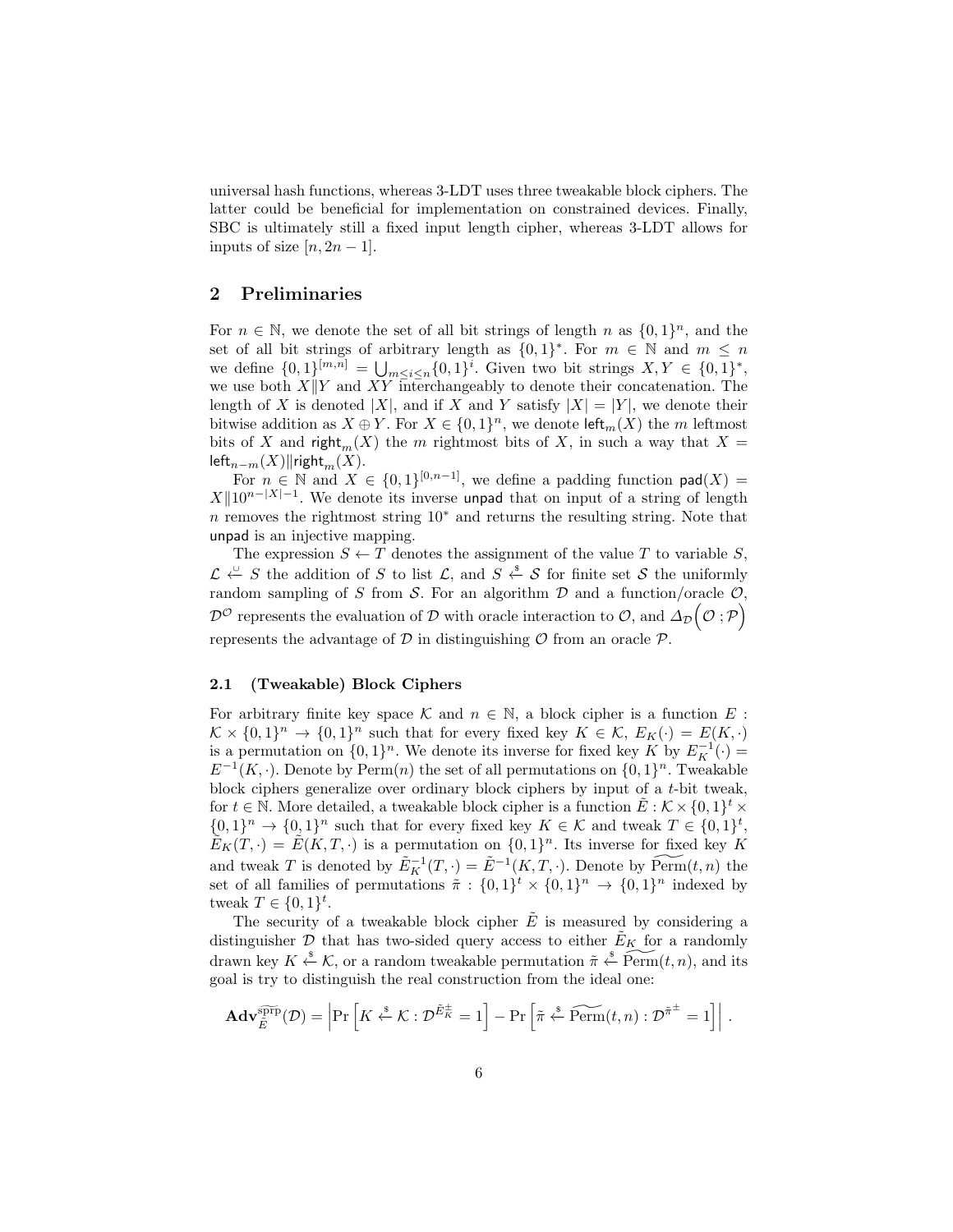For the left probability, the key space  $K$  is a fair representation of the randomness of  $E_K^{\pm}$ . Often, it is the set of k-bit strings, where k is the key size. In proofs, specifically in hybrid arguments within proofs, one regularly considers tweakable block ciphers with idealized primitives. For example, one may consider the construction of a tweakable block cipher  $\hat{E}$  from a secret permutation (that could, in turn, be instantiated using a block cipher with secret key). In this case, the key space of E is  $\mathcal{K} = \text{Perm}(n)$ . More involved examples appear if the construction internally consists of lazy sampling, as will for instance be the case with our harmonic tweakable SPRP in Section [4.1.](#page-9-0)

#### <span id="page-6-0"></span>2.2 Chi-Squared Method

Our proof will rely on the chi-squared method by Dai et al. [\[14\]](#page-28-11).

Consider two stateless systems  $\mathcal{O}_0$ ,  $\mathcal{O}_1$  and any computationally unbounded deterministic distinguisher  $D$  that has query access to either of these systems. The distinguisher's goal is to distinguish both systems. If we denote the maximum amount of queries by q, we can define a transcript  $\boldsymbol{\tau} = (\tau^{(1)}, \ldots, \tau^{(q)})$  and let  $\tau^{(i)} = (\tau^{(1)}, \ldots, \tau^{(i)})$  for every  $i \leq q$ . Distinguisher  $\mathcal{D}$  can make its queries adaptively, but as it makes them in a deterministic manner, the  $(i + 1)$ -th query input is determined by the first *i* query-responses  $\tau^{(i)}$ .

For system  $\mathcal{O} \in \{ \mathcal{O}_0, \mathcal{O}_1 \}$  and fixed tuple  $\tau^{(i)}$ , we denote by  $p_{\mathcal{O},\mathcal{D}}(\tau^{(i)})$  the probability that distinguisher  $\mathcal D$  interacting with  $\mathcal O$  obtains transcript  $\tau^{(i)}$  for its first *i* queries. If  $p_{\mathcal{O},\mathcal{D}}(\tau^{(i)}) > 0$ , then we denote by  $p_{\mathcal{O},\mathcal{D}}(Y^{(i+1)} | \tau^{(i)})$  the conditional probability that  $\mathcal D$  receives response  $Y^{(i+1)}$  upon its  $(i+1)$ -th query, given transcript  $\tau^{(i)}$  of the first i queries (that deterministically fixes the input to the  $(i + 1)$ -th query). Define for any  $i \in \{1, \ldots, q\}$  and any query-response tuple  $\boldsymbol{\tau}^{(i)}$ :

<span id="page-6-2"></span><span id="page-6-1"></span>
$$
\chi^{2}(\boldsymbol{\tau}^{(i-1)}) = \sum_{Y^{(i)}} \frac{\left(p_{\mathcal{O}_{1},\mathcal{D}}(Y^{(i)} \mid \boldsymbol{\tau}^{(i-1)}) - p_{\mathcal{O}_{0},\mathcal{D}}(Y^{(i)} \mid \boldsymbol{\tau}^{(i-1)})\right)^{2}}{p_{\mathcal{O}_{0},\mathcal{D}}(Y^{(i)} \mid \boldsymbol{\tau}^{(i-1)})},\qquad(1)
$$

where the sum is taken over all  $Y^{(i)}$  in the support of the distribution  $p_{\mathcal{O}_0,\mathcal{D}}(\cdot | \cdot |)$  $\tau^{(i-1)}$ ). The chi-squared method states the following:

**Lemma 1 (Chi-squared method [\[14\]](#page-28-11)).** Consider a fixed deterministic distinguisher D and two systems  $\mathcal{O}_0$ ,  $\mathcal{O}_1$ . Suppose that for any  $i \in \{1, ..., q\}$  and any query-response tuple  $\tau^{(i)}$ ,  $p_{\mathcal{O}_0,\mathcal{D}}(\tau^{(i)}) > 0$  whenever  $p_{\mathcal{O}_1,\mathcal{D}}(\tau^{(i)}) > 0$ . Then:

$$
\Delta_{\mathcal{D}}\left(\mathcal{O}_{0}:\mathcal{O}_{1}\right)=\|p_{\mathcal{O}_{0},\mathcal{D}}(\cdot)-p_{\mathcal{O}_{1},\mathcal{D}}(\cdot)\|\leq\left(\frac{1}{2}\sum_{i=1}^{q}\text{Exp}[\chi^{2}(\boldsymbol{\tau}^{(i-1)})]\right)^{1/2},\quad(2)
$$

where the expectation is taken over  $\tau^{(i-1)}$  of the i - 1 first answers sampled according to interaction with  $\mathcal{O}_1$ .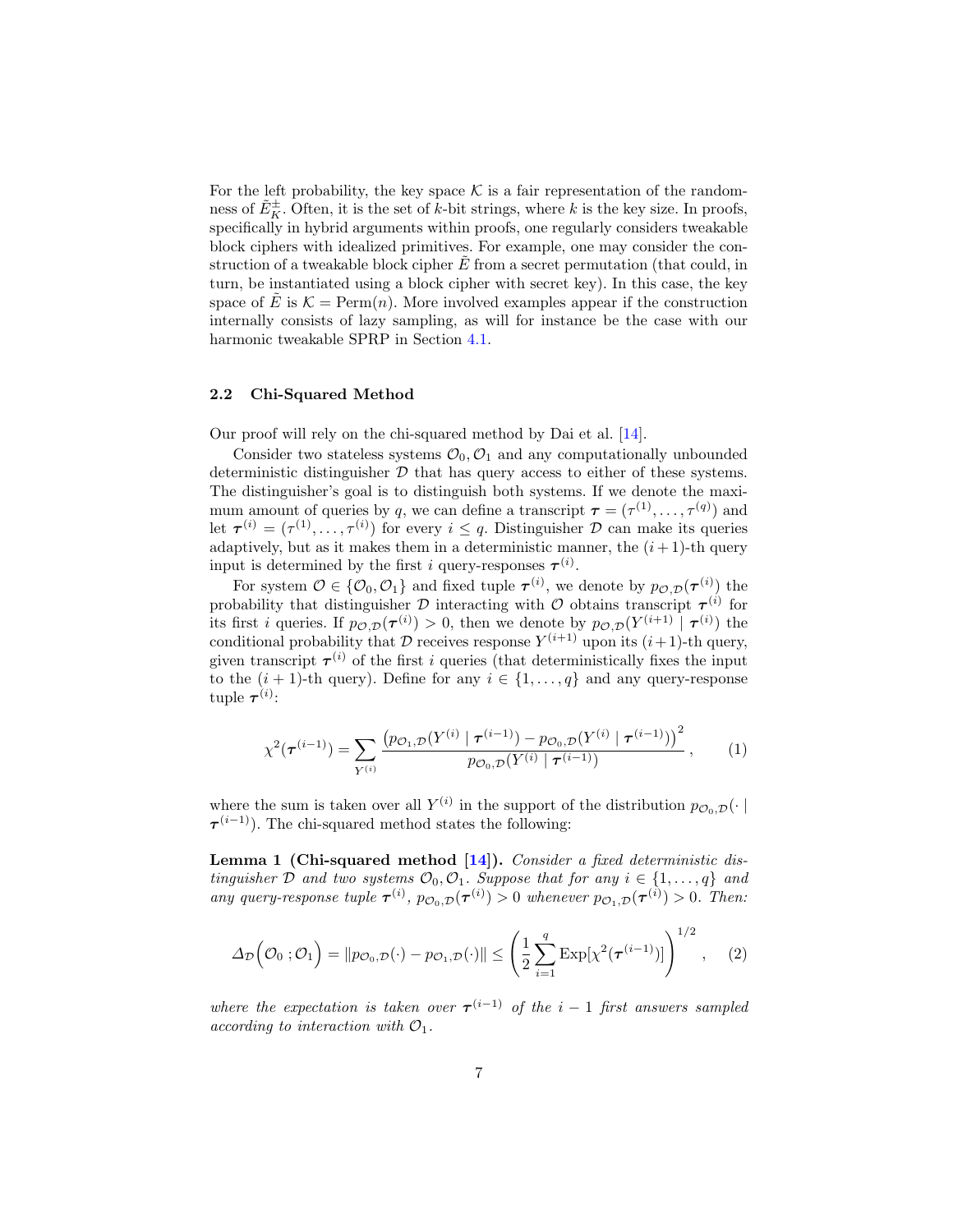#### <span id="page-7-2"></span>2.3 Hypergeometric Distribution

The hypergeometric distribution  $HG(N, K, n)$  considers the case of n draws without replacement from a set of size N elements, denote by  $K$  the total number of successes out of N and h the number of successes present in a sample of size  $n$ . It is well-known that for  $h \sim \text{HG}(N, K, n)$ ,

$$
\text{Exp}[h] = n \cdot \frac{K}{N},
$$
  
\n
$$
\text{Var}[h] = n \cdot \frac{K}{N} \cdot \frac{(N-K)}{N} \cdot \frac{N-n}{N-1}.
$$

#### 3 Length Doublers and LDT

Following Chen et al. [\[11\]](#page-27-3), we recall the formalization of length doublers in Section [3.1,](#page-7-0) and present generalized LDT in Section [3.2.](#page-7-1)

#### <span id="page-7-0"></span>3.1 Length Doublers

For arbitrary finite key space K and  $n \in \mathbb{N}$ , a length doubler is a function  $\mathcal{E}: \mathcal{K} \times \{0,1\}^{[n,2n-1]} \to \{0,1\}^{[n,2n-1]}$  such that for every fixed key  $K \in \mathcal{K}$ ,  $\mathcal{E}_K(\cdot) = \mathcal{E}(K, \cdot)$  is a length preserving invertible function on  $\{0, 1\}^{[n, 2n-1]}$ . We denote its inverse for fixed key K by  $\mathcal{E}_K^{-1}(\cdot) = \mathcal{E}^{-1}(K, \cdot)$ . Note that  $\mathcal E$  should behave like a random permutation for every length input in  $[n, 2n-1]$ . Denote by VPerm( $[n, 2n - 1]$ ) the set of all length-preserving and invertible functions on  $\{0,1\}^{[n,2n-1]}$ . The security of  $\mathcal E$  is measured by considering a distinguisher  $\mathcal D$ that has two-sided query access to either  $\mathcal{E}_K$  for a randomly drawn key  $K \stackrel{\$}{\leftarrow} \mathcal{K}$ , or a random length-preserving permutation  $\rho \stackrel{\text{*}}{\leftarrow} \text{VPerm}([n, 2n-1]),$  and its goal is to try to distinguish the real construction from the ideal one:

$$
\mathbf{Adv}_{\mathcal{E}}^{\text{vsprp}}(\mathcal{D}) = \left| \Pr \left[ K \stackrel{\text{s}}{\leftarrow} \mathcal{K} : \mathcal{D}^{\mathcal{E}_K^{\pm}} = 1 \right] - \right. \\
\left. \Pr \left[ \rho \stackrel{\text{s}}{\leftarrow} \text{VPerm}([n, 2n - 1]) : \mathcal{D}^{\rho^{\pm}} = 1 \right] \right| \,.
$$

As in Section [2.1,](#page-5-0) the key space  $K$  corresponds to the source of randomness of the construction  $\mathcal{E}_K^{\pm}$ . It may take various shapes, but it will always be clear from the context.

#### <span id="page-7-1"></span>3.2 Generalized LDT

Chen et al. [\[11\]](#page-27-3) introduced length doubler LDT that internally makes two calls to an underlying tweakable block cipher, separated by an evaluation of a "pure mixing function" (a weaker variant of a multipermutation  $[44]$ ) on part of the state. In this work, we will consider a generalization of LDT to multiple rounds, but we simplify it by discarding the pure mixing function and replacing it by the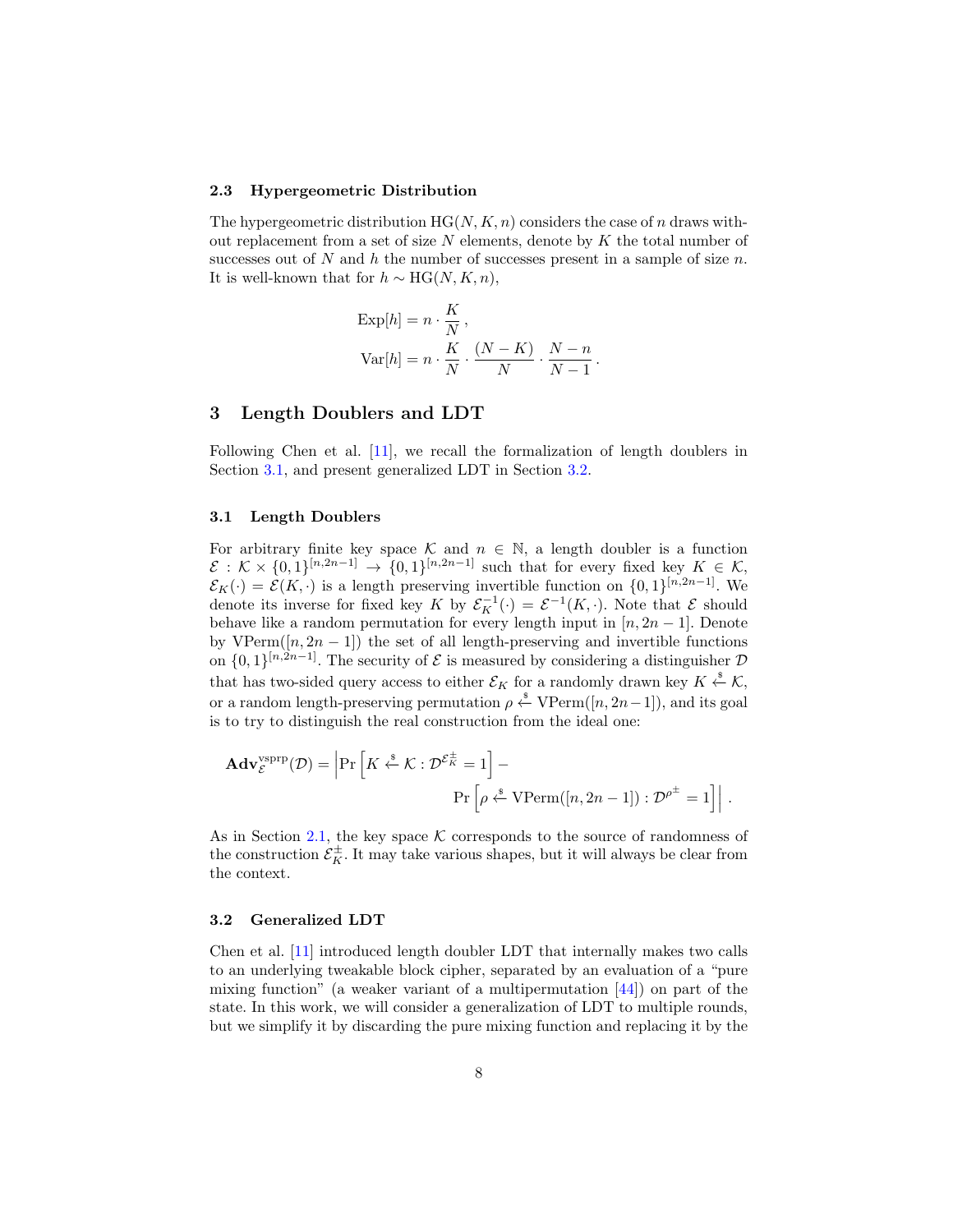simplest possible option:  $mix(A, B) = (B, A)$ , i.e., a function that swaps the two halves of its input. This simplification is without loss of generality: all results in this work generalize to arbitrary pure mixing functions with some notational overhead. For completeness, we describe pure mixing functions as defined by Chen et al. [\[11\]](#page-27-3) in Appendix [A.](#page-26-0)

<span id="page-8-1"></span><span id="page-8-0"></span>

|                                                                        | <b>Algorithm 1</b> Round function $F[\tilde{E}_K]$ <b>Algorithm 2</b> Round function $F^{-1}[\tilde{E}_K]$ |
|------------------------------------------------------------------------|------------------------------------------------------------------------------------------------------------|
| Input: $K \in \mathcal{K}, M \in \{0,1\}^{[n,2n-1]}$                   | Input: $K \in \mathcal{K}, C \in \{0,1\}^{[n,2n-1]}$                                                       |
| <b>Output:</b> $C \in \{0, 1\}^{ M }$                                  | <b>Output:</b> $M \in \{0, 1\}^{ C }$                                                                      |
| 1: $s \leftarrow  M  - n$                                              | 1: $s \leftarrow  C  - n$                                                                                  |
| 2: $M_1 \leftarrow \text{left}_n(M), M_2 \leftarrow \text{right}_s(M)$ | 2: $C_1 \leftarrow$ left <sub>n</sub> $(C)$ , $C_2 \leftarrow$ right <sub>s</sub> $(C)$                    |
| 3: $Y \leftarrow \tilde{E}_K(\text{pad}(M_2), M_1)$                    | 3: $Y \leftarrow \text{left}_{n-s}(C_1)    C_2$                                                            |
| 4: $C \leftarrow \text{left}_{n-s}(Y)   M_2   \text{right}_s(Y)$       | 4: $M \leftarrow \tilde{E}_K^{-1}(\text{pad}(right_s(C_1)), Y)  \text{right}_s(C_1))$                      |
| 5: return $C$                                                          | 5: return $M$                                                                                              |

Consider finite key space K and let  $n \in \mathbb{N}$ . Let  $\tilde{E}: \mathcal{K} \times \{0,1\}^n \times \{0,1\}^n \to$  $\{0,1\}^n$  be a tweakable block cipher. Consider the round function F (and its inverse) that uses  $\tilde{E}_K$  for secret key  $K \in \mathcal{K}$ , and length-preservingly transforms a plaintext  $M \in \{0,1\}^{[n,2n-1]}$  (resp. a ciphertext  $C \in \{0,1\}^{[n,2n-1]}$ ) into a ciphertext  $C$  (resp. a plaintext  $M$ ) as in Algorithm [1](#page-8-0) (resp. Algorithm [2\)](#page-8-1). For  $r \geq 2$ , the r-round length doubler r-LDT is defined as

$$
r\text{-}LDT_{\mathbf{K}}(M) = F_{K_r} \circ \cdots \circ F_{K_1}(M) ,\qquad (3)
$$

where  $\mathbf{K} = (K_1, \ldots, K_r) \in \mathcal{K}^r$  and  $M \in \{0,1\}^{[n,2n-1]}$ . In this evaluation, the mixing of the last round function evaluation is irrelevant for the scheme's security and therefore ignored. For  $r = 2$  and  $r = 3$ , the doubler r-LDT is depicted in Figure [2.](#page-9-2)

Chen et al. proved that two rounds of LDT (with arbitrary pure mixing) is secure against any adversary making around  $2^{n/2}$  queries.

Proposition 1 (Chen et al. [\[11\]](#page-27-3)). Let  $\tilde{E}: \mathcal{K} \times \{0,1\}^n \times \{0,1\}^n \rightarrow \{0,1\}^n$ be a tweakable block cipher. Consider two-round 2-LDT. For any distinguisher  ${\cal D}$  making at most q queries, there exist distinguishers  ${\cal D}'_1$  and  ${\cal D}'_2$  with the same query complexity such that

$$
\mathbf{Adv}_{2\text{-LDT}}^{\text{vsprp}}(\mathcal{D}) \leq \mathbf{Adv}_{\tilde{E}}^{\widetilde{\text{sprp}}}(\mathcal{D}'_1) + \mathbf{Adv}_{\tilde{E}}^{\widetilde{\text{sprp}}}(\mathcal{D}'_2) + \frac{q(q-1)}{2^n}.
$$
 (4)

Chen et al. also presented a distinguisher against 2-LDT that succeeds in approximately  $2^{n-s/2}$  queries, where the distinguisher makes queries of size  $n + s$ bits. The analysis of this attack supports on earlier proofs and attacks by Hall et al. [\[22\]](#page-28-18) and Gilboa and Gueron [\[17\]](#page-28-19) on the truncated permutation construction. The attack only works if the distinguisher takes large enough  $s \gg 0$  [\[11\]](#page-27-3). In addition, it shows that the birthday bound security analysis is tight for  $s \approx n-1$ , and that we may only be able to prove beyond birthday bound security for  $s \ll n - 1$ . Based on these observations, in future analyses we will explicitly limit s to a certain range by using lower and upper bounds  $s_{\min}$  and  $s_{\max}$ .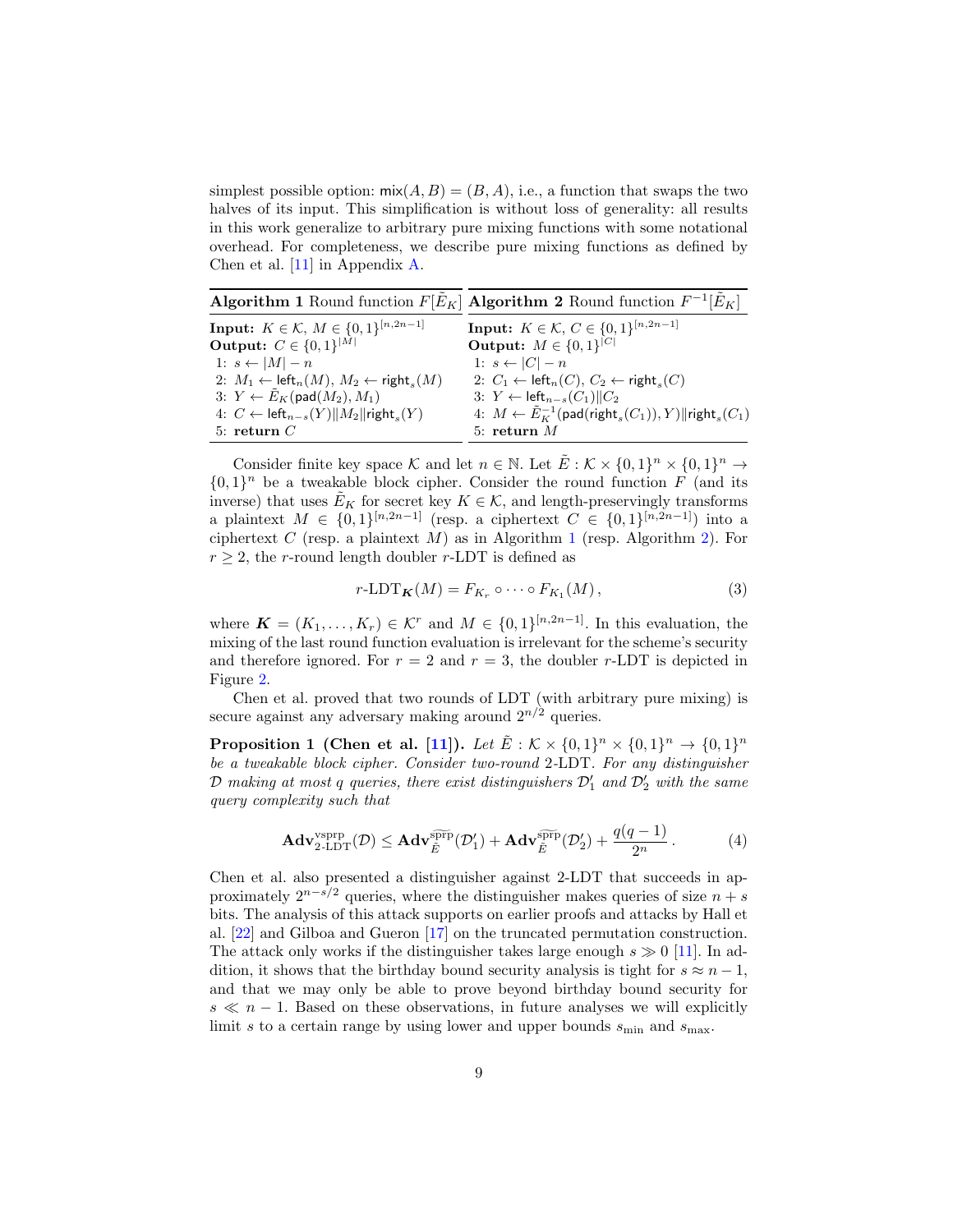<span id="page-9-2"></span>

Fig. 2: Depiction of 2-round and 3-round LDT. Here,  $s = |M| - n$ .

# <span id="page-9-1"></span>4 Harmonic Permutation Primitives

In this section we introduce two harmonic permutation primitives: a tweakable SPRP in Section [4.1](#page-9-0) and a variable SPRP in Section [4.2.](#page-10-0)

#### <span id="page-9-0"></span>4.1 Harmonic Tweakable SPRP  $G_{a,b}$

We introduce a tweakable pseudorandom permutation  $G_{a,b}$  parameterized by  $a, b \in \{0, 1\}$ . The primitive will be used as intermediate in the analysis of 2-LDT (for  $(a, b) = (1, 0)$  and  $(a, b) = (0, 1)$ ) and in the analysis of 3-LDT (for  $(a, b) = (1, 1).$ 

 $G_{a,b}$  is a tweakable permutation with *n*-bit tweaks and data blocks (so  $G_{a,b} \in$ Perm $(n, n)$ ). It maintains an initially empty list  $\mathcal L$  to store all query-response tuples  $(T, X, Y)$ . For  $T \in \{0, 1\}^n$ , write  $\text{dom}(\mathcal{L}_T) = \{X \mid (T, X, \cdot) \in \mathcal{L}\}\$ and  $\text{rng}(\mathcal{L}_T) = \{Y \mid (T, \cdot, Y) \in \mathcal{L}\}.$  The tweakable pseudorandom permutation  $G_{a,b}$ on input of a new query is described in Algorithm [3](#page-10-1) (forward) and Algorithm [4](#page-10-2) (inverse).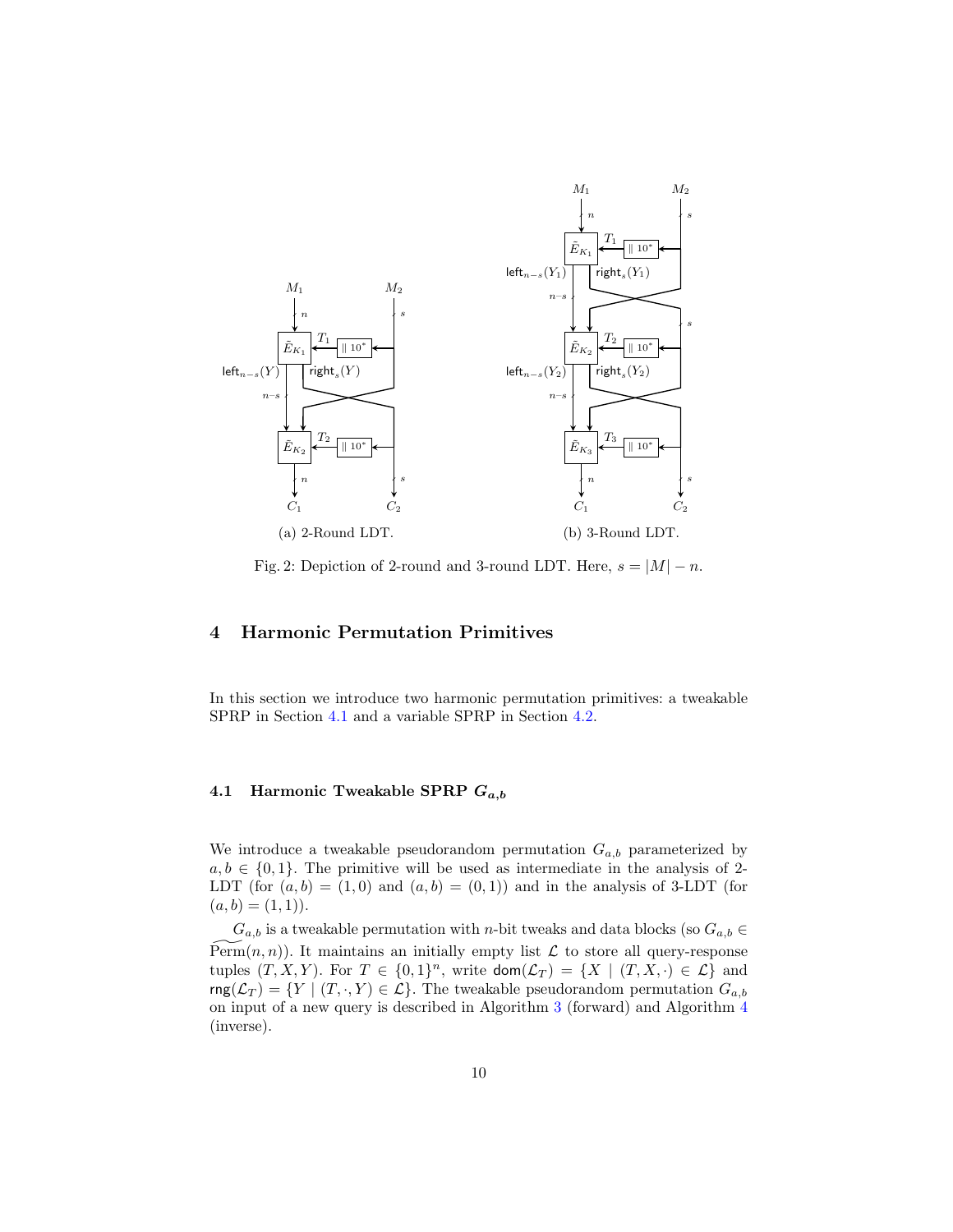<span id="page-10-2"></span><span id="page-10-1"></span>

| <b>Algorithm 4</b> Harmonic $G_{a,b}^{-1}$<br><b>Algorithm 3</b> Harmonic $G_{a,b}$ |                                                                                |
|-------------------------------------------------------------------------------------|--------------------------------------------------------------------------------|
| Input: $T \in \{0,1\}^n \setminus \{0^n\}, X \in \{0,1\}^n$                         | Input: $T \in \{0,1\}^n \setminus \{0^n\}, Y \in \{0,1\}^n$                    |
| Output: $Y \in \{0,1\}^n$                                                           | Output: $X \in \{0,1\}^n$                                                      |
| 1: $s \leftarrow  \text{unpad}(T) $                                                 | 1: $s \leftarrow  \text{unpad}(T) $                                            |
| 2: if $a=0$ then                                                                    | 2: if $b=0$ then                                                               |
| 3: $Y \stackrel{\$}{\leftarrow} \{0,1\}^n \setminus \text{rng}(\mathcal{L}_T)$      | 3: $X \stackrel{\$}{\leftarrow} \{0,1\}^n \setminus \text{dom}(\mathcal{L}_T)$ |
| 4: if $a=1$ then                                                                    | 4: if $b=1$ then                                                               |
| 5: $Z \xleftarrow{\$} \{0,1\}^s$                                                    | 5: $Z \stackrel{\$}{\leftarrow} \{0,1\}^s$                                     |
| 6: $Y \stackrel{\$}{\leftarrow} \{ \{0,1\}^{n-s}  Z\} \text{rng}(\mathcal{L}_T)$    | 6: $X \stackrel{\$}{\downarrow} \{0,1\}^{n-s}  Z\}\text{dom}(\mathcal{L}_T)$   |
| 7: $\mathcal{L} \leftarrow (T, X, Y)$                                               | 7: $\mathcal{L} \leftarrow (T, X, Y)$                                          |
| 8: return $Y$                                                                       | 8: return $X$                                                                  |

In our work,  $G_{a,b}$  will never be called for tweak  $T = 0^n$ , hence the assignment  $s \leftarrow$  |unpad(T)| is sound. If  $a = b = 0$ ,  $G_{0,0}$  describes a randomly drawn tweakable permutation from  $\text{Perm}(n, n)$  (lazily sampled). We will use  $G_{a,b}$  for the case where  $a$  or  $b$  is 1.

<span id="page-10-3"></span>**Lemma 2.** Let  $a, b \in \{0, 1\}$ , and consider  $G_{a,b}$ . Let  $s_{min}, s_{max} \in [0, n-1]$  such that  $s_{min} \leq s_{max}$ . Let  $1 \leq \theta \leq 2^{n-s_{max}-2}$  be an integral threshold. For any distinguisher  $D$  making at most  $q \leq 2^{n-1}$  queries, all with tweaks satisfying  $|\text{unpad}(T)| \in [s_{min}, s_{max}]$ , and restricted to making at most  $\theta$  inverse queries per tweak (if  $a = 1$ ) and at most  $\theta$  forward queries per tweak (if  $b = 1$ ), we have

$$
\mathbf{Adv}_{G_{a,b}}^{\text{SPTp}}(\mathcal{D}) \leq \begin{cases} 0 & \text{if } (a,b) = (0,0), \\ \left(\frac{2q^3}{2^{2n - s_{max}}}\right)^{1/2} + {q \choose \theta} \frac{1}{2^{(\theta - 1)s_{min}}}, & \text{if } (a,b) \in \{ (1,0), (0,1) \}, \\ \left(\frac{4\left(\theta + \theta^2\right)q}{2^{2n - s_{max}}}\right)^{1/2}, & \text{if } (a,b) = (1,1). \end{cases}
$$

Note that no limitation is put on the number of times a single tweak is queried in forward direction in case  $a = 0$  or in inverse direction in case  $b = 0$ . The proof will be given in Section [7.](#page-19-0)

#### <span id="page-10-0"></span>4.2 Harmonic VSPRP Permutation H

We introduce a variable pseudorandom permutation  $H$ , that operates similarly as  $G_{1,1}$ , but on domain  $\{0,1\}^{[n,2n-1]}$  and without tweak input. H likewise maintains an initially empty list  $\mathcal L$  to store all query-response tuples  $(X, Y)$ . For  $s \in [0, n-$ 1], write  $\textsf{dom}(\mathcal{L}_s) = \{X \in \{0,1\}^{n+s} \mid (X, \cdot) \in \mathcal{L}\}\$  and  $\textsf{rng}(\mathcal{L}_s) = \{Y \in \{0,1\}^{n+s} \mid (X, \cdot) \in \mathcal{L}\}\$  $(\cdot, Y) \in \mathcal{L}$ . The variable pseudorandom permutation H on input of a new query is described in Algorithm [5](#page-11-1) (forward) and Algorithm [6](#page-11-2) (inverse).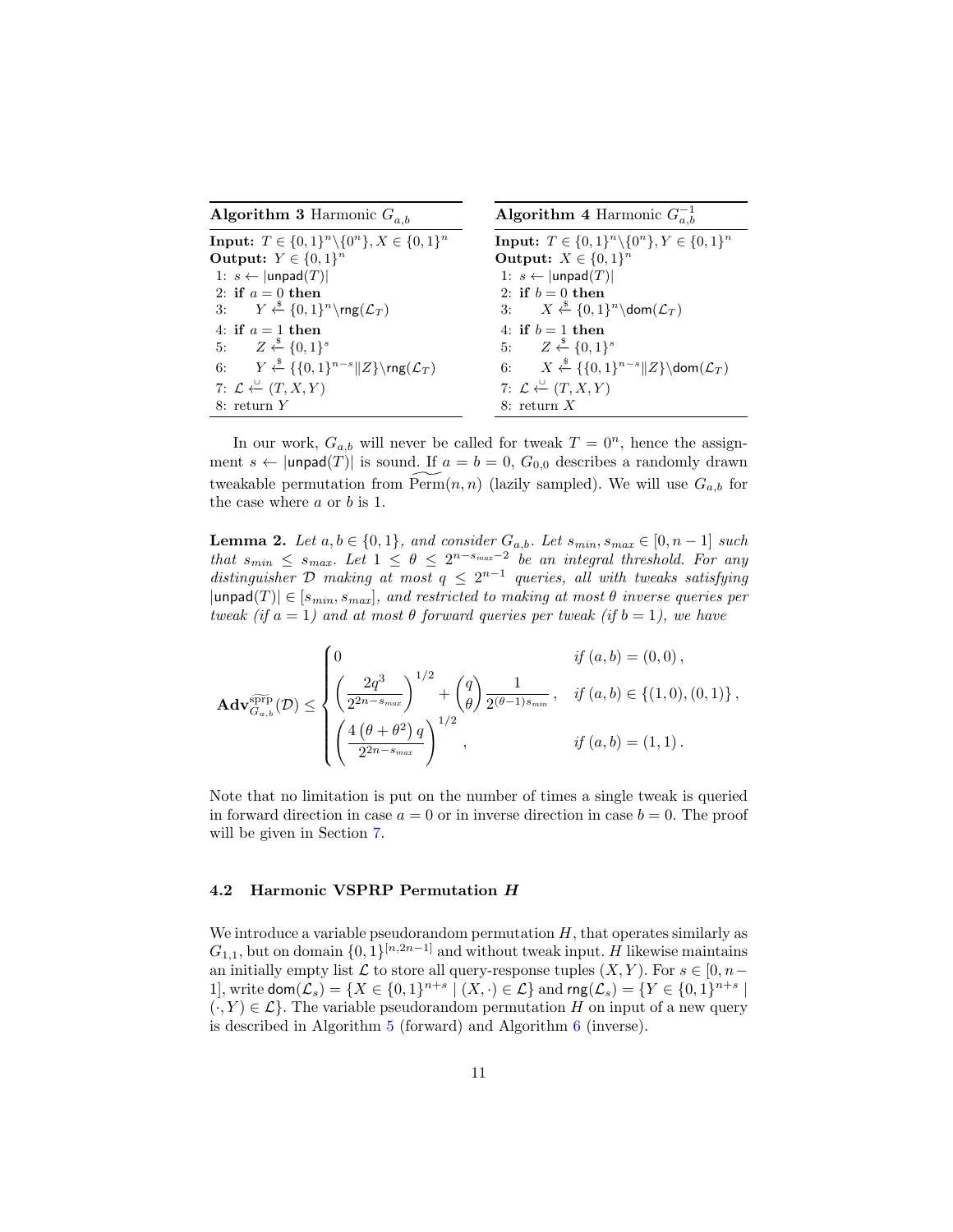<span id="page-11-1"></span>

| Algorithm 5 Harmonic $H$                             | Algorithm 6 Harmonic $H^{-1}$                             |
|------------------------------------------------------|-----------------------------------------------------------|
| Input: $X \in \{0,1\}^{[n,2n-1]}$                    | <b>Input:</b> $Y \in \{0, 1\}^{[n, 2n-1]}$                |
| <b>Output:</b> $Y \in \{0, 1\}^{ X }$                | <b>Output:</b> $X \in \{0,1\}^{ Y }$                      |
| 1: $s \leftarrow  X  - n$                            | 1: $s \leftarrow  Y  - n$                                 |
| 2: $Z \xleftarrow{\$} \{0,1\}^s$                     | 2: $Z \xleftarrow{\$} \{0,1\}^s$                          |
| 3: $Y \stackrel{\$}{\{0,1\}^n   Z\} \rightarrow C_s$ | 3: $X \xleftarrow{\$} \{0,1\}^n   Z\}\dom(\mathcal{L}_s)$ |
| 4: $\mathcal{L} \leftarrow X$ $(X, Y)$               | 4: $\mathcal{L} \leftarrow X$ $(X, Y)$                    |
| 5: return $Y$                                        | 5: return $X$                                             |

<span id="page-11-4"></span>**Lemma 3.** Consider H. Let  $s_{min} \in [0, n-1]$ . For any distinguisher  $D$  making at most  $q \leq 2^{n-1}$  queries, all of length in  $[n + s_{min}, 2n - 1]$  bits, we have

<span id="page-11-2"></span>
$$
\mathbf{Adv}_{H}^{\text{vsprp}}(\mathcal{D}) \leq \left(\frac{2q^3}{2^{2n + s_{min}}}\right)^{1/2}
$$

The proof will be given in Section [8.](#page-24-0)

# <span id="page-11-0"></span>5 2-Round LDT

<span id="page-11-3"></span>As main result on 2-LDT, we derive the following reduction to harmonic primitives  $G_{a,b}$  and H.

**Theorem 1.** Let  $\tilde{E}: \mathcal{K} \times \{0,1\}^n \times \{0,1\}^n \to \{0,1\}^n$  be a tweakable block cipher. Consider two-round 2-LDT. Let  $s_{min}, s_{max} \in [0, n-1]$  such that  $s_{min} \leq s_{max}$ . Let  $1 \leq \theta \leq 2^{n-s_{max}-2}$  be an integral threshold. For any distinguisher  $\mathcal{D}$  making at most q queries, all of length in  $[n+s_{min}, n+s_{max}]$  bits, there exist distinguishers  $\mathcal{D}'_1, \ldots, \mathcal{D}'_5$  with the same query complexity such that

$$
\mathbf{Adv}_{2\text{-LDT}}^{\text{vsprp}}(\mathcal{D}) \leq \mathbf{Adv}_{\tilde{E}}^{\widetilde{\text{sprp}}}(\mathcal{D}_1') + \mathbf{Adv}_{\tilde{E}}^{\widetilde{\text{sprp}}}(\mathcal{D}_2') + \mathbf{Adv}_{H}^{\text{vsprp}}(\mathcal{D}_3') \tag{5a}
$$

$$
+\mathbf{Adv}_{G_{1,0}}^{\widetilde{\text{sprp}}}(\mathcal{D}'_4)+\mathbf{Adv}_{G_{0,1}}^{\widetilde{\text{sprp}}}(\mathcal{D}'_5)+\binom{q}{\theta}\frac{1}{2^{(\theta-1)s_{min}}},\quad(5b)
$$

.

.

where  $\mathcal{D}'_4$  may make at most  $\theta$  inverse queries per tweak and  $\mathcal{D}'_5$  at most  $\theta$ forward queries per tweak.

We will prove Theorem [1](#page-11-3) in Section [5.1.](#page-12-0) Plugging the bounds of Lemmas [2](#page-10-3) and [3](#page-11-4) into the equation yields the following corollary.

**Corollary 1.** Let  $\tilde{E}: \mathcal{K} \times \{0,1\}^n \times \{0,1\}^n \to \{0,1\}^n$  be a tweakable block cipher. Consider two-round 2-LDT. Let  $s_{min}, s_{max} \in [0, n-1]$  such that  $s_{min} \leq s_{max}$ . Let  $1 \leq \theta \leq 2^{n-s_{max}-2}$  be an integral threshold. For any distinguisher  $\mathcal{D}$  making at most q queries, all of length in  $[n+s_{min}, n+s_{max}]$  bits, there exist distinguishers  $\mathcal{D}'_1, \mathcal{D}'_2$  with the same query complexity such that

$$
\begin{aligned} \mathbf{Adv}_{2\text{-LDT}}^{\text{sspp}}(\mathcal{D}) & \leq \mathbf{Adv}_{\tilde{E}}^{\text{spp}}(\mathcal{D}_1') + \mathbf{Adv}_{\tilde{E}}^{\text{spp}}(\mathcal{D}_2') \\ & + \left(\frac{2q^3}{2^{2n+s_{min}}}\right)^{1/2} + 2\left(\frac{2q^3}{2^{2n-s_{max}}}\right)^{1/2} + 3\binom{q}{\theta}\frac{1}{2^{(\theta-1)s_{min}}} \end{aligned}
$$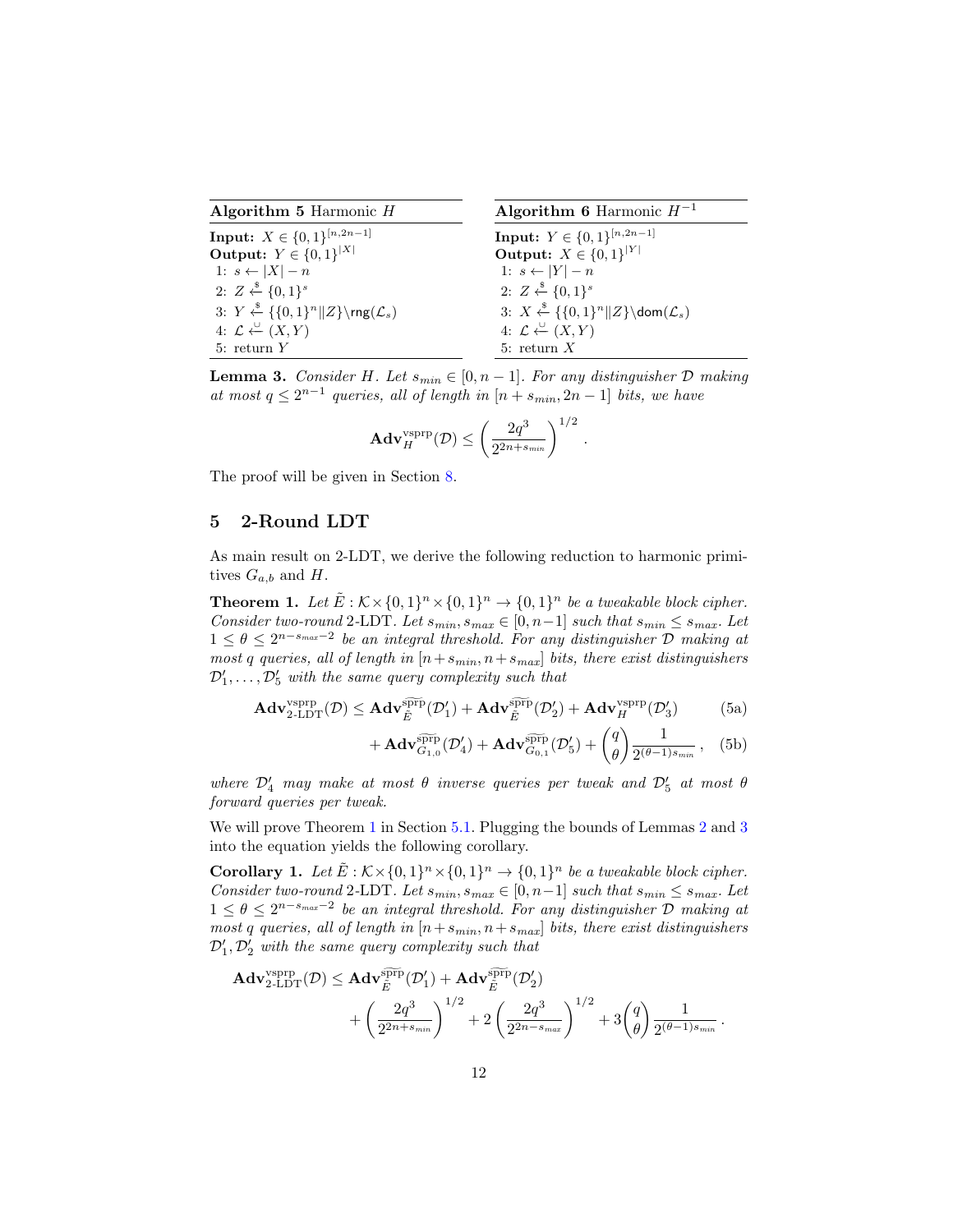The first two advantages represent the security of the underlying tweakable block cipher E. By Stirling's approximation, if  $s_{\text{min}} \leq \theta$ , the last term satisfies

$$
3\binom{q}{\theta}\frac{1}{2^{(\theta-1)s_{\min}}}\leq 3\cdot 2^{s_{\min}}\cdot \left(\frac{qe}{\theta 2^{s_{\min}}}\right)^{\theta}\leq 3\left(\frac{2qe}{\theta 2^{s_{\min}}}\right)^{\theta}.
$$

As the term decreases with  $\theta$  but  $\theta$  is limited by side condition  $\theta \leq 2^{n-s_{\text{max}}-2}$ , it makes sense to choose  $\theta = 2^{n-s_{\text{max}}-2}$ , and this term equals

$$
3\left(\frac{8qe}{2^{n+s_{\min}-s_{\max}}}\right)^{\theta}.
$$

We obtain security up to approximately min  $\left\{\frac{2n+s_{\min}}{3}, \frac{2n-s_{\max}}{3}, n+s_{\min}-s_{\max}\right\}$ bits, provided that  $s_{\min} \leq 2^{n-s_{\max}-2}$ . For  $s_{\max} \geq n/2$ , the middle term dominates and we achieve  $n/2$ -bit security at most. In this case, the bound of Chen et al. [\[11\]](#page-27-3) is better. For  $s_{\text{max}} < n/2$ , our bound guarantees up to at most  $2n/3$  bits of security, depending of the choice of  $s_{\text{max}}$ , where  $s_{\text{min}}$  is adapted to  $s_{\min} \leq 2^{n-s_{\max}-2}$ .

# <span id="page-12-0"></span>5.1 Proof of Theorem [1](#page-11-3)

Consider any distinguisher  $\mathcal D$  making at most q queries, all of length in  $[n +]$  $s_{\min}, n + s_{\max}$  bits. It has access to either 2-LDT<sub>K</sub> for  $\mathbf{K} = (K_1, K_2) \stackrel{\text{s}}{\leftarrow} \mathcal{K}^2$  or a random length-preserving invertible permutation  $\rho \stackrel{\text{*}}{\leftarrow} \text{VPerm}([n \dots 2n-1]).$ For ease of discussion, write

<span id="page-12-2"></span><span id="page-12-1"></span>
$$
2\text{-LDT}_{\mathbf{K}}=\mathcal{E}[\tilde{E}_{K_1},\tilde{E}_{K_2}].
$$

Let  $\tilde{\pi}_1, \tilde{\pi}_2 \stackrel{\hspace{0.1em}\mathsf{\scriptscriptstyle\$}}{\leftarrow} \widetilde{\mathrm{Perm}}(n,n)$ . We have

$$
\mathbf{Adv}_{2\text{-LDT}}^{\text{vsprp}}(\mathcal{D}) = \Delta_{\mathcal{D}} \Big( \mathcal{E}[\tilde{E}_{K_1}, \tilde{E}_{K_2}]^{\pm} \, ; \, \rho^{\pm} \Big) \n\leq \Delta_{\mathcal{D}_1'} \Big( \tilde{E}_{K_1}^{\pm} \, ; \, \tilde{\pi}_1^{\pm} \Big) + \Delta_{\mathcal{D}_2'} \Big( \tilde{E}_{K_2}^{\pm} \, ; \, \tilde{\pi}_2^{\pm} \Big) + \Delta_{\mathcal{D}} \Big( \mathcal{E}[\tilde{\pi}_1, \tilde{\pi}_2]^{\pm} \, ; \, \rho^{\pm} \Big) \n= \mathbf{Adv}_{\tilde{E}}^{\text{sprp}}(\mathcal{D}_1') + \mathbf{Adv}_{\tilde{E}}^{\text{sprp}}(\mathcal{D}_2') + \Delta_{\mathcal{D}} \Big( \mathcal{E}[\tilde{\pi}_1, \tilde{\pi}_2]^{\pm} \, ; \, \rho^{\pm} \Big), \qquad (6)
$$

for some distinguishers  $\mathcal{D}'_1$  and  $\mathcal{D}'_2$  with the same query complexity as  $\mathcal{D}$ .

We will focus on the remaining distance in  $(6)$ . Without loss of generality, we will consider computationally unbounded and deterministic distinguishers. Consider three harmonic primitives,  $G_{1,0}$  and  $G_{0,1}$  of Section [4.1](#page-9-0) and H of Section [4.2.](#page-10-0) We obtain via the triangle inequality:

$$
\Delta_{\mathcal{D}}\left(\mathcal{E}[\tilde{\pi}_{1}, \tilde{\pi}_{2}]^{\pm} ; \rho^{\pm}\right) \leq \Delta_{\mathcal{D}}\left(\mathcal{E}[\tilde{\pi}_{1}, \tilde{\pi}_{2}]^{\pm} ; \mathcal{E}[G_{1,0}, G_{0,1}]^{\pm}\right) \n+ \Delta_{\mathcal{D}}\left(\mathcal{E}[G_{1,0}, G_{0,1}]^{\pm} ; H^{\pm}\right) + \Delta_{\mathcal{D}}\left(H^{\pm} ; \rho^{\pm}\right) \n= \Delta_{\mathcal{D}}\left(\mathcal{E}[\tilde{\pi}_{1}, \tilde{\pi}_{2}]^{\pm} ; \mathcal{E}[G_{1,0}, G_{0,1}]^{\pm}\right) \n+ \Delta_{\mathcal{D}}\left(\mathcal{E}[G_{1,0}, G_{0,1}]^{\pm} ; H^{\pm}\right) + \mathbf{Adv}_{H}^{\text{ssppp}}(\mathcal{D}'_{3}), \quad (7)
$$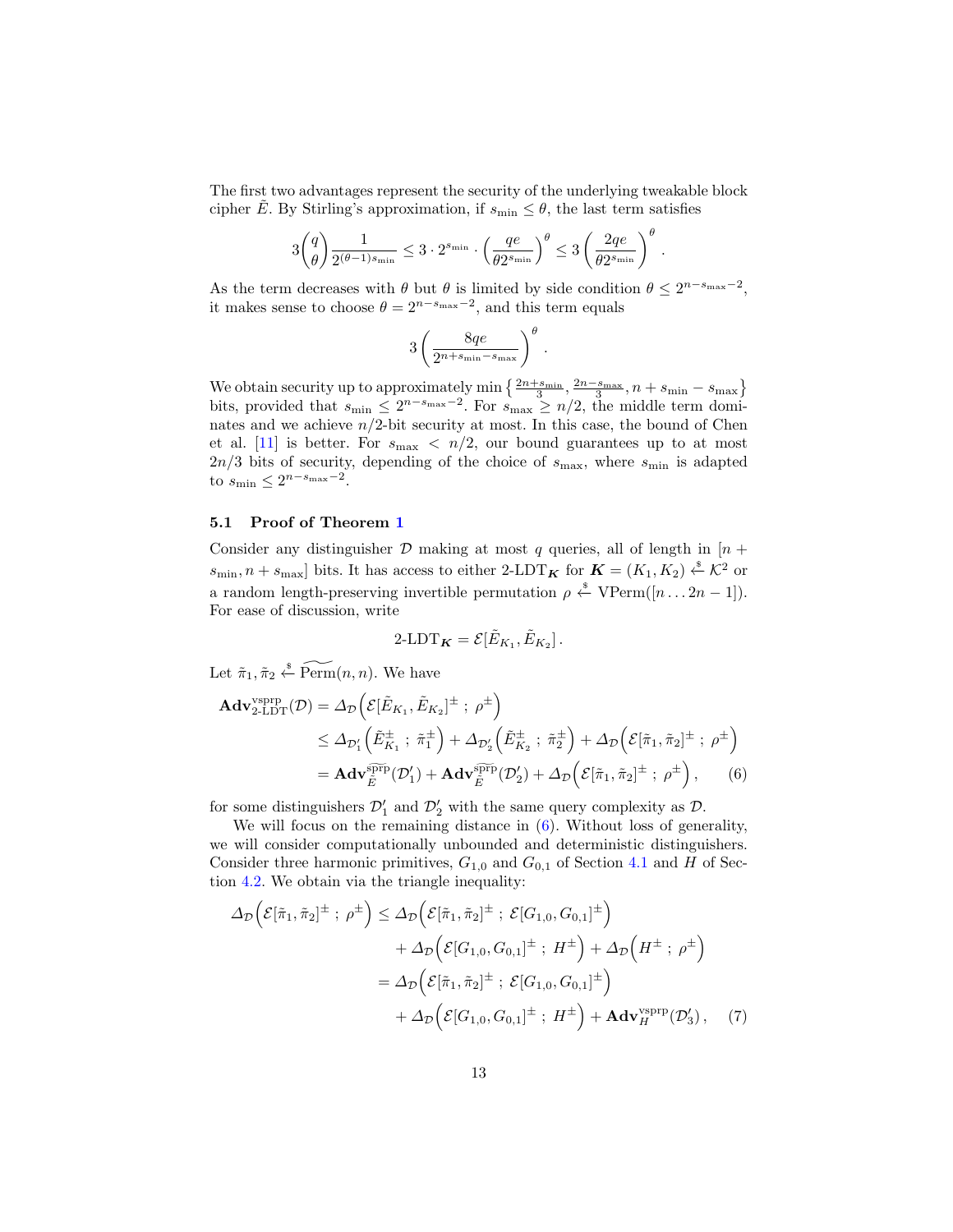for some distinguisher  $\mathcal{D}'_3$  with the same query complexity as  $\mathcal{D}$  (in fact,  $\mathcal{D}'_3 = \mathcal{D}$ ).

Below two claims bound the remaining distances in [\(7\)](#page-12-2) and complete the proof.

*Claim.* We have 
$$
\Delta_{\mathcal{D}}(\mathcal{E}[G_{1,0}, G_{0,1}]^{\pm} ; H^{\pm}) = 0
$$
.

*Proof (of claim)*. For any query to H of length  $n + s$  bits (either forward or inverse), the last s bits of the response are drawn uniformly at random from  $\{0,1\}^s$  and the first n bits are drawn uniformly at random in such a way that the permutativity of  $H$  is retained (see Algorithms  $5$  and  $6$ ). Consider any query to  $\mathcal{E}[G_{1,0}, G_{0,1}]$ , without loss of generality a forward query of length  $n + s$  bits. The s rightmost bits of the output equal the s rightmost bits of  $G_{1,0}$ , and are generated uniformly at random (see Algorithm [3\)](#page-10-1). Denote this  $s$ -bit block by  $C_2$ . The remaining n bits of the response, say  $C_1$ , come from the evaluation of  $G_{0,1}$ for tweak  $C_2$ , on input of a data block that never appeared for this tweak before. As can be deduced from Algorithm [3,](#page-10-1)  $G_{0,1}$  behaves like a tweakable permutation: for every tweak input, it behaves like a permutation. Therefore,  $C_1$  is generated uniformly at random in such a way that  $C_1||C_2$  has never appeared before. Concluding,  $\mathcal{E}[G_{1,0}, G_{0,1}]^{\pm}$  and  $H^{\pm}$  follow identical distributions.

Claim. We have

$$
\varDelta_{\mathcal{D}}\Big(\mathcal{E}[\tilde{\pi}_1,\tilde{\pi}_2]^{\pm} \ ; \ \mathcal{E}[G_{1,0},G_{0,1}]^{\pm} \Big) \leq \mathbf{Adv}_{G_{1,0}}^{\widetilde{\text{prp}}}(\mathcal{D}_4') + \mathbf{Adv}_{G_{0,1}}^{\widetilde{\text{prp}}}(\mathcal{D}_5') + \binom{q}{\theta} \frac{1}{2^{(\theta-1)s_{\min}}}\,,
$$

for some distinguishers  $\mathcal{D}'_4$  and  $\mathcal{D}'_5$  with the same query complexity as  $\mathcal{D}$ , where  $\mathcal{D}'_4$  may make at most  $\theta$  inverse queries per tweak and  $\mathcal{D}'_5$  at most  $\theta$  forward queries per tweak.

Proof (of claim). Consider a computationally unbounded and deterministic distinguisher  $\mathcal D$  making at most q queries. It has access to either  $\mathcal E[\tilde\pi_1,\tilde\pi_2]^\pm$  or  $\mathcal{E}[G_{1,0}, G_{0,1}]^{\pm}$ . Summarize the queries in a transcript  $\boldsymbol{\tau} = (\tau^{(1)}, \ldots, \tau^{(q)})$ , where the *i*-th tuple  $\tau^{(i)} = (\ell^{(i)}, X^{(i)}, Y^{(i)})$  is comprised of a bit  $\ell^{(i)} \in \{-1, 1\}$  denoting the direction of the query,  $X^{(i)}$  is the query input and  $Y^{(i)}$  the query output, in such a way  $Y^{(i)} = \mathcal{O}^{\ell^{(i)}}(X^{(i)})$ . Write  $s^{(i)} = |X^{(i)}| - n$ . We assume that the distinguisher  $D$  does not repeat any query, which means that  $\tau^{(i)}$  does not contain duplicate elements.

For the threshold  $\theta$  of the theorem statement, define the following bad event:

$$
\text{BAD} \; : \; \max_{\ell \in \{-1,1\}} \max_{s \in [s_{\min}, s_{\max}]} \max_{Z \in \{0,1\}^s} \left| \{ i \mid \ell^{(i)} = \ell \wedge s^{(i)} = s \wedge \mathsf{right}_s(Y^{(i)}) = Z \} \right| > \theta \, .
$$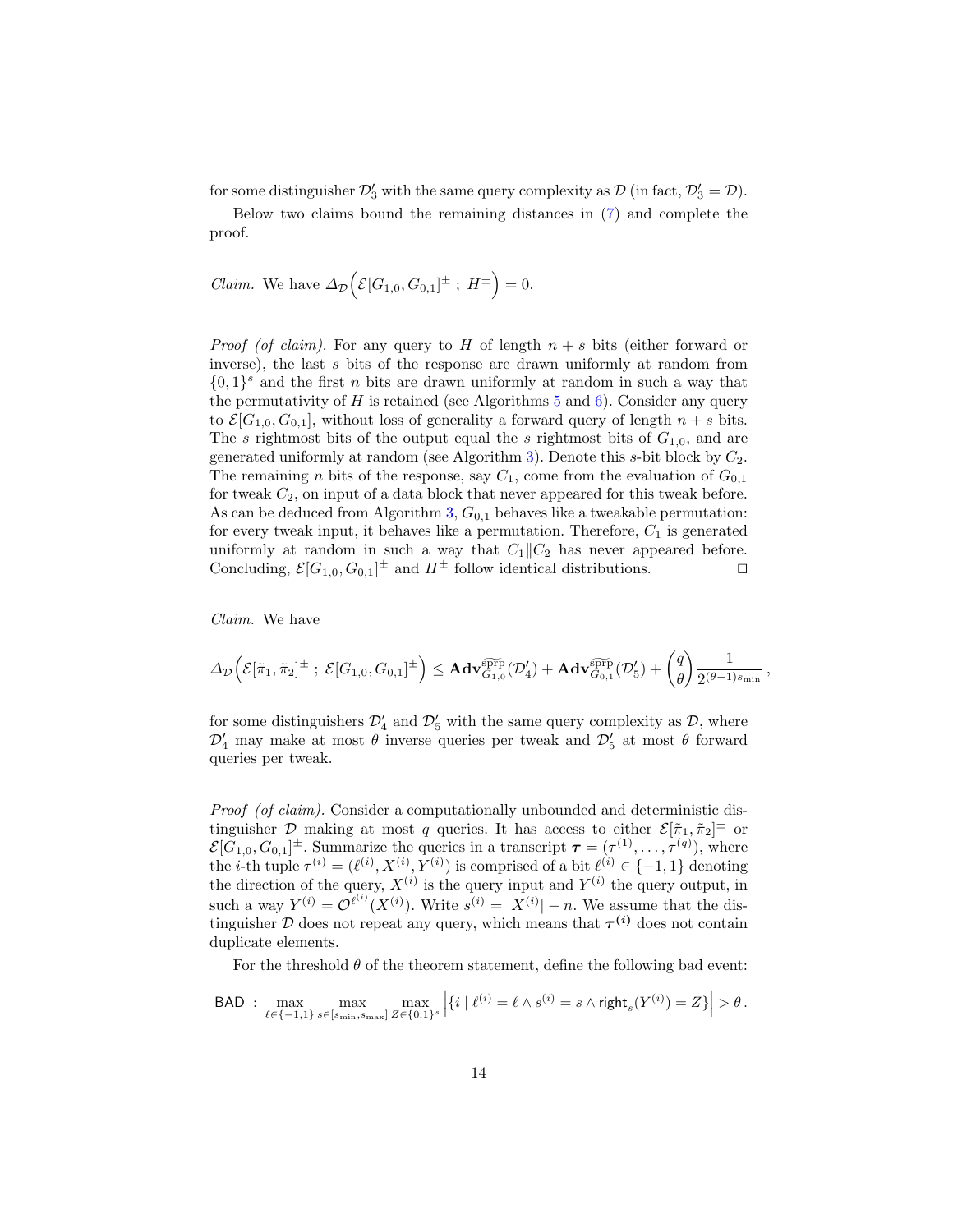Clearly, writing  $\mathcal{O}_{\tilde{\pi}} = \mathcal{E}[\tilde{\pi}_1, \tilde{\pi}_2]^{\pm}$  and  $\mathcal{O}_G = \mathcal{E}[G_{1,0}, G_{0,1}]^{\pm}$  for brevity,

$$
\Delta_{\mathcal{D}}\left(\mathcal{O}_{\tilde{\pi}}; \mathcal{O}_{G}\right) = \left|\Pr\left[\mathcal{D}^{\mathcal{O}_{\tilde{\pi}}} = 1\right] - \Pr\left[\mathcal{D}^{\mathcal{O}_{G}} = 1\right]\right|
$$
  
\n
$$
\leq \left|\Pr\left[\mathcal{D}^{\mathcal{O}_{\tilde{\pi}}} = 1 \land \neg BAD\right] - \Pr\left[\mathcal{D}^{\mathcal{O}_{G}} = 1 \land \neg BAD\right]\right|
$$
  
\n
$$
+ \left|\Pr\left[\mathcal{D}^{\mathcal{O}_{\tilde{\pi}}} = 1 \land BAD\right] - \Pr\left[\mathcal{D}^{\mathcal{O}_{G}} = 1 \land BAD\right]\right|
$$
  
\n
$$
\leq \left|\Pr\left[\mathcal{D}^{\mathcal{O}_{\tilde{\pi}}} = 1 \land \neg BAD\right] - \Pr\left[\mathcal{D}^{\mathcal{O}_{G}} = 1 \land \neg BAD\right]\right|
$$
  
\n
$$
+ \max\left\{\Pr\left[\mathcal{O}_{\tilde{\pi}} \text{ sets BAD}\right], \Pr\left[\mathcal{O}_{G} \text{ sets BAD}\right]\right\}. \tag{8}
$$

Denoting the distance in [\(8\)](#page-14-1) by  $\Delta_{\mathcal{D}}^{-\text{BAD}}(\mathcal{O}_{\tilde{\pi}}\,;\,\mathcal{O}_G)$  for brevity, a straightforward triangle argument shows that

<span id="page-14-2"></span><span id="page-14-1"></span>
$$
\Delta_{\mathcal{D}}^{-\text{BAD}}\left(\mathcal{O}_{\tilde{\pi}}\,;\,\mathcal{O}_{G}\right)\leq \mathbf{Adv}_{G_{1,0}}^{\widetilde{\text{ppp}}}(\mathcal{D}'_{4})+\mathbf{Adv}_{G_{0,1}}^{\widetilde{\text{ppp}}}(\mathcal{D}'_{5}),\tag{9}
$$

for some distinguishers  $\mathcal{D}'_4$  and  $\mathcal{D}'_5$  with the same query complexity as  $\mathcal{D}$ , where  $\mathcal{D}'_4$  may make at most  $\theta$  inverse queries per tweak and  $\mathcal{D}'_5$  at most  $\theta$  forward queries per tweak. These two restrictions follow from the way  $\mathcal E$  evaluates its primitives  $(\tilde{\pi}_1, \tilde{\pi}_2)$  in the left oracle and  $G_{1,0}, G_{0,1}$  in the right oracle) and from the conditioning of the bad event.

Consider the max-term in [\(8\)](#page-14-1). Consider any  $\ell \in \{-1, 1\}$  and  $s \in [s_{\min}, s_{\max}]$ , and denote the number of queries with  $\ell^{(i)} = \ell$  and  $s^{(i)} = s$  by  $q_{\ell,s}$ . For  $\mathcal{O}_G$ , in forward queries the right<sub>s</sub> $(Y^{(i)})$ -values come from the evaluation of  $G_{1,0}$  and are always uniformly randomly drawn (see Algorithm [3\)](#page-10-1), whereas in inverse queries they come from evaluations of  $G_{0,1}^{-1}$  and are also uniformly randomly drawn (see Algorithm [4\)](#page-10-2). Therefore,

<span id="page-14-3"></span>
$$
\Pr\left[\mathcal{O}_G \text{ sets BAD for } (\ell,s)\right] \leq \binom{q_{\ell,s}}{\theta} \frac{1}{2^{(\theta-1)s}}\,.
$$

On the other hand, for  $\mathcal{O}_{\tilde{\pi}}$ , the right<sub>s</sub> $(Y^{(i)})$ -values come from a truncated permutation evaluation, and we find

$$
\Pr\left[\mathcal{O}_{\tilde{\pi}} \text{ sets BAD for } (\ell, s)\right] = \binom{q_{\ell, s}}{\theta} \cdot 2^s \cdot \prod_{i=0}^{\theta-1} \frac{2^{n-s} - i}{2^n - i} \leq \binom{q_{\ell, s}}{\theta} \frac{1}{2^{(\theta-1)s}}.
$$

We thus obtain

$$
\max\left\{\Pr\left[\mathcal{O}_{\tilde{\pi}}\text{ sets BAD}\right],\Pr\left[\mathcal{O}_G\text{ sets BAD}\right]\right\}\le\binom{q}{\theta}\frac{1}{2^{(\theta-1)s_{\min}}},\qquad(10)
$$

using that  $\binom{q_a}{\theta} + \binom{q_b}{\theta} \leq \binom{q_a+q_b}{\theta}$  and the distinguisher maximizes its probability for  $s = s_{\text{min}}$ . The proof is concluded by combining [\(8\)](#page-14-1), [\(9\)](#page-14-2), and [\(10\)](#page-14-3).

#### <span id="page-14-0"></span>6 3-Round LDT

<span id="page-14-4"></span>We derive the following reduction from the security of 3-LDT to harmonic primitives  $G_{a,b}$  and H.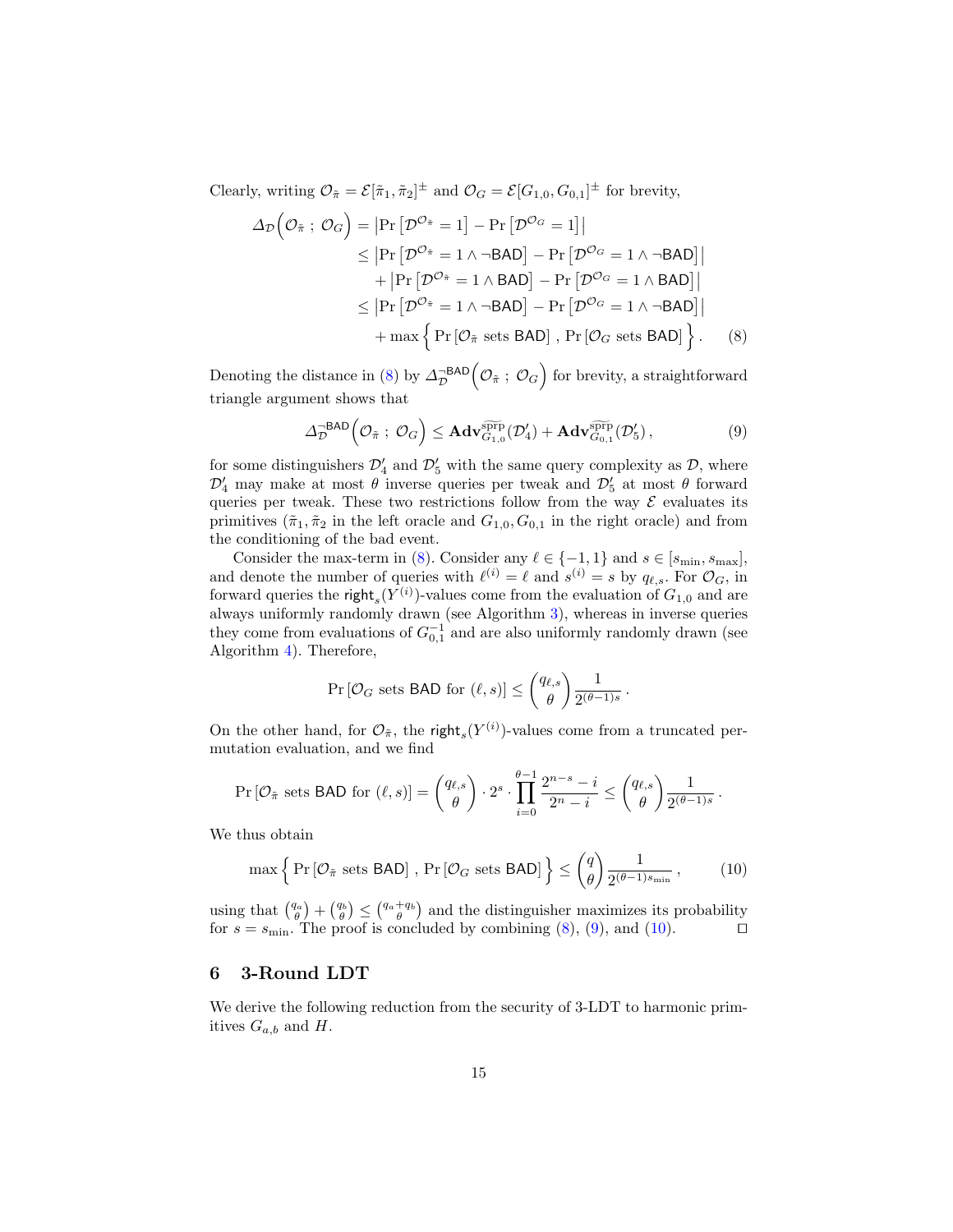**Theorem 2.** Let  $\tilde{E}: \mathcal{K} \times \{0,1\}^n \times \{0,1\}^n \rightarrow \{0,1\}^n$  be a tweakable block cipher. Consider three-round 3-LDT. Let  $s_{min}, s_{max} \in [0, n-1]$  such that  $s_{min} \leq s_{max}$ . Let  $1 \leq \theta \leq 2^{n-s_{max}-2}$  be an integral threshold. For any distinguisher  $\mathcal{D}$  making at most q queries, all of length in  $[n+s_{min}, n+s_{max}]$  bits, there exist distinguishers  $\mathcal{D}'_1,\ldots,\mathcal{D}'_5$  with the same query complexity such that

$$
\mathbf{Adv}_{3\text{-LDT}}^{\text{vsprp}}(\mathcal{D}) \leq \mathbf{Adv}_{\tilde{E}}^{\text{sprp}}(\mathcal{D}'_1) + \mathbf{Adv}_{\tilde{E}}^{\text{sprp}}(\mathcal{D}'_2) + \mathbf{Adv}_{\tilde{E}}^{\text{sprp}}(\mathcal{D}'_3)
$$
(11a)  
+ 
$$
+ \mathbf{Adv}_{H}^{\text{vsprp}}(\mathcal{D}'_4) + \mathbf{Adv}_{G_{1,1}}^{\text{sprp}}(\mathcal{D}'_5) + \begin{pmatrix} q \\ \theta \end{pmatrix} \frac{1}{2^{(\theta-1)s_{min}}},
$$
(11b)

where  $\mathcal{D}'_5$  may make at most  $\theta$  forward and  $\theta$  inverse queries per tweak.

We will prove Theorem [2](#page-14-4) in Section [6.1.](#page-16-1)

The improvement of the bound of 3-LDT over that of 2-LDT of Theorem [1](#page-11-3) is readily visible:  $\mathbf{Adv}_{G_{1,0}}^{\text{sprp}} + \mathbf{Adv}_{G_{0,1}}^{\text{sprp}}$  has been replaced with  $\mathbf{Adv}_{G_{1,1}}^{\text{sprp}}$ , which by Lemma [2](#page-10-3) achieves a better bound. Plugging the bounds of Lemmas [2](#page-10-3) and [3](#page-11-4) into the equation yields the following corollary.

**Corollary 2.** Let  $\tilde{E}: \mathcal{K} \times \{0,1\}^n \times \{0,1\}^n \to \{0,1\}^n$  be a tweakable block cipher. Consider three-round 3-LDT. Let  $s_{min}, s_{max} \in [0, n-1]$  such that  $s_{min} \leq s_{max}$ . Let  $1 \leq \theta \leq 2^{n-s_{max}-2}$  be an integral threshold. For any distinguisher  $\mathcal{D}$  making at most q queries, all of length in  $[n+s_{min}, n+s_{max}]$  bits, there exist distinguishers  $\mathcal{D}'_1, \mathcal{D}'_2, \mathcal{D}'_3$  with the same query complexity such that

$$
\begin{aligned} \mathbf{Adv}_{3\text{-LDT}}^{\text{ssprp}}(\mathcal{D}) & \leq \mathbf{Adv}_{\tilde{E}}^{\widetilde{\text{sprp}}}(\mathcal{D}_1') + \mathbf{Adv}_{\tilde{E}}^{\widetilde{\text{sprp}}}(\mathcal{D}_2') + \mathbf{Adv}_{\tilde{E}}^{\widetilde{\text{sprp}}}(\mathcal{D}_3') \\ & + \left(\frac{2q^3}{2^{2n + s_{min}}}\right)^{1/2} + \left(\frac{4\left(\theta + \theta^2\right)q}{2^{2n - s_{max}}}\right)^{1/2} + \left(\frac{q}{\theta}\right)\frac{1}{2^{(\theta - 1)s_{min}}} \end{aligned}
$$

<span id="page-15-1"></span><span id="page-15-0"></span>.

The first three advantages represent the security of the underlying tweakable block cipher  $E$ . Two of the terms in the remaining portion of the bound depend on  $\theta$ : the first one increases with  $\theta$  whereas the latter decreases with  $\theta$ . Recalling from Section [5](#page-11-0) that, for  $s_{\min} \leq \theta$ ,

$$
\binom{q}{\theta}\frac{1}{2^{(\theta-1)s_{\min}}}\leq \left(\frac{2qe}{\theta2^{s_{\min}}}\right)^{\theta}\,,
$$

equating the two  $\theta$ -dependent fractions in the corollary gives  $\theta \approx 2^{(2n - s_{\max} - s_{\min})/3}$ . This threshold value still has to obey to the condition  $s_{\min} \leq \theta \leq 2^{n-s_{\max}-2}$ , or stated differently,

$$
s_{\max} \le \min\left\{ (n - 6 + s_{\min})/2, 2n - s_{\min} - 3\log_2(s_{\min}) \right\}.
$$
 (12)

The minimum is achieved for its left element as long as  $s_{\min} \leq n - 2 \log_2(n)$ . In Table [1,](#page-16-0) we list the simplified security bound of Corollary [2](#page-15-0) (omitting constants) for  $s_{\text{min}} \in \{const, n/4, n/2, 3n/4, n-2\log_2(n)\}\$  and three possible choices of  $s_{\text{max}}$ : arbitrary,  $s_{\text{max}} \approx (n + s_{\text{min}})/2$  of [\(12\)](#page-15-1), and  $s_{\text{max}} \approx s_{\text{min}}$ . For  $s_{\text{min}}$  approaching n, n-bit security is achieved.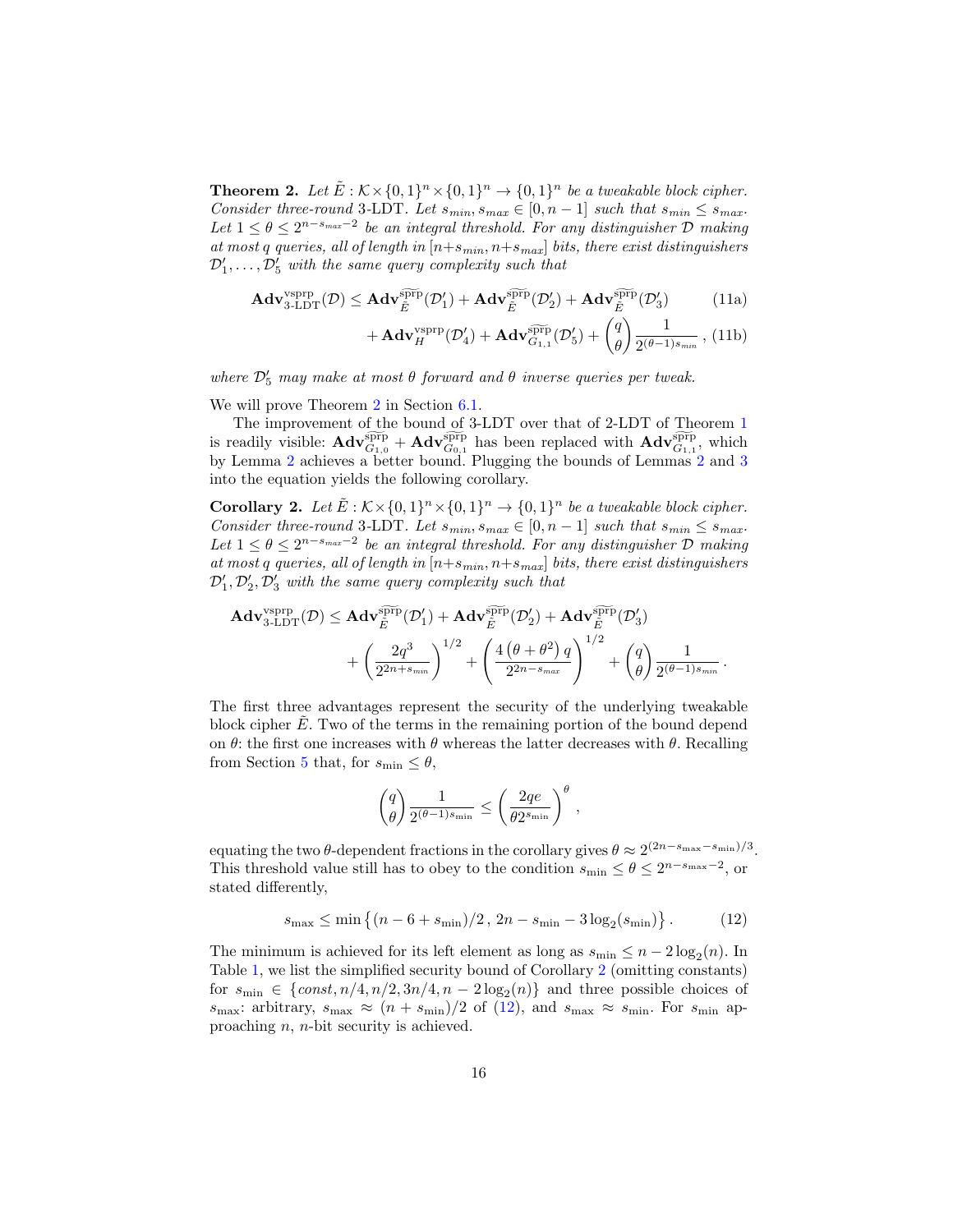|                           | security up to                                                                                       |                                                                                                       |                                            |
|---------------------------|------------------------------------------------------------------------------------------------------|-------------------------------------------------------------------------------------------------------|--------------------------------------------|
| $s_{\min}$                | arbitrary $s_{\rm max}$                                                                              | $s_{\text{max}} \approx \frac{n + s_{\text{min}}}{2}$ of (12) $s_{\text{max}} \approx s_{\text{min}}$ |                                            |
| const                     | $\frac{8n}{12},\frac{4n}{6}$ -<br>$s_{\rm max}$<br>min<br>$\overline{\phantom{0}3}$                  | $\it{n}$<br>$\overline{2}$                                                                            | $\frac{2n}{3}$                             |
| $\it n$<br>$\overline{4}$ | $\left\{\frac{9n}{12},\frac{5n}{6}-\right\}$<br>$s_{\rm max}$<br>min<br>$\overline{3}$               | $5n\,$<br>$\overline{8}$                                                                              | $3\mathfrak{n}$<br>$\overline{\mathbf{4}}$ |
| $\frac{n}{2}$             | $10n$ 6n<br>$s_{\rm max}$<br>$\min$<br>$\overline{12}$ , $\overline{6}$<br>$\overline{\phantom{a}3}$ | 3n<br>$\overline{4}$                                                                                  | 5n<br>$\overline{6}$                       |
| $\frac{3n}{4}$            | $11n$ 7n<br>$s_{\rm max}$<br>min<br>$\overline{12}$ , $\overline{6}$<br>3                            | 7n<br>8                                                                                               | 11n<br>12                                  |
| $n-2\log_2(n)$            | $12n$ 8n<br>$s_{\max}$<br>min<br>6<br>3<br>$\overline{12}$                                           | $\boldsymbol{n}$                                                                                      | $\it{n}$                                   |

<span id="page-16-0"></span>Table 1: Interpretation of the bound of Corollary [2](#page-15-0) for various choices of  $s_{\min}$ , where *const* is a constant to make the bound meaningful. Small constants are omitted in the security upper bound.

Note that these two choices of  $s_{\text{max}}$  set its two extremes: for given  $s_{\text{min}}$ , we require that  $s_{\text{min}} \leq s_{\text{max}} \leq (n + s_{\text{min}})/2$ . The security bounds for the two extremes are plotted in Figure [3:](#page-17-0) the level of security given by Corollary [2](#page-15-0) is in the shaded area of Figure [3](#page-17-0) and depends on  $s_{\text{min}}$  and  $s_{\text{max}}$ . For example, fixing  $s_{\text{min}} = n/2$  $s_{\text{min}} = n/2$ , the security bound of Corollary 2 lies between  $3n/4$  (for  $s_{\text{max}} \approx$  $(n+s_{\min})/2$  and  $5n/6$  (for  $s_{\max} \approx s_{\min}$ ), using that  $s_{\min} \leq s_{\max} \leq (n+s_{\min})/2$ by condition.

#### <span id="page-16-1"></span>6.1 Proof of Theorem [2](#page-14-4)

The first steps of the proof resemble those of Section [5.1.](#page-12-0) Consider any distinguisher  $D$  making at most q queries. It has access to either 3-LDT<sub>K</sub> for  $\mathbf{K} = (K_1, K_2, K_3) \stackrel{\hspace{0.1em}\mathsf{\scriptscriptstyle\$}}{\leftarrow} \mathcal{K}^3$  or a random length-preserving invertible permutation  $\rho \stackrel{\$}{\leftarrow} \text{VPerm}([n \dots 2n-1])$ . For ease of discussion, write

<span id="page-16-2"></span>
$$
3\text{-LDT}_{\mathbf{K}} = \mathcal{E}[\tilde{E}_{K_1}, \tilde{E}_{K_2}, \tilde{E}_{K_3}].
$$

Let  $\tilde{\pi}_1, \tilde{\pi}_2, \tilde{\pi}_3 \stackrel{\hspace{0.1em}\mathsf{\scriptscriptstyle\$}}{\leftarrow} \widetilde{\mathrm{Perm}}(n, n)$ . We have

$$
\mathbf{Adv}_{3\text{-LDT}}^{\text{vsppp}}(\mathcal{D}) = \Delta_{\mathcal{D}} \Big( \mathcal{E}[\tilde{E}_{K_1}, \tilde{E}_{K_2}, \tilde{E}_{K_3}]^{\pm} ; \rho^{\pm} \Big) \n\leq \Delta_{\mathcal{D}'_1} \Big( \tilde{E}_{K_1}^{\pm} ; \tilde{\pi}_1^{\pm} \Big) + \Delta_{\mathcal{D}'_2} \Big( \tilde{E}_{K_2}^{\pm} ; \tilde{\pi}_2^{\pm} \Big) + \Delta_{\mathcal{D}'_3} \Big( \tilde{E}_{K_3}^{\pm} ; \tilde{\pi}_3^{\pm} \Big) \n+ \Delta_{\mathcal{D}} \Big( \mathcal{E}[\tilde{\pi}_1, \tilde{\pi}_2, \tilde{\pi}_3]^{\pm} ; \rho^{\pm} \Big) \n= \mathbf{Adv}_{\tilde{E}}^{\text{SPP}}(\mathcal{D}'_1) + \mathbf{Adv}_{\tilde{E}}^{\text{SPP}}(\mathcal{D}'_2) + \mathbf{Adv}_{\tilde{E}}^{\text{SPP}}(\mathcal{D}'_3) \n+ \Delta_{\mathcal{D}} \Big( \mathcal{E}[\tilde{\pi}_1, \tilde{\pi}_2, \tilde{\pi}_3]^{\pm} ; \rho^{\pm} \Big),
$$
\n(13)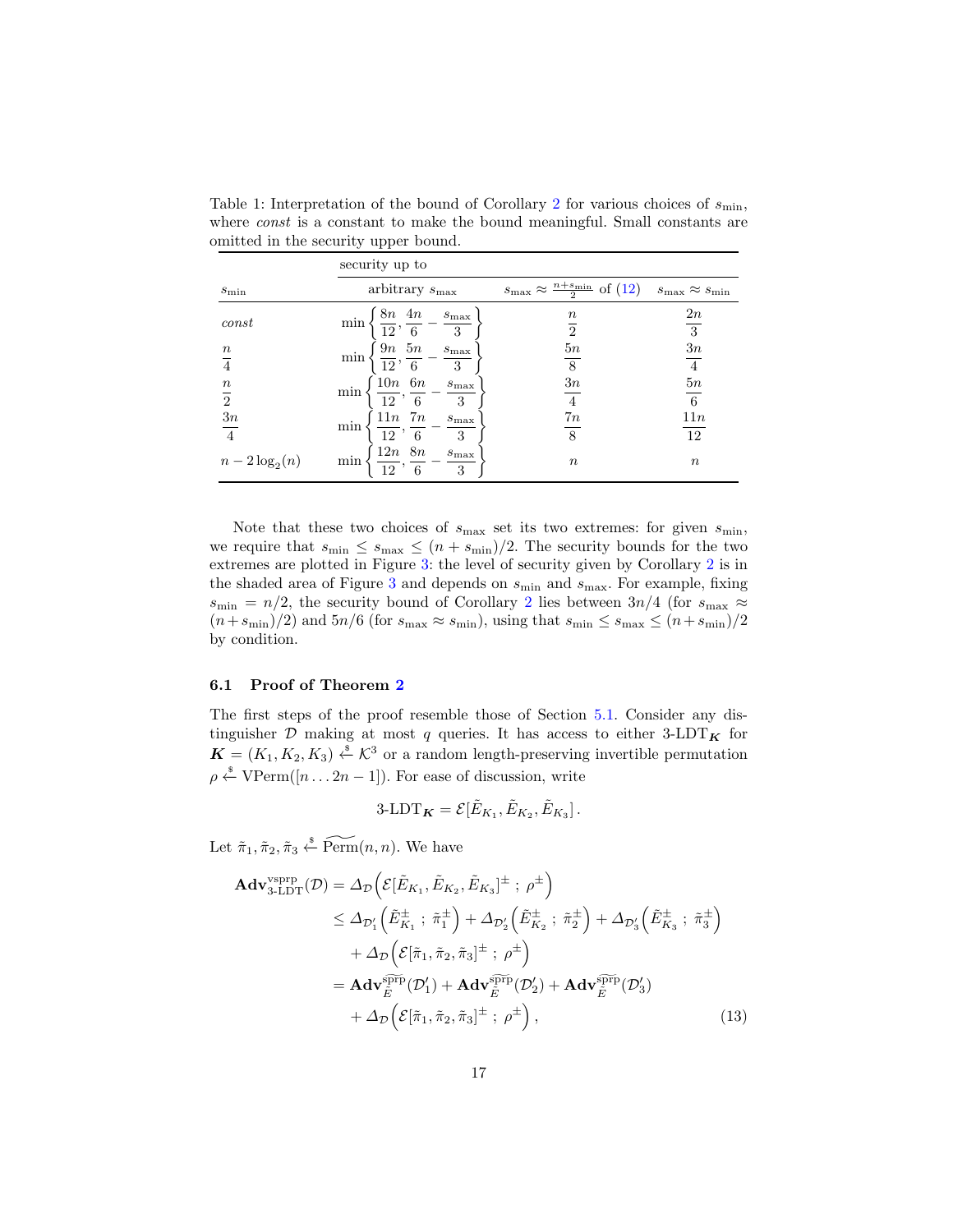<span id="page-17-0"></span>Fig. 3: Simplified security bound of 3-LDT for various choices of  $s_{\text{min}}$ . Lower line is for  $s_{\text{max}} \approx (n + s_{\text{min}})/2$ , upper line for  $s_{\text{max}} \approx s_{\text{min}}$ . Security of 3-LDT is indicated by the shaded area and depends on  $s_{\text{min}}$  and  $s_{\text{max}}$ , where  $s_{\min} \leq s_{\max} \leq (n + s_{\min})/2.$ 



for some distinguishers  $\mathcal{D}'_1$ ,  $\mathcal{D}'_2$ , and  $\mathcal{D}'_2$  with the same query complexity as  $\mathcal{D}$ .

We will focus on the remaining distance in  $(13)$ . Without loss of generality, we will consider computationally unbounded and deterministic distinguishers. Consider two harmonic primitives,  $G_{1,1}$  of Section [4.1](#page-9-0) and H of Section [4.2.](#page-10-0) We obtain via the triangle inequality:

$$
\Delta_{\mathcal{D}}\Big(\mathcal{E}[\tilde{\pi}_1, \tilde{\pi}_2, \tilde{\pi}_3]^{\pm} ; \rho^{\pm}\Big) \leq \Delta_{\mathcal{D}}\Big(\mathcal{E}[\tilde{\pi}_1, \tilde{\pi}_2, \tilde{\pi}_3]^{\pm} ; \mathcal{E}[\tilde{\pi}_1, G_{1,1}, \tilde{\pi}_3]^{\pm}\Big) \n+ \Delta_{\mathcal{D}}\Big(\mathcal{E}[\tilde{\pi}_1, G_{1,1}, \tilde{\pi}_3]^{\pm} ; H^{\pm}\Big) + \Delta_{\mathcal{D}}\Big(H^{\pm} ; \rho^{\pm}\Big) \n= \Delta_{\mathcal{D}}\Big(\mathcal{E}[\tilde{\pi}_1, \tilde{\pi}_2, \tilde{\pi}_3]^{\pm} ; \mathcal{E}[\tilde{\pi}_1, G_{1,1}, \tilde{\pi}_3]^{\pm}\Big) \n+ \Delta_{\mathcal{D}}\Big(\mathcal{E}[\tilde{\pi}_1, G_{1,1}, \tilde{\pi}_3]^{\pm} ; H^{\pm}\Big) + \mathbf{Adv}_{H}^{\text{ssppp}}(\mathcal{D}'_{4}),
$$
\n(14)

<span id="page-17-1"></span>for some distinguisher  $\mathcal{D}'_4$  with the same query complexity as  $\mathcal{D}$  (in fact,  $\mathcal{D}'_4 = \mathcal{D}$ ).

Below two claims bound the remaining distances in [\(14\)](#page-17-1) and complete the proof.

*Claim.* We have 
$$
\Delta_{\mathcal{D}}\left(\mathcal{E}[\tilde{\pi}_1, G_{1,1}, \tilde{\pi}_3]^{\pm} ; H^{\pm}\right) = 0.
$$

*Proof (of claim)*. For any query to H of length  $n + s$  bits (either forward or inverse), the last s bits of the response are drawn uniformly at random from  $\{0,1\}^s$  and the first n bits are drawn uniformly at random in such a way that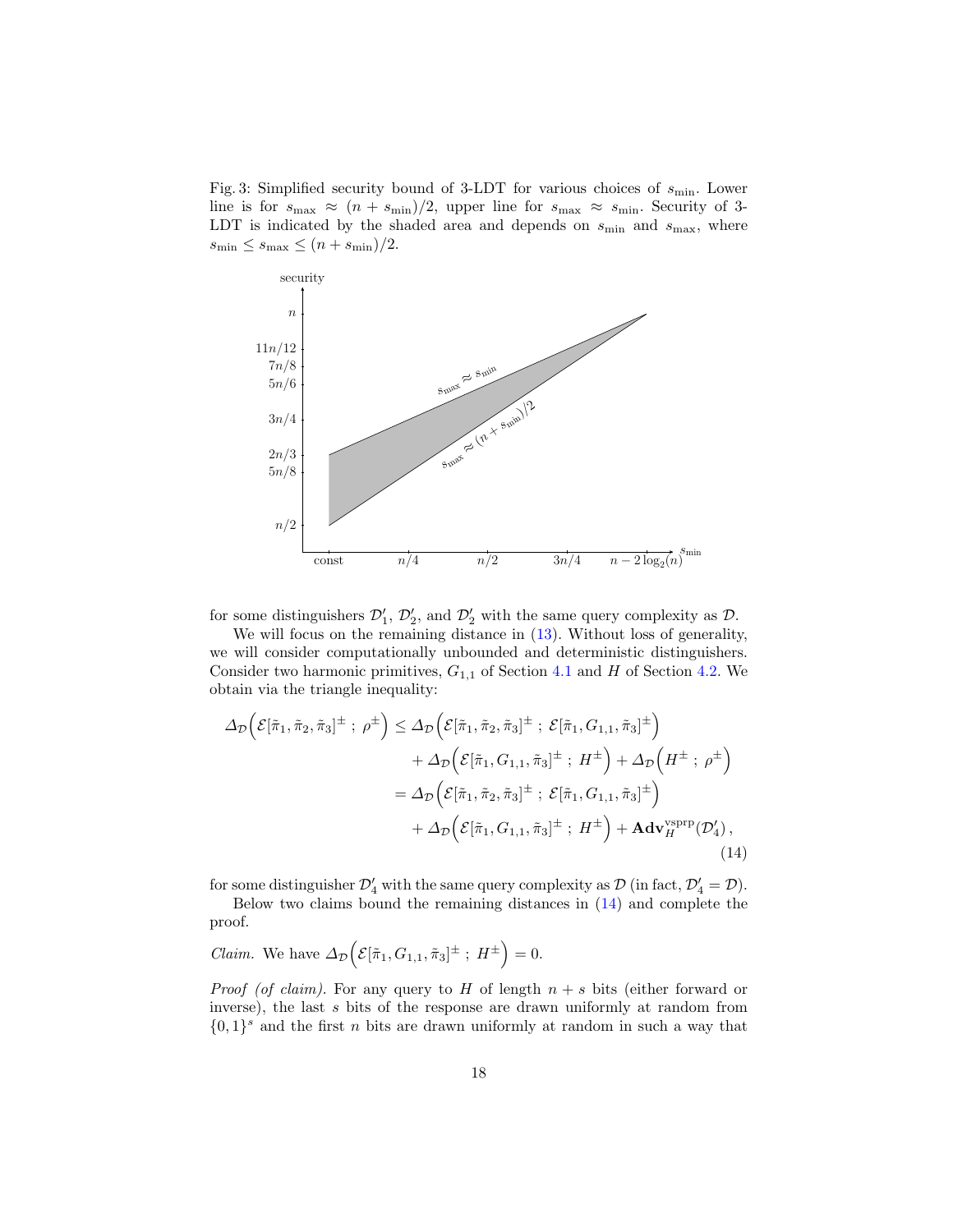the permutativity of  $H$  is retained (see Algorithms [5](#page-11-1) and [6\)](#page-11-2). Consider any query to  $\mathcal{E}[\tilde{\pi}_1, G_{1,1}, \tilde{\pi}_3]$ , without loss of generality a forward query of length  $n + s$ bits. The s rightmost bits of the output equal the s rightmost bits of  $G_{1,1}$ , and are generated uniformly at random (see Algorithm [3;](#page-10-1) here, we make explicit use of the fact that  $G_{1,1}$  never receives the same input twice). Denote this sbit block by  $C_2$ . The remaining n bits of the response, say  $C_1$ , come from the evaluation of  $\tilde{\pi}_3$  for tweak  $C_2$  on input of a data block that never appeared for this tweak before. For every tweak input, the tweakable permutation  $\tilde{\pi}_3$  behaves like a permutation. Therefore,  $C_1$  is generated uniformly at random in such a way that  $C_1||C_2$  has never appeared before. Concluding,  $\mathcal{E}[\tilde{\pi}_1, G_{1,1}, \tilde{\pi}_3]^{\pm}$  and  $H^{\pm}$ follow identical distributions.

Claim. We have

$$
\Delta_{\mathcal{D}}\Big(\mathcal{E}[\tilde{\pi}_1,\tilde{\pi}_2,\tilde{\pi}_3]^{\pm} \; ; \; \mathcal{E}[\tilde{\pi}_1,G_{1,1},\tilde{\pi}_3]^{\pm}\Big) \leq \mathbf{Adv}_{G_{1,1}}^{\widetilde{\text{opp}}}(\mathcal{D}_5') + \begin{pmatrix} q \\ \theta \end{pmatrix} \frac{1}{2^{(\theta-1)s_{\min}}},
$$

for some distinguisher  $\mathcal{D}'_5$  with the same query complexity as  $\mathcal{D}$ , but that may make at most  $\theta$  forward and  $\theta$  inverse queries per tweak.

Proof (of claim). The first part of the proof resembles that of the corresponding claim in Section [5.1.](#page-12-0)

Consider a computationally unbounded and deterministic distinguisher D making at most q queries. It has access to either  $\mathcal{E}[\tilde{\pi}_1, \tilde{\pi}_2, \tilde{\pi}_3]^{\pm}$  or  $\mathcal{E}[\tilde{\pi}_1, G_{1,1}, \tilde{\pi}_3]^{\pm}$ . Summarize the queries in a transcript  $\tau = (\tau^{(1)}, \ldots, \tau^{(q)})$ , where the *i*-th tuple  $\tau^{(i)} = (\ell^{(i)}, X^{(i)}, Y^{(i)})$  is comprised of a bit  $\ell^{(i)} \in \{-1, 1\}$  denoting the direction of the query,  $X^{(i)}$  is the query input and  $Y^{(i)}$  the query output, in such a way  $Y^{(i)} = \mathcal{O}^{\ell^{(i)}}(X^{(i)})$ . Write  $s^{(i)} = |X^{(i)}| - n$ . We further denote by  $Z^{(i)}$  the last s bits of the output of  $\tilde{\pi}_1$  (which is also the last s bits of the input of  $\tilde{\pi}_3$ ) in forward queries, and the last s bits of the output of  $\tilde{\pi}_3^{-1}$  (which is also the last s bits of the input of  $\tilde{\pi}_1^{-1}$ ) in inverse queries. We assume that the distinguisher D does not repeat any query, which means that  $\tau^{(i)}$  does not contain duplicate elements.

For the threshold  $\theta$  of the theorem statement, define the following bad event:

BAD : 
$$
\max_{\ell \in \{-1,1\}} \max_{s \in [s_{\min}, s_{\max}]} \max_{Z \in \{0,1\}^s} \left| \{i \mid \ell^{(i)} = \ell \wedge s^{(i)} = s \wedge Z^{(i)} = Z \} \right| > \theta
$$
.

As before, writing  $\mathcal{O}_{\tilde{\pi}} = \mathcal{E}[\tilde{\pi}_1, \tilde{\pi}_2, \tilde{\pi}_3]^{\pm}$  and  $\mathcal{O}_G = \mathcal{E}[\tilde{\pi}_1, G_{1,1}, \tilde{\pi}_3]^{\pm}$ ,

$$
\Delta_{\mathcal{D}}\left(\mathcal{O}_{\tilde{\pi}}; \mathcal{O}_{G}\right) \leq \left|\Pr\left[\mathcal{D}^{\mathcal{O}_{\tilde{\pi}}}=1 \land \neg BAD\right]-\Pr\left[\mathcal{D}^{\mathcal{O}_{G}}=1 \land \neg BAD\right]\right|
$$

$$
+\max\left\{\Pr\left[\mathcal{O}_{\tilde{\pi}}\text{ sets BAD}\right], \Pr\left[\mathcal{O}_{G}\text{ sets BAD}\right]\right\}. \tag{15}
$$

Denoting the distance in [\(15\)](#page-18-0) by  $\Delta_{\mathcal{D}}^{-\text{BAD}}(\mathcal{O}_{\tilde{\pi}}\,;\,\mathcal{O}_G)$  for brevity, a straightforward triangle argument shows that

<span id="page-18-1"></span><span id="page-18-0"></span>
$$
\Delta_{\mathcal{D}}^{-\text{BAD}}\left(\mathcal{O}_{\tilde{\pi}}\,;\,\mathcal{O}_G\right)\leq \text{Adv}_{G_{1,1}}^{\text{sprp}}(\mathcal{D}'_5)\,,\tag{16}
$$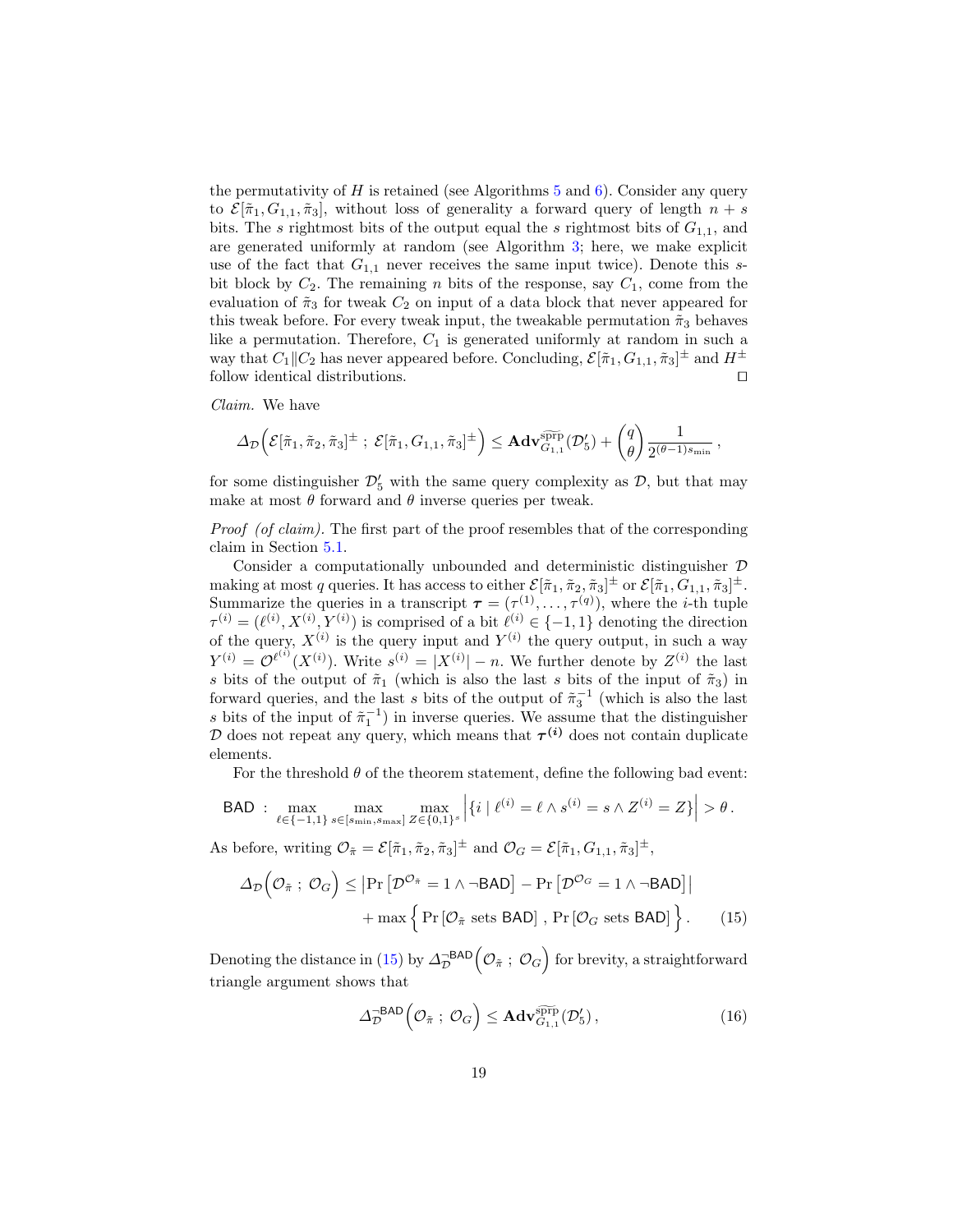for some distinguisher  $\mathcal{D}'_5$  with the same query complexity as  $\mathcal{D}$ , but that may make at most  $\theta$  forward and  $\theta$  inverse queries per tweak. These two restrictions follow from the way  $\mathcal E$  evaluates its primitives ( $\tilde{\pi}_2$  in the left oracle and  $G_{1,1}$  in the right oracle) and from the conditioning of the bad event.

Consider the max-term in [\(15\)](#page-18-0). Consider any  $\ell \in \{-1, 1\}$  and  $s \in [s_{\min}, s_{\max}]$ , and denote the number of queries with  $\ell^{(i)} = \ell$  and  $s^{(i)} = s$  by  $q_{\ell,s}$ . For both  $\mathcal{O}_{\tilde{\pi}}$ and  $\mathcal{O}_G$ , the  $Z^{(i)}$ -values come from a truncated permutation evaluation, and we find for  $\mathcal{O} \in \{ \mathcal{O}_{\tilde{\pi}}, \mathcal{O}_G \}$ :

$$
\Pr\left[\mathcal{O}\text{ sets BAD for }(\ell,s)\right] = \binom{q_{\ell,s}}{\theta} \cdot 2^s \cdot \prod_{i=0}^{\theta-1} \frac{2^{n-s}-i}{2^n-i} \leq \binom{q_{\ell,s}}{\theta} \frac{1}{2^{(\theta-1)s}}.
$$

We thus obtain

<span id="page-19-1"></span>
$$
\max\left\{\Pr\left[\mathcal{O}_{\tilde{\pi}}\text{ sets BAD}\right],\Pr\left[\mathcal{O}_G\text{ sets BAD}\right]\right\} \le \binom{q}{\theta} \frac{1}{2^{(\theta-1)s_{\min}}},\qquad(17)
$$

as before. The proof is concluded by combining  $(15)$ ,  $(16)$ , and  $(17)$ .

# <span id="page-19-0"></span>7 Proof of Lemma [2](#page-10-3) on  $G_{a,b}$

For  $a = b = 0$ , the lemma is trivial. Let  $a, b \in \{0, 1\}$  such that  $a + b \ge 1$ , and consider any distinguisher  $D$  making at most  $q$  queries, all with tweaks satisfying  $|$ unpad $(T)| \in [s_{\min}, s_{\max}]$ , and it makes at most  $\theta$  inverse queries per tweak (if  $a = 1$ ) and at most  $\theta$  forward queries per tweak (if  $b = 1$ ). The distinguisher has access to either random system  $G_{a,b}$  or  $\tilde{\pi} \stackrel{\$}{\leftarrow} \widetilde{\mathrm{Perm}}(n,n)$ , and without loss of generality,  $D$  is computationally unbounded and deterministic.

We will use the chi-squared method of Section [2.2,](#page-6-0) with  $\mathcal{O}_2 = G_{a,b}$  being the real system and  $\mathcal{O}_0 = \tilde{\pi}$  the ideal system. Define an intermediate world  $\mathcal{O}_1$  that implements  $\mathcal{O}_2$ , unless some event "BAD" (defined below) happens, from which point it implements  $\mathcal{O}_0$ . Summarize the communication of  $\mathcal D$  with its oracle in a transcript  $\boldsymbol{\tau} = (\tau^{(1)}, \ldots, \tau^{(q)}),$  where  $\tau^{(i)} = (\ell^{(i)}, T^{(i)}, X^{(i)}, Y^{(i)})$  consists of a bit  $\ell^{(i)} \in \{-1, 1\}$  indicating the direction of the query (1 means forward, and  $-1$  means inverse), a tweak value  $T^{(i)}$ , an input value  $X^{(i)}$ , and a response  $Y^{(i)}$ , in such a way that  $O^{\ell^{(i)}}(T^{(i)}, X^{(i)}) = Y^{(i)}$  for  $\mathcal{O} \in \{0, \mathcal{O}_2\}.$ 

By a triangle inequality,

<span id="page-19-2"></span>
$$
\mathbf{Adv}_{G_{a,b}}^{\text{SPTp}}(\mathcal{D}) = ||p_{\mathcal{O}_0,\mathcal{D}}(\cdot) - p_{\mathcal{O}_2,\mathcal{D}}(\cdot)||
$$
  
\$\leq\$ ||p\_{\mathcal{O}\_0,\mathcal{D}}(\cdot) - p\_{\mathcal{O}\_1,\mathcal{D}}(\cdot)|| + ||p\_{\mathcal{O}\_1,\mathcal{D}}(\cdot) - p\_{\mathcal{O}\_2,\mathcal{D}}(\cdot)||. \qquad (18)\$

Let  $\mathcal T$  denote the set of all possible transcripts, and  $\mathcal T_{bad}$  the set of all transcripts that satisfy BAD. We have that  $p_{\mathcal{O}_1,\mathcal{D}}(\tau) = p_{\mathcal{O}_2,\mathcal{D}}(\tau)$  for any  $\tau \in \mathcal{T} \setminus \mathcal{T}_{bad}$ , and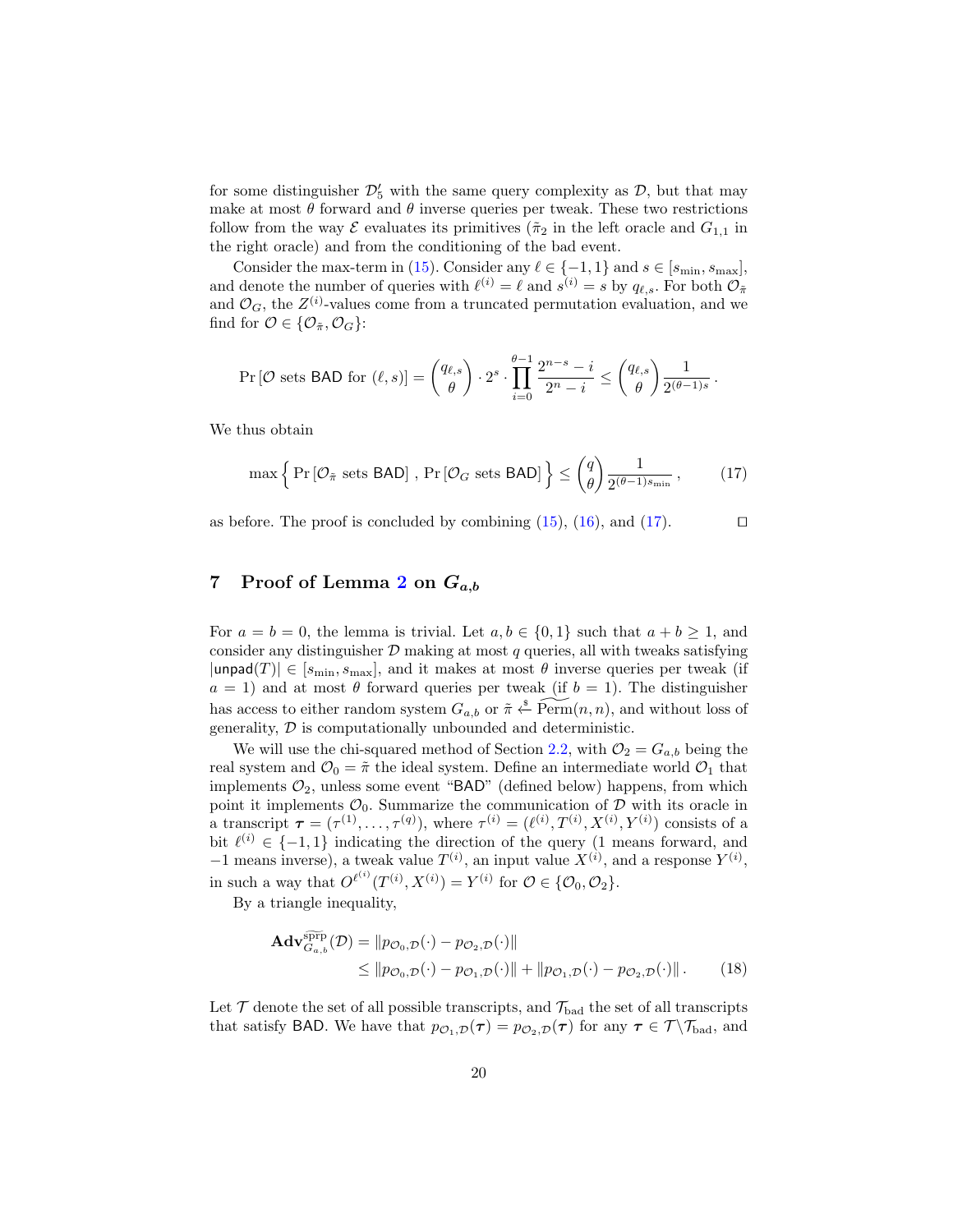hence,

$$
||p_{\mathcal{O}_1,\mathcal{D}}(\cdot) - p_{\mathcal{O}_2,\mathcal{D}}(\cdot)|| = \sum_{\tau \in \mathcal{T}} \max\{0, p_{\mathcal{O}_1,\mathcal{D}}(\tau) - p_{\mathcal{O}_2,\mathcal{D}}(\tau)\}
$$
  
= 
$$
\sum_{\tau \in \mathcal{T}_{\text{bad}}} \max\{0, p_{\mathcal{O}_1,\mathcal{D}}(\tau) - p_{\mathcal{O}_2,\mathcal{D}}(\tau)\}
$$
  

$$
\leq \sum_{\tau \in \mathcal{T}_{\text{bad}}} p_{\mathcal{O}_1,\mathcal{D}}(\tau) = \Pr[\mathcal{O}_1 \text{ sets BAD}].
$$

We obtain from  $(18)$ :

<span id="page-20-1"></span>
$$
\mathbf{Adv}_{G_{a,b}}^{\mathrm{spp}}(\mathcal{D}) \le ||p_{\mathcal{O}_0,\mathcal{D}}(\cdot) - p_{\mathcal{O}_1,\mathcal{D}}(\cdot)|| + \Pr\left[\mathcal{O}_1 \text{ sets BAD}\right]. \tag{19}
$$

We will formalize and analyze BAD in Section [7.1](#page-20-0) and analyze the remaining distance using the chi-squared technique in Section [7.2.](#page-21-0) These will immediately conclude the proof by [\(19\)](#page-20-1).

#### <span id="page-20-0"></span>7.1 Bad Transcripts

For the threshold  $\theta$  of the theorem statement, define the following bad events:

$$
\text{BAD}_1\;:\quad\max_{s\in[s_{\min},s_{\max}]} \max_{Z,Z'\in\{0,1\}^s}\left|\{i\mid a=1 \wedge \ell^{(i)}=1 \wedge \text{unpad}(T^{(i)})=Z \wedge \text{right}_s(Y^{(i)})=Z'\}\right|>\theta\,,
$$

$$
\mathsf{BAD}_2\ :\quad \max_{s\in [s_{\min},s_{\max}]} \max_{Z,Z'\in \{0,1\}^s}\left|\{i\mid a=1 \wedge \ell^{(i)}=-1 \wedge \mathsf{unpad}(T^{(i)})=Z \wedge \mathsf{right}_s(X^{(i)})=Z'\}\right|>\theta\,,
$$

$$
\mathsf{BAD}_3\ :\quad \max_{s\in [s_{\min},s_{\max}]} \max_{Z,Z'\in \{0,1\}^s} \left|\{i\mid b=1 \wedge \ell^{(i)}=1 \wedge \mathsf{unpad}(T^{(i)})=Z \wedge \mathsf{right}_s(X^{(i)})=Z'\}\right|>\theta\,,
$$

$$
\mathsf{BAD}_4\ :\quad \max_{s\in[s_{\min},s_{\max}]} \max_{Z,Z'\in\{0,1\}^s}\left|\{i\mid b=1 \wedge \ell^{(i)}=-1 \wedge \mathsf{unpad}(T^{(i)})=Z \wedge \mathsf{right}_s(Y^{(i)})=Z'\}\right|>\theta\,.
$$

Define  $BAD = BAD_1 \vee BAD_2 \vee BAD_3 \vee BAD_4$ .

The bad events look complicated, but in fact they are not. If  $(a, b) = (0, 0)$ , none of the four bad events are satisfied, and BAD does not hold by construction. On the other hand, if  $(a, b) = (1, 1)$ , the distinguisher makes at most  $\theta$  forward queries per tweak and at most  $\theta$  inverse queries per tweak, and also in this case BAD does not hold by construction. The cases  $(a, b) = (1, 0), (0, 1)$  are symmetric, and we treat the former only. If  $(a, b) = (1, 0)$ ,  $BAD_3, BAD_4$  do not hold as  $b = 0$ , and  $BAD_2$  does not hold as the distinguisher makes at most  $\theta$ inverse queries. We are left with  $BAD_1$ . Consider any  $s \in [s_{\min}, s_{\max}]$  and any  $Z \in \{0,1\}^s$ , and denote the number of queries with  $\ell^{(i)} = 1$  and unpad $(T^{(i)}) = Z$ by  $q_{s,Z}$ . The right<sub>s</sub> $(Y^{(i)})$ -values come from the evaluation of  $G_{1,0}$  and are always uniformly randomly drawn (see Algorithm [3\)](#page-10-1). Therefore,

$$
\Pr\left[\mathcal{O}_1 \text{ sets BAD for } (s, Z)\right] \le \binom{q_{s, Z}}{\theta} \frac{1}{2^{(\theta - 1)s}}.
$$

We thus obtain

$$
\Pr\left[\mathcal{O}_1 \text{ sets BAD}\right] \le \binom{q}{\theta} \frac{1}{2^{(\theta - 1)s_{\min}}},\tag{20}
$$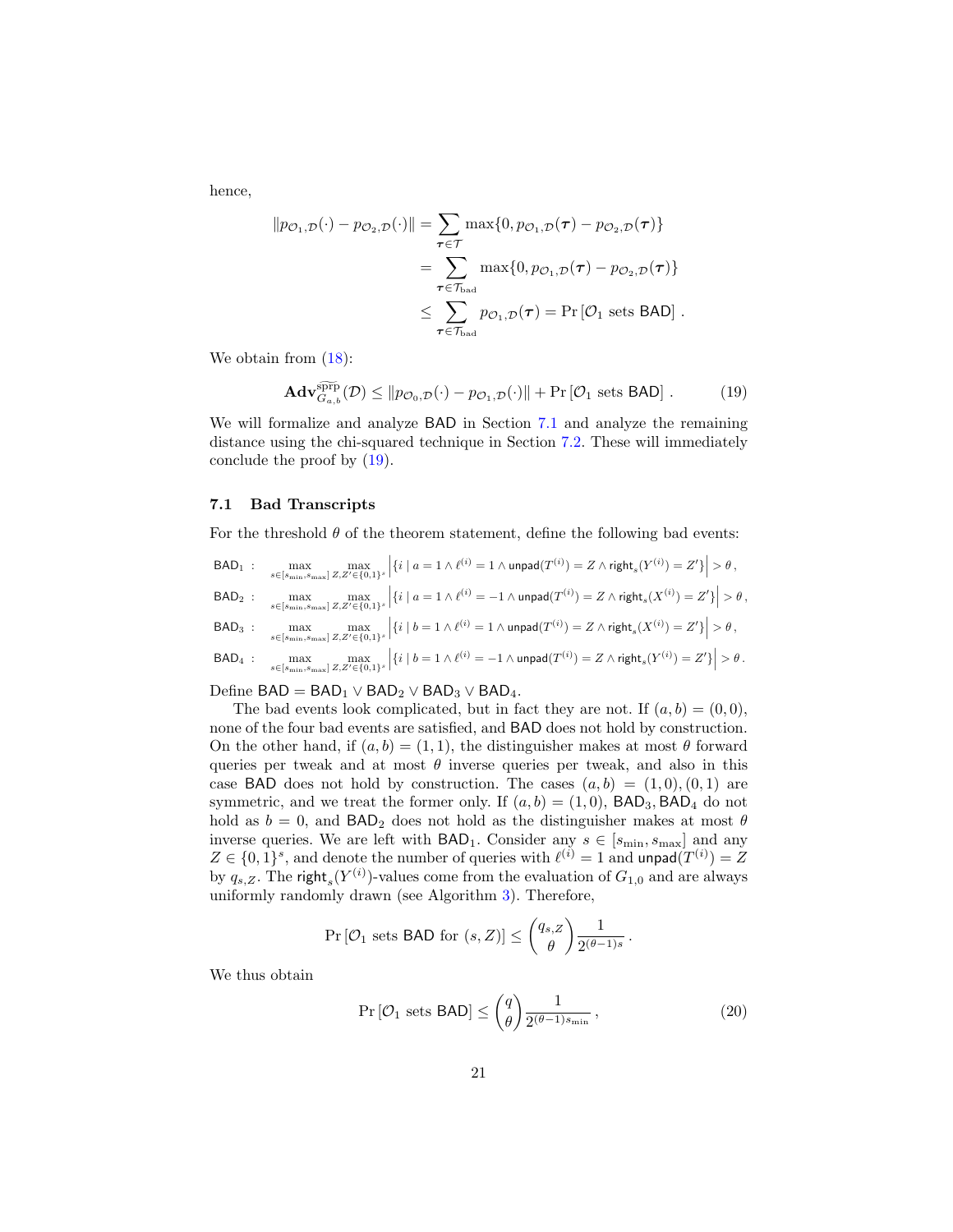using that  $\binom{q_a}{\theta} + \binom{q_b}{\theta} \leq \binom{q_a+q_b}{\theta}$  and the distinguisher maximizes its probability for  $s = s_{\text{min}}$ . Recalling that the case of  $(a, b) = (0, 1)$  is symmetric and that **BAD** is not set for  $(a, b) = (0, 0), (1, 1)$ , we obtain

$$
\Pr\left[\mathcal{O}_1 \text{ sets BAD}\right] \leq |a - b| \cdot \binom{q}{\theta} \frac{1}{2^{(\theta - 1)s_{\min}}}\,.
$$

#### <span id="page-21-0"></span>7.2 Distance Between  $\mathcal{O}_0$  and  $\mathcal{O}_1$

Our aim is to bound the term of [\(1\)](#page-6-1). Consider a given transcript  $\tau^{(i-1)}$ , which in turn determines the values  $\ell^{(i)}$ ,  $T^{(i)}$ , and  $X^{(i)}$ . Let  $s = |$ unpad $(T^{(i)})|$ , and consider any value  $Y^{(i)}$ . As both oracles behave independently for different tweaks, it suffices to focus on earlier queries of the same tweak. We additionally refine into the number of queries with the same or opposite query direction. Let

$$
i_{\text{pos}} = \left| \left\{ j \in \{1, \dots, i-1\} \mid T^{(j)} = T^{(i)} \land \ell^{(j)} = \ell^{(i)} \right\} \right|,
$$
  

$$
i_{\text{neg}} = \left| \left\{ j \in \{1, \dots, i-1\} \mid T^{(j)} = T^{(i)} \land \ell^{(j)} = -\ell^{(i)} \right\} \right|,
$$

and write  $i' = i_{\text{pos}} + i_{\text{neg}}$  for brevity. Let

$$
h_{\text{pos}}(Y^{(i)}) = \left| \left\{ j \in \{1, ..., i-1\} \mid T^{(j)} = T^{(i)} \land \ell^{(j)} = \ell^{(i)} \land \text{right}_s(Y^{(j)}) = \text{right}_s(Y^{(i)}) \right\} \right|,
$$
  

$$
h_{\text{neg}}(Y^{(i)}) = \left| \left\{ j \in \{1, ..., i-1\} \mid T^{(j)} = T^{(i)} \land \ell^{(j)} = -\ell^{(i)} \land \text{right}_s(X^{(j)}) = \text{right}_s(Y^{(i)}) \right\} \right|,
$$

where  $h_{\text{pos}}(Y^{(i)}) \leq i_{\text{pos}}$  and  $h_{\text{neg}}(Y^{(i)}) \leq i_{\text{neg}}$ , and write  $h(Y^{(i)}) = h_{\text{pos}}(Y^{(i)}) +$  $h_{\text{neg}}(Y^{(i)})$ . We can distinct the following cases.

- (1)  $\ell^{(i)} = 1$  (forward query) and  $Y^{(i)} \in \text{rng}(\mathcal{L}_T)$ . This case is excluded as  $Y^{(i)}$ is not in the support of both probabilities;
- (2)  $\ell^{(i)} = 1$  (forward query) and  $Y^{(i)} \notin \text{rng}(\mathcal{L}_T)$ .
	- (a)  $a = 0$ . We have  $p_{\mathcal{O}_0, \mathcal{D}}(Y^{(i)} | \tau^{(i-1)}) = p_{\mathcal{O}_1, \mathcal{D}}(Y^{(i)} | \tau^{(i-1)}) = \frac{1}{2^{n} i'}$ , as the response is drawn uniformly at random from a set of size  $2^n$  minus the amount of earlier queries for the same tweak;
	- (b)  $a = 1$ . We have  $p_{\mathcal{O}_0, \mathcal{D}}(Y^{(i)} | \tau^{(i-1)}) = \frac{1}{2^n i'}$  as before, and  $p_{\mathcal{O}_1, \mathcal{D}}(Y^{(i)} |$  $\tau^{(i-1)}$ ) =  $\frac{1}{2^s(2^{n-s}-h(Y^{(i)}))}$  as right<sub>s</sub> $(Y^{(i)})$  is generated uniformly at random, and  $\mathsf{left}_{n-s}(Y^{(i)})$  from a set of size  $2^{n-s}$  minus  $h(Y^{(i)})$ . For later usage, note that this case fixes  $(\ell^{(i)}, T^{(i)}, Y^{(i)})$ , and we have  $h_{\text{pos}}(Y^{(i)}) \leq \theta$ by  $\neg$ BAD<sub>1</sub> and  $h_{\text{neg}}(Y^{(i)}) \le \theta$  by  $\neg$ BAD<sub>2</sub>. Therefore, in this case, we have  $h(Y^{(i)}) \leq 2\theta.$
- (3)  $\ell^{(i)} = -1$  (inverse query) and  $Y^{(i)} \in \text{dom}(\mathcal{L}_T)$ . The case is symmetric to (1).
- (4)  $\ell^{(i)} = -1$  (inverse query) and  $Y^{(i)} \notin \text{dom}(\mathcal{L}_T)$ .
	- (a)  $b = 0$ . The case is symmetric to  $(2a)$ .
	- (b)  $b = 1$ . The case is symmetric to (2b), where now we rely on the fact that by  $\neg(BAD_3 \vee BAD_4), h(Y^{(i)}) \leq 2\theta$ .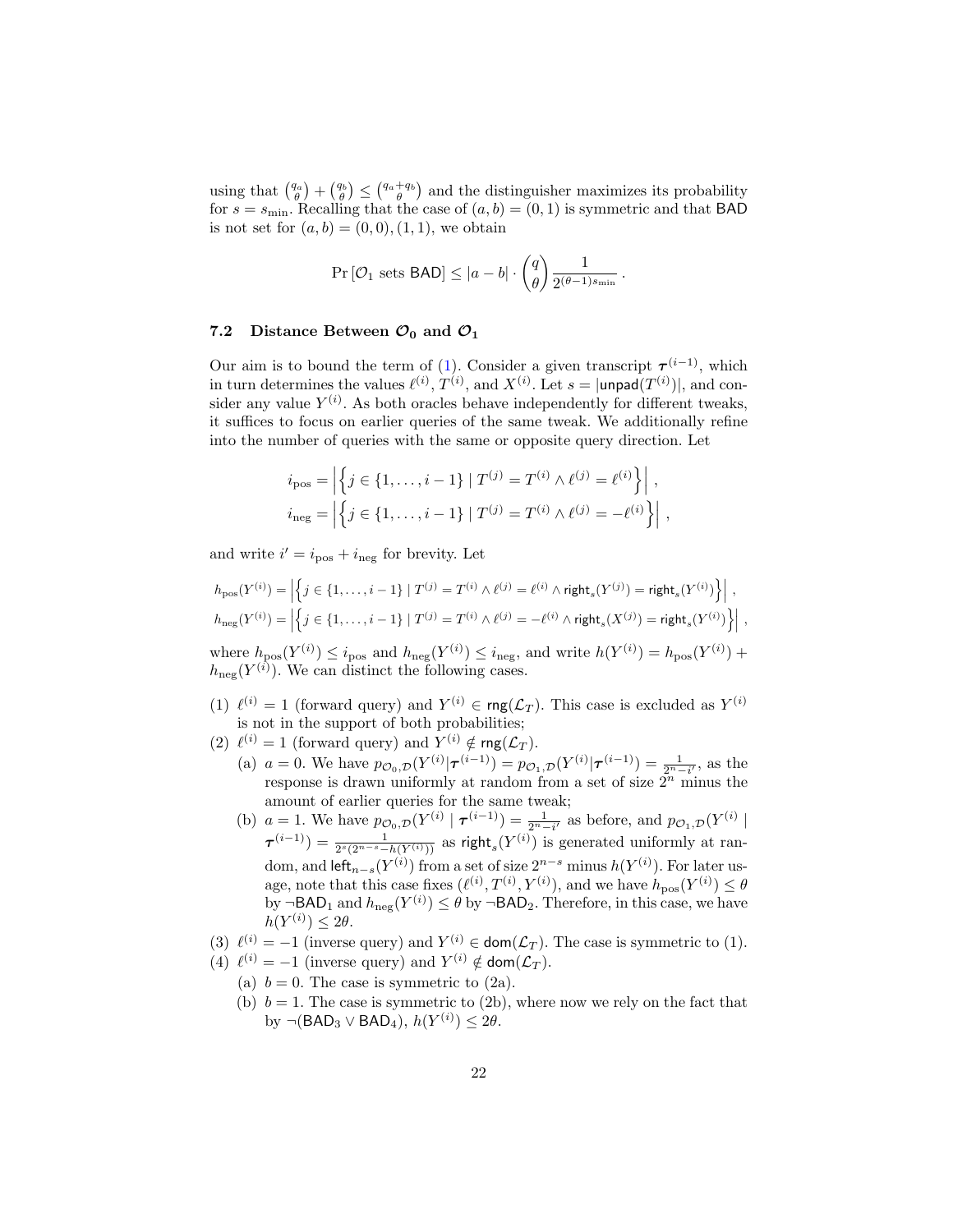Cases (2b) and (4b) dominate the chi-squared technique, and we obtain for  $\chi^2(\tau^{(i-1)})$  of [\(1\)](#page-6-1):

$$
\chi^{2}(\tau^{(i-1)}) = \sum_{Y^{(i)}} \frac{\left(\frac{1}{2^{n}-i'} - \frac{1}{2^{s}(2^{n-s}-h(Y^{(i)}))}\right)^{2}}{\frac{1}{2^{n}-i'}}\n= \sum_{Y^{(i)}} (2^{n}-i') \cdot \left(\frac{1}{2^{n}-i'} - \frac{1}{2^{s}(2^{n-s}-h(Y^{(i)}))}\right)^{2}\n= \sum_{Y^{(i)}} \frac{1}{(2^{n}-i')(2^{n-s}-h(Y^{(i)}))^{2}} \cdot \left(h(Y^{(i)}) - \frac{i'}{2^{s}}\right)^{2}\n\leq \frac{1}{(2^{n}-i')(2^{n-s}-2\theta)^{2}} \cdot \sum_{Y^{(i)}} \left(h(Y^{(i)}) - \frac{i'}{2^{s}}\right)^{2}\n\leq \frac{8}{2^{3n-2s}} \cdot \sum_{Y^{(i)}} \left(h(Y^{(i)}) - \frac{i'}{2^{s}}\right)^{2},
$$

using that  $h(Y^{(i)}) \leq 2\theta$  by  $\neg$ BAD (see above), and  $i' \leq 2^{n-1}$  and  $\theta \leq 2^{n-s_{\max}-2}$ . We find for its expectation:

<span id="page-22-0"></span>
$$
\exp[\chi^2(\tau^{(i-1)})] \le \frac{8}{2^{3n-2s}} \cdot \sum_{Y^{(i)}} \exp\left[\left(h(Y^{(i)}) - \frac{i'}{2^s}\right)^2\right].
$$
 (21)

Recalling that  $i' = i_{pos} + i_{neg}$  and  $h(Y^{(i)}) = h_{pos}(Y^{(i)}) + h_{neg}(Y^{(i)})$ , the remaining expectation satisfies:

$$
\exp\left[\left(h(Y^{(i)}) - \frac{i'}{2^s}\right)^2\right] = \exp\left[\left(h_{\text{pos}}(Y^{(i)}) + h_{\text{neg}}(Y^{(i)}) - \frac{i_{\text{pos}} + i_{\text{neg}}}{2^s}\right)^2\right]
$$
  
\n
$$
= \exp\left[\left(h_{\text{pos}}(Y^{(i)}) - \frac{i_{\text{pos}}}{2^s}\right)^2\right] + \exp\left[\left(h_{\text{neg}}(Y^{(i)}) - \frac{i_{\text{neg}}}{2^s}\right)^2\right]
$$
  
\n
$$
+ 2 \cdot \exp\left[\left(h_{\text{pos}}(Y^{(i)}) - \frac{i_{\text{pos}}}{2^s}\right)\left(h_{\text{neg}}(Y^{(i)}) - \frac{i_{\text{neg}}}{2^s}\right)\right]
$$
  
\n
$$
= \exp\left[\left(h_{\text{pos}}(Y^{(i)}) - \frac{i_{\text{pos}}}{2^s}\right)^2\right] + \left(h_{\text{neg}}(Y^{(i)}) - \frac{i_{\text{neg}}}{2^s}\right)^2
$$
  
\n
$$
+ 2 \cdot \left(\exp\left[h_{\text{pos}}(Y^{(i)})\right] - \frac{i_{\text{pos}}}{2^s}\right)\left(h_{\text{neg}}(Y^{(i)}) - \frac{i_{\text{neg}}}{2^s}\right).
$$
  
\n(22)

As  $h_{\text{pos}}(Y^{(i)}) \sim \text{HG}(2^n, 2^{n-s}, i_{\text{pos}})$ , by Section [2.3](#page-7-2) it satisfies

<span id="page-22-1"></span>
$$
\begin{aligned} \text{Exp}[h_{\text{pos}}(Y^{(i)})] &= \frac{i_{\text{pos}}}{2^s} \,, \\ \text{Var}[h_{\text{pos}}(Y^{(i)})] &= \frac{i_{\text{pos}}}{2^s} \cdot \left(1 - \frac{1}{2^s}\right) \cdot \frac{2^n - i_{\text{pos}}}{2^n - 1} \,, \end{aligned}
$$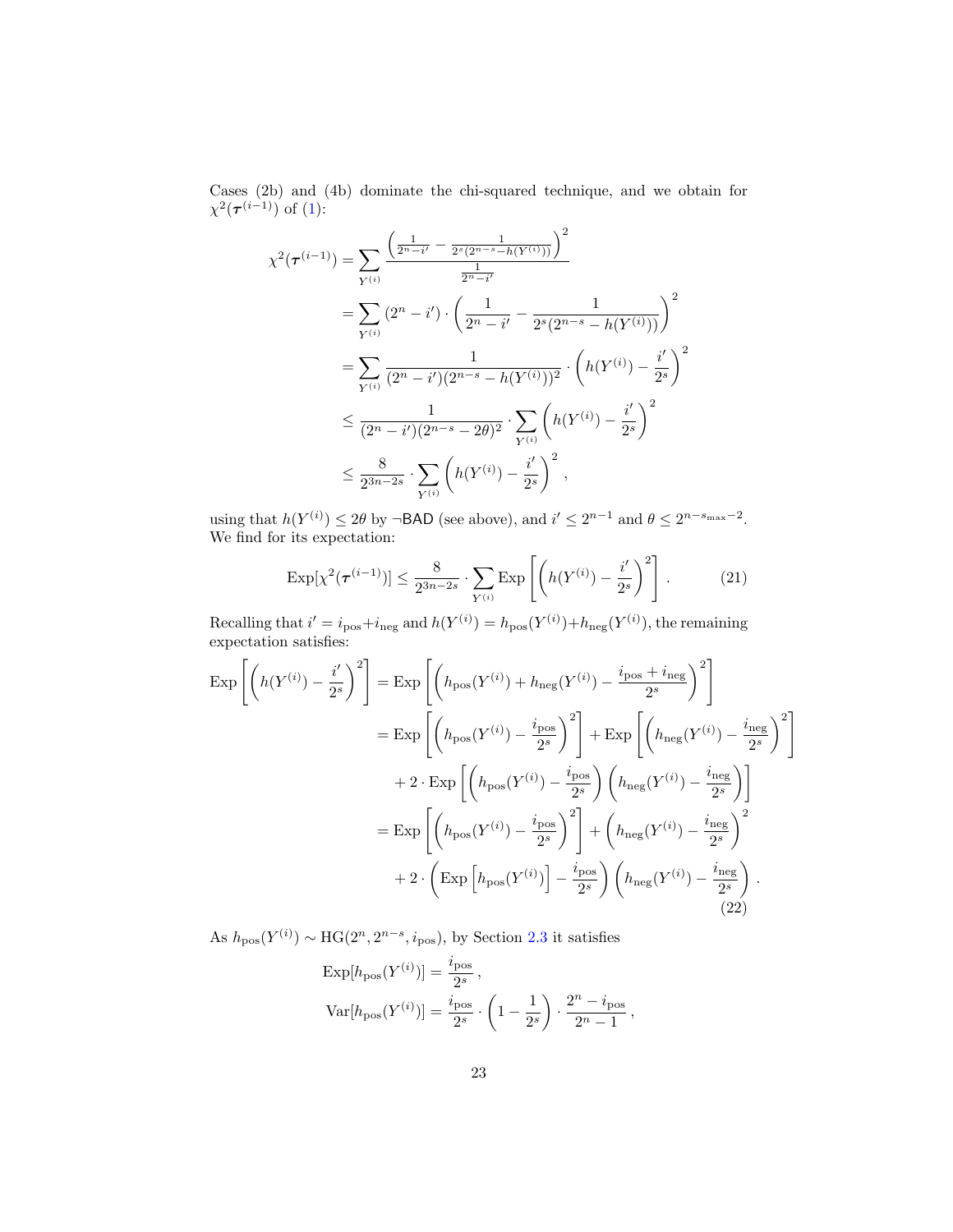and we obtain that

$$
\exp\left[\left(h(Y^{(i)}) - \frac{i'}{2^s}\right)^2\right] = \frac{i_{\text{pos}}}{2^s} \cdot \left(1 - \frac{1}{2^s}\right) \cdot \frac{2^n - i_{\text{pos}}}{2^n - 1} + \left(h_{\text{neg}}(Y^{(i)}) - \frac{i_{\text{neg}}}{2^s}\right)^2
$$

$$
\leq \frac{i_{\text{pos}}}{2^s} + \left(h_{\text{neg}}(Y^{(i)}) - \frac{i_{\text{neg}}}{2^s}\right)^2. \tag{23}
$$

We furthermore claim the following.

*Claim.* We have  $\sum_{Y^{(i)}} \left( h_{\text{neg}}(Y^{(i)}) - \frac{i_{\text{neg}}}{2^s} \right)^2 \leq i_{\text{neg}}^2 2^{n-s}$ .

Proof (of claim). We have

$$
\sum_{Y^{(i)}} \left( h_{\text{neg}}(Y^{(i)}) - \frac{i_{\text{neg}}}{2^s} \right)^2 = \sum_{Z^{(i)}} \sum_{Y^{(i)} = * \| Z^{(i)}|} \left( h_{\text{neg}}(Y^{(i)}) - \frac{i_{\text{neg}}}{2^s} \right)^2
$$

<span id="page-23-0"></span>.

As  $h_{\text{neg}}(Y^{(i)}) = h_{\text{neg}}(Y^{(i)\prime})$  for right<sub>s</sub> $(Y^{(i)}) = \text{right}_s(Y^{(i)\prime})$ , we subsequently have

$$
\sum_{Y^{(i)}} \left( h_{\text{neg}}(Y^{(i)}) - \frac{i_{\text{neg}}}{2^s} \right)^2 = \sum_{Z^{(i)}} 2^{n-s} \left( h_{\text{neg}}(0^{n-s} \| Z^{(i)}) - \frac{i_{\text{neg}}}{2^s} \right)^2
$$
  

$$
= 2^{n-s} \sum_{Z^{(i)}} \left( \left( h_{\text{neg}}(0^{n-s} \| Z^{(i)}) \right)^2
$$
  

$$
-2h_{\text{neg}}(0^{n-s} \| Z^{(i)}) \frac{i_{\text{neg}}}{2^s} + \left( \frac{i_{\text{neg}}}{2^s} \right)^2 \right)
$$
  

$$
\leq 2^{n-s} \left( i_{\text{neg}}^2 - \frac{2i_{\text{neg}}^2}{2^s} + \frac{2^s i_{\text{neg}}^2}{2^{2s}} \right)
$$
  

$$
= 2^{n-s} \left( i_{\text{neg}}^2 - \frac{i_{\text{neg}}^2}{2^s} \right) \leq i_{\text{neg}}^2 2^{n-s} . \qquad \Box
$$

Equations [\(21\)](#page-22-0) and [\(23\)](#page-23-0), alongside above claim, constitute to

$$
\exp[\chi^2(\tau^{(i-1)})] \le \frac{8}{2^{3n-2s}} \cdot (i_{\text{pos}} 2^{n-s} + i_{\text{neg}}^2 2^{n-s})
$$

$$
= \frac{8 (i_{\text{pos}} + i_{\text{neg}}^2)}{2^{2n-s}}.
$$
(24)

If  $(a, b) \in \{(1, 0), (0, 1)\}\$ , we have  $i_{\text{pos}}$ ,  $i_{\text{neg}} \leq (i - 1)$  and

<span id="page-23-1"></span>
$$
(24) \le \frac{8 ((i - 1) + (i - 1)^2)}{2^{2n - s}}.
$$

This bound is independent of the direction of the *i*-th query  $(\ell^{(i)} \in \{-1,1\}),$ but the parameter s depends on the query, as  $s = |$ unpad $(T^{(i)})|$ . The adversary maximizes its chances by sticking to the maximal  $s$ . This, finally, gives by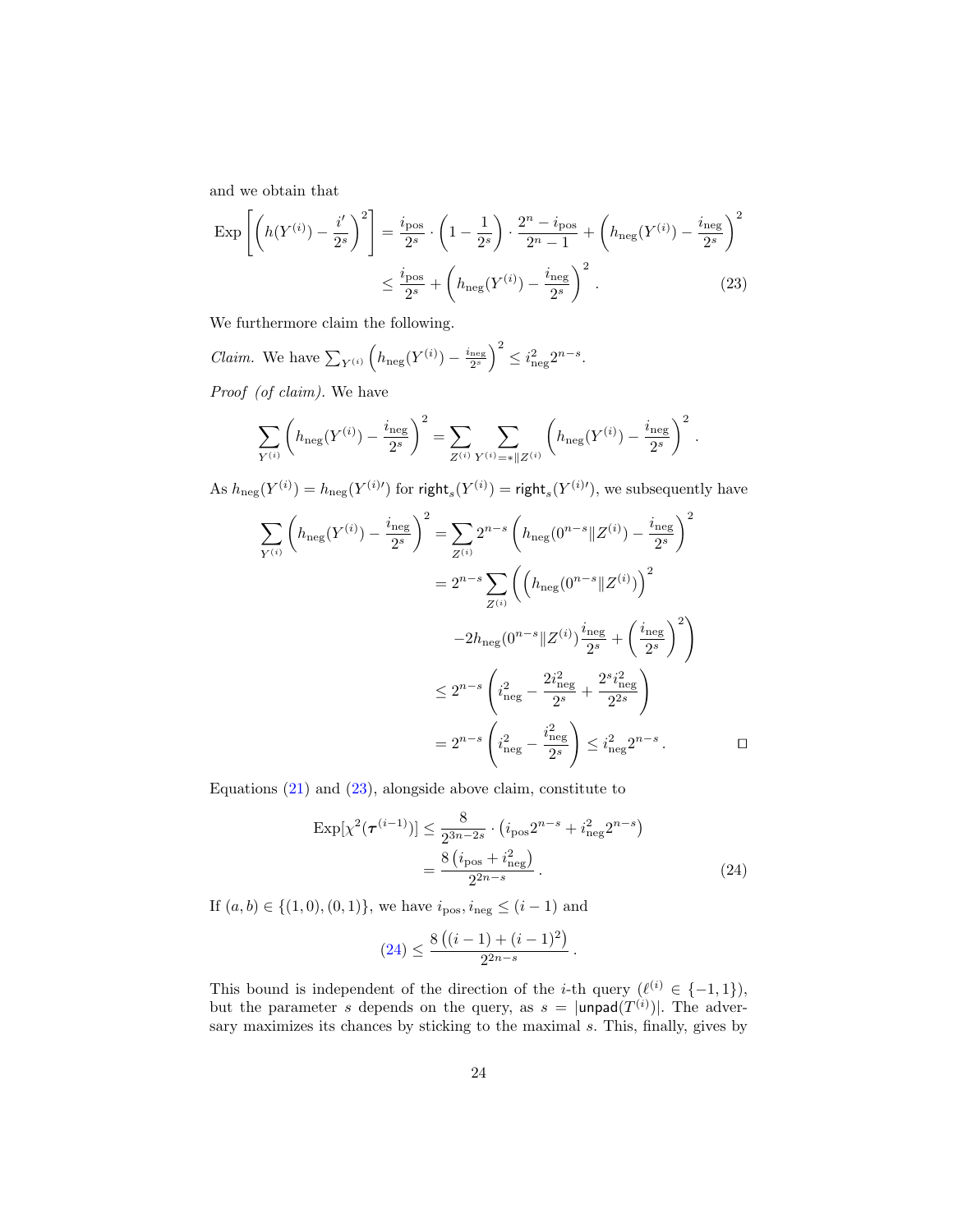Lemma [1:](#page-6-2)

$$
||p_{\mathcal{O}_0,\mathcal{D}}(\cdot) - p_{\mathcal{O}_1,\mathcal{D}}(\cdot)|| \le \left(\frac{1}{2}\sum_{i=1}^q \frac{8\left((i-1) + (i-1)^2\right)}{2^{2n - s_{\text{max}}}}\right)^{1/2}
$$
  
=  $\left(\frac{4}{3}\frac{q^3 - q}{2^{2n - s_{\text{max}}}}\right)^{1/2} \le \left(\frac{2q^3}{2^{2n - s_{\text{max}}}}\right)^{1/2}.$ 

On the other hand, if  $(a, b) = (1, 1)$ , we have  $i_{\text{pos}}$ ,  $i_{\text{neg}} \leq \theta$  and

$$
(24) \le \frac{8\left(\theta + \theta^2\right)}{2^{2n-s}}.
$$

Again sticking to the maximal  $s$ , this gives by Lemma [1:](#page-6-2)

$$
||p_{\mathcal{O}_0,\mathcal{D}}(\cdot) - p_{\mathcal{O}_1,\mathcal{D}}(\cdot)|| \le \left(\frac{1}{2}\sum_{i=1}^q \frac{8(\theta + \theta^2)}{2^{2n - s_{\max}}}\right)^{1/2} = \left(\frac{4(\theta + \theta^2) q}{2^{2n - s_{\max}}}\right)^{1/2}.
$$

# <span id="page-24-0"></span>8 Proof of Lemma [3](#page-11-4) on H

Consider any distinguisher  $D$  making at most  $q \leq 2^{n-1}$  queries, all of length in  $[n + s_{\min}, 2n - 1]$  bits. The distinguisher has access to either random system H or  $\rho \stackrel{\hspace{0.1em}\mathsf{\scriptscriptstyle\$}}{\leftarrow}$  VPerm([n, 2n - 1]), and without loss of generality,  $D$  is computationally unbounded and deterministic.

We will use the chi-squared method of Section [2.2,](#page-6-0) with  $\mathcal{O}_0 = H$  being the real system and  $\mathcal{O}_1 = \rho$  the ideal system. Summarize the communication of  $\mathcal D$ with its oracle in a transcript  $\boldsymbol{\tau} = (\tau^{(1)}, \ldots, \tau^{(q)}),$  where  $\tau^{(i)} = (\ell^{(i)}, X^{(i)}, Y^{(i)})$ consists of a bit  $\ell^{(i)} \in \{-1,1\}$  indicating the direction of the query (1 means forward, and  $-1$  means inverse), an input value  $(X^{(i)})$ , and a response  $Y^{(i)}$ , in such a way that  $O^{\ell^{(i)}}(X^{(i)}) = Y^{(i)}$  for  $\mathcal{O} \in \{O_0, O_1\}.$ 

Unlike the proof of Section [7,](#page-19-0) we will not rely on additional bad events, and there is no need to perform a hybrid argument and to upper bound the probability of bad events. We immediately move to bounding the term of [\(1\)](#page-6-1), and the proof is very similar to that in Section [7.2.](#page-21-0) Consider a given transcript  $\tau^{(i-1)}$ , which in turn determines the values  $\ell^{(i)}$  and  $X^{(i)}$ . Let  $s = |X^{(i)}| - n$ , and consider any value  $Y^{(i)}$ . As both oracles behave independently for different input lengths, it suffices to focus on earlier queries of the same size. We additionally refine into the number of queries with the same or opposite query direction. Let

$$
i_{\text{pos}} = \left| \left\{ j \in \{1, \ldots, i-1\} \mid |X^{(j)}| = |X^{(i)}| \wedge \ell^{(j)} = \ell^{(i)} \right\} \right|,
$$
  

$$
i_{\text{neg}} = \left| \left\{ j \in \{1, \ldots, i-1\} \mid |X^{(j)}| = |X^{(i)}| \wedge \ell^{(j)} = -\ell^{(i)} \right\} \right|,
$$

and write  $i' = i_{\text{pos}} + i_{\text{neg}}$ . Let

$$
h_{\text{pos}}(Y^{(i)}) = \left| \left\{ j \in \{1, ..., i-1\} \mid |X^{(j)}| = |X^{(i)}| \land \ell^{(j)} = \ell^{(i)} \land \text{right}_s(Y^{(j)}) = \text{right}_s(Y^{(i)}) \right\} \right|,
$$
  

$$
h_{\text{neg}}(Y^{(i)}) = \left| \left\{ j \in \{1, ..., i-1\} \mid |X^{(j)}| = |X^{(i)}| \land \ell^{(j)} = -\ell^{(i)} \land \text{right}_s(X^{(j)}) = \text{right}_s(Y^{(i)}) \right\} \right|,
$$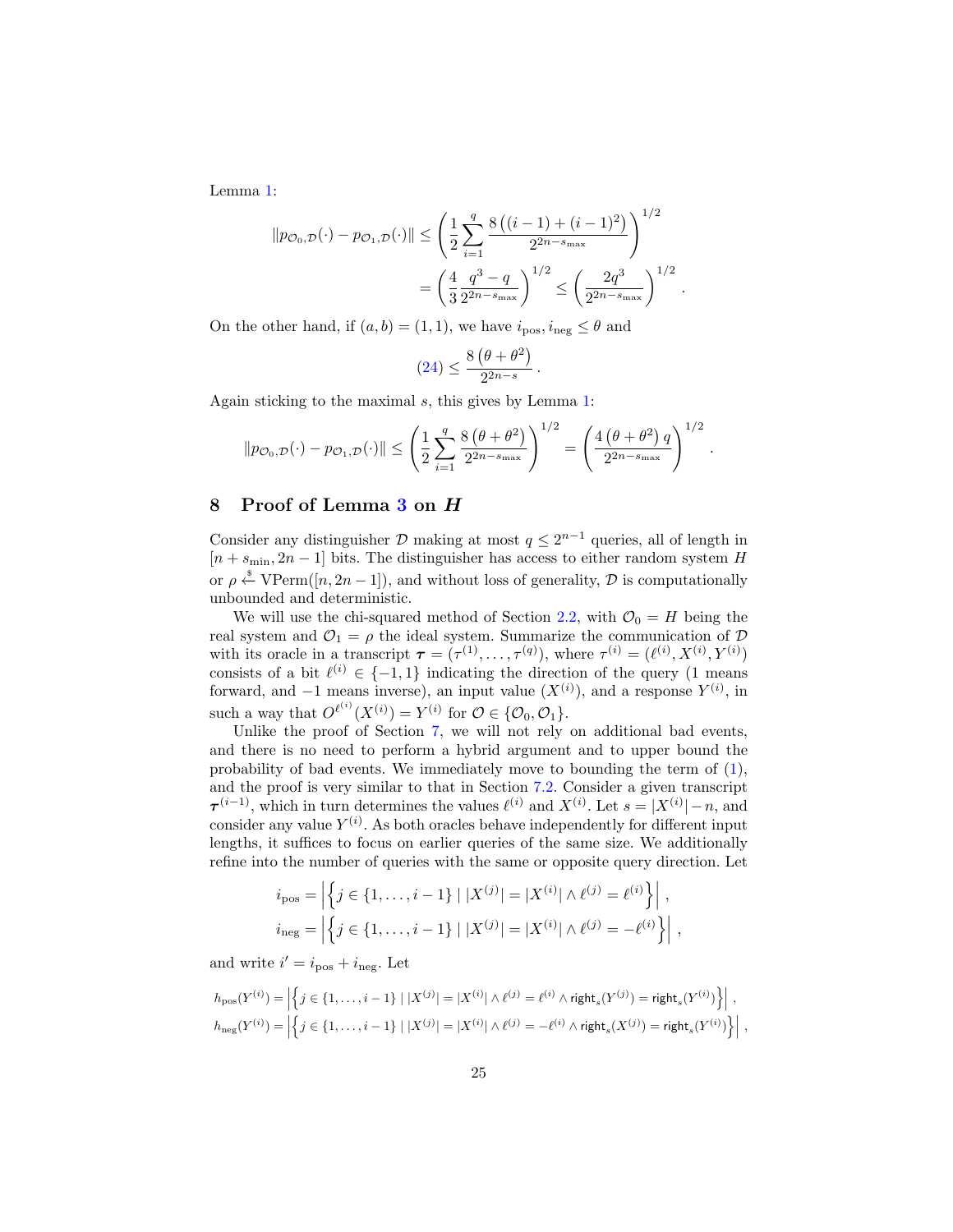where  $h_{\text{pos}}(Y^{(i)}) \leq i_{\text{pos}}$  and  $h_{\text{neg}}(Y^{(i)}) \leq i_{\text{neg}}$ , and write  $h(Y^{(i)}) = h_{\text{pos}}(Y^{(i)}) +$  $h_{\text{neg}}(Y^{(i)})$ . We can distinct the following cases.

- (1)  $\ell^{(i)} = 1$  (forward query) and  $Y^{(i)} \in \text{rng}(\mathcal{L}_s)$ . This case is excluded as  $Y^{(i)}$  is not in the support of both probabilities;
- (2)  $\ell^{(i)} = 1$  (forward query) and  $Y^{(i)} \notin \text{rng}(\mathcal{L}_s)$ . We have  $p_{\mathcal{O}_0,\mathcal{D}}(Y^{(i)} | \tau^{(i-1)}) =$  $\frac{1}{2^{n+s}-i'}$  as the response is drawn uniformly at random from a set of size  $2^{n+s}$ minus the amount of earlier queries for the same tweak, and  $p_{\mathcal{O}_1,\mathcal{D}}(Y^{(i)} |$  $\tau^{(i-1)}$ ) =  $\frac{1}{2^s(2^n - h(Y^{(i)}))}$  as right<sub>s</sub> $(Y^{(i)})$  is generated uniformly at random, and  $\operatorname{left}_n(Y^{(i)})$  from a set of size  $2^n$  minus  $h(Y^{(i)})$ .
- (3)  $\ell^{(i)} = -1$  (inverse query) and  $Y^{(i)} \in \text{dom}(\mathcal{L}_s)$ . The case is symmetric to (1).
- (4)  $\ell^{(i)} = -1$  (inverse query) and  $Y^{(i)} \notin \text{dom}(\mathcal{L}_s)$ . The case is symmetric to (2).

Cases (2) and (4) dominate the chi-squared technique, and we obtain for  $\chi^2(\tau^{(i-1)})$ of  $(1)$ :

$$
\chi^{2}(\tau^{(i-1)}) = \sum_{Y^{(i)}} \frac{\left(\frac{1}{2^{n+s}-i'} - \frac{1}{2^{s}(2^{n}-h(Y^{(i)}))}\right)^{2}}{\frac{1}{2^{n+s}-i'}}\n= \sum_{Y^{(i)}} (2^{n+s}-i') \cdot \left(\frac{1}{2^{n+s}-i'} - \frac{1}{2^{s}(2^{n}-h(Y^{(i)}))}\right)^{2}\n= \sum_{Y^{(i)}} \frac{1}{(2^{n+s}-i')(2^{n}-h(Y^{(i)}))^{2}} \cdot \left(h(Y^{(i)}) - \frac{i'}{2^{s}}\right)^{2}\n\leq \frac{1}{(2^{n+s}-i')(2^{n}-i')^{2}} \cdot \sum_{Y^{(i)}} \left(h(Y^{(i)}) - \frac{i'}{2^{s}}\right)^{2}\n\leq \frac{8}{2^{3n+s}} \cdot \sum_{Y^{(i)}} \left(h(Y^{(i)}) - \frac{i'}{2^{s}}\right)^{2},
$$

using that  $h(Y^{(i)}) \leq i'$ , and  $i' \leq 2^{n-1}$ . We find for its expectation:

<span id="page-25-0"></span>
$$
\exp[\chi^2(\tau^{(i-1)})] \le \frac{8}{2^{3n+s}} \cdot \sum_{Y^{(i)}} \exp\left[\left(h(Y^{(i)}) - \frac{i'}{2^s}\right)^2\right].
$$
 (25)

Recalling that  $i' = i_{\text{pos}} + i_{\text{neg}}$  and  $h(Y^{(i)}) = h_{\text{pos}}(Y^{(i)}) + h_{\text{neg}}(Y^{(i)})$ , the remaining expectation satisfies (identically to  $(22)$ ):

$$
\exp\left[\left(h(Y^{(i)}) - \frac{i'}{2^s}\right)^2\right] = \exp\left[\left(h_{\text{pos}}(Y^{(i)}) - \frac{i_{\text{pos}}}{2^s}\right)^2\right] + \left(h_{\text{neg}}(Y^{(i)}) - \frac{i_{\text{neg}}}{2^s}\right)^2 + 2 \cdot \left(\exp\left[h_{\text{pos}}(Y^{(i)})\right] - \frac{i_{\text{pos}}}{2^s}\right) \left(h_{\text{neg}}(Y^{(i)}) - \frac{i_{\text{neg}}}{2^s}\right).
$$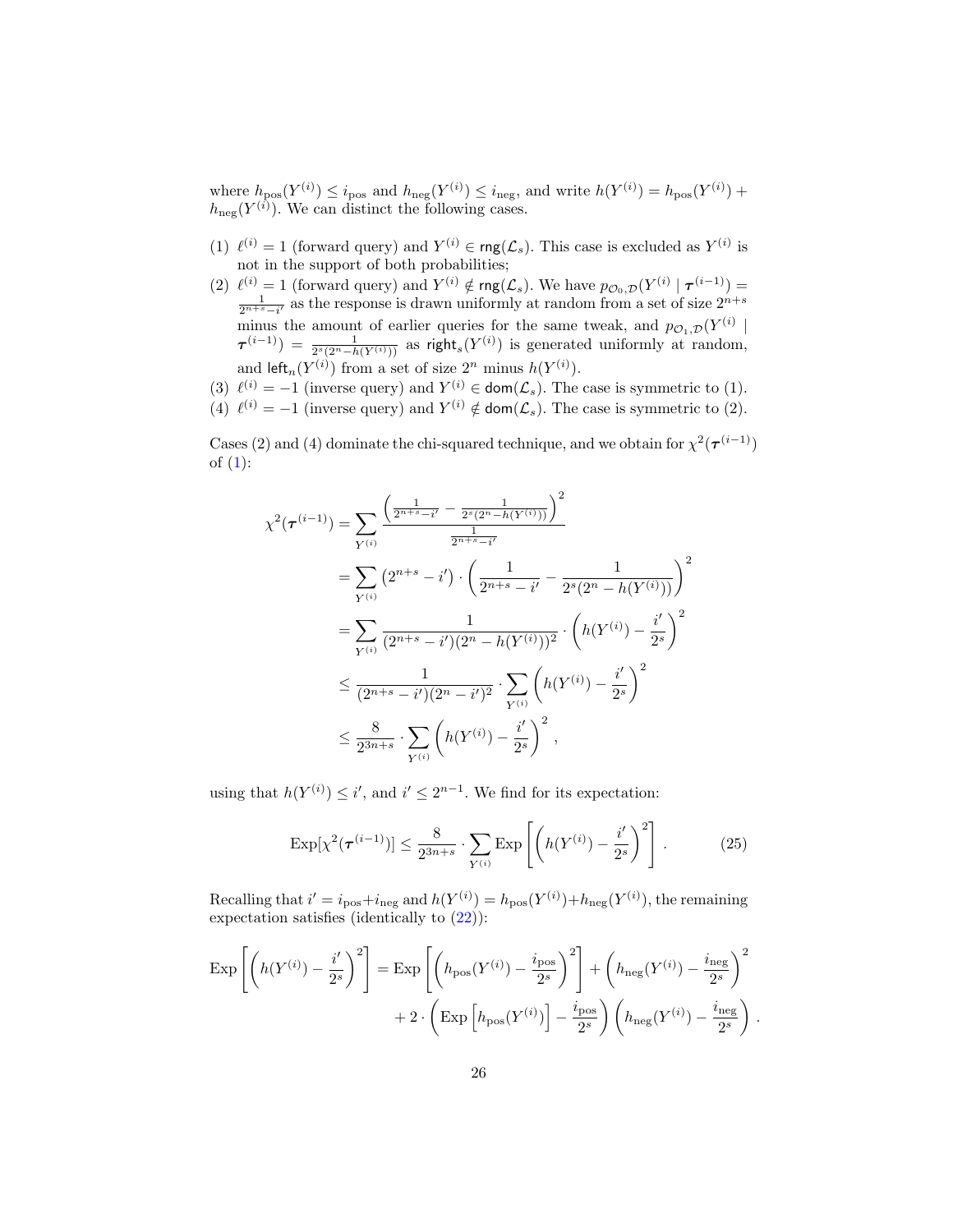As  $h_{\text{pos}}(Y^{(i)}) \sim \text{HG}(2^{n+s}, 2^n, i_{\text{pos}})$ , by Section [2.3](#page-7-2) it satisfies

$$
\begin{aligned} \text{Exp}[h_{\text{pos}}(Y^{(i)})] &= \frac{i_{\text{pos}}}{2^s} \,, \\ \text{Var}[h_{\text{pos}}(Y^{(i)})] &= \frac{i_{\text{pos}}}{2^s} \cdot \left(1 - \frac{1}{2^s}\right) \cdot \frac{2^{n+s} - i_{\text{pos}}}{2^{n+s} - 1} \,, \end{aligned}
$$

and we obtain that

$$
\exp\left[\left(h(Y^{(i)}) - \frac{i'}{2^s}\right)^2\right] = \frac{i_{\text{pos}}}{2^s} \cdot \left(1 - \frac{1}{2^s}\right) \cdot \frac{2^{n+s} - i_{\text{pos}}}{2^{n+s} - 1} + \left(h_{\text{neg}}(Y^{(i)}) - \frac{i_{\text{neg}}}{2^s}\right)^2
$$

$$
\leq \frac{i_{\text{pos}}}{2^s} + \left(h_{\text{neg}}(Y^{(i)}) - \frac{i_{\text{neg}}}{2^s}\right)^2. \tag{26}
$$

We furthermore claim the following.

*Claim.* We have  $\sum_{Y^{(i)}} \left( h_{\text{neg}}(Y^{(i)}) - \frac{i_{\text{neg}}}{2^s} \right)^2 \leq i_{\text{neg}}^2 2^n$ .

Proof (of claim). The proof is identical to that of the claim in Section [7.2,](#page-21-0) except that now  $(n + s)$ -bit values  $Y^{(i)}$  are involved.

Equations  $(25)$  and  $(26)$ , alongside above claim, constitute to

<span id="page-26-1"></span>
$$
\exp[\chi^2(\tau^{(i-1)})] \le \frac{8}{2^{3n+s}} \cdot (i_{\text{pos}} 2^n + i_{\text{neg}}^2 2^n)
$$
  
= 
$$
\frac{8 (i_{\text{pos}} + i_{\text{neg}}^2)}{2^{2n+s}}
$$
  

$$
\le \frac{8 ((i-1) + (i-1)^2)}{2^{2n+s}}.
$$

This bound is independent of the direction of the *i*-th query  $(\ell^{(i)} \in \{-1, 1\})$ , but the parameter s depends on the query, as  $s = |X^{(i)}| - n$ . The adversary maximizes its chances by sticking to the minimal s. This, finally, gives by Lemma [1:](#page-6-2)

$$
\mathbf{Adv}_{H}^{\text{vsprp}}(\mathcal{D}) = \|p_{\mathcal{O}_0, \mathcal{D}}(\cdot) - p_{\mathcal{O}_1, \mathcal{D}}(\cdot)\| \le \left(\frac{1}{2} \sum_{i=1}^{q} \frac{8\left((i-1) + (i-1)^2\right)}{2^{2n + s_{\min}}}\right)^{1/2}
$$

$$
= \left(\frac{4}{3} \frac{q^3 - q}{2^{2n + s_{\min}}}\right)^{1/2} \le \left(\frac{2q^3}{2^{2n + s_{\min}}}\right)^{1/2}
$$

.

### <span id="page-26-0"></span>A Example Mixing Functions

Chen et al. [\[11\]](#page-27-3) defined pure mixing functions as follows.

**Definition 1.** Let  $m, n \in \mathbb{N}$  such that  $m \leq n$ , and let  $m \times \bigcup_{s=m}^{n} (\{0,1\}^s)^2 \to$  $\cup_{s=m}^{n}(\{0,1\}^s)^2$  be a length-preserving permutation. Define  $\textsf{mix}_L$  as the left half of its evaluation and  $\min_R$  as its right half. The mixing function is called pure if for all  $s \in [m, n]$ :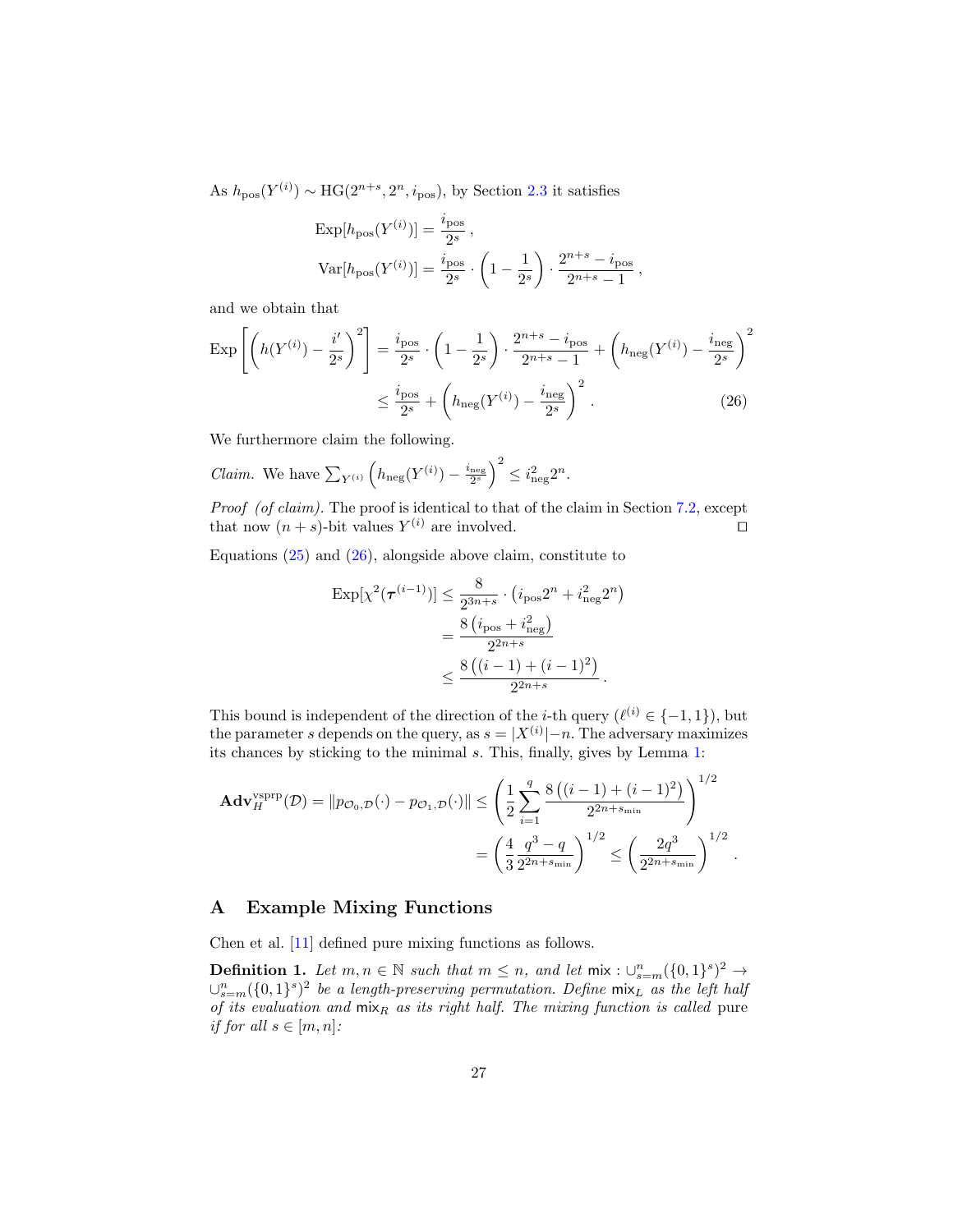$-$  mix<sub>L</sub>(A, ·) is a permutation for all  $A \in \{0,1\}^s$ , and  $-$  mix<sub>R</sub>( $\cdot$ , *B*) is a permutation for all  $B \in \{0,1\}^s$ .

Chen et al. already pointed out that the simplest possible pure mixing function,  $mix(A, B) = (B, A)$ , is sufficient for LDT.

ACKNOWLEDGMENTS. This work was supported in part by the Research Council KU Leuven: GOA TENSE (C16/15/058). Yu Long Chen is supported by a Ph.D. Fellowship from the Research Foundation - Flanders (FWO). Bart Mennink is supported by a postdoctoral fellowship from the Netherlands Organisation for Scientific Research (NWO) under Veni grant 016.Veni.173.017. Mridul Nandi is supported by the Wisekey Project in the R.C.Bose Centre of Cryptology and Security. The authors would like to thank the anonymous reviewers for their comments and suggestions.

# References

- <span id="page-27-0"></span>1. Andreeva, E., Bogdanov, A., Datta, N., Luykx, A., Mennink, B., Nandi, M., Tischhauser, E., Yasuda, K.: COLM v1 (2016), submission to CAESAR competition
- <span id="page-27-1"></span>2. Andreeva, E., Bogdanov, A., Luykx, A., Mennink, B., Tischhauser, E., Yasuda, K.: Parallelizable and Authenticated Online Ciphers. In: Sako and Sarkar [\[42\]](#page-29-15), pp. 424–443
- <span id="page-27-4"></span>3. Andreeva, E., Bogdanov, A., Luykx, A., Mennink, B., Tischhauser, E., Yasuda, K.: AES-COPA v.1 (2015), submission to CAESAR competition
- <span id="page-27-6"></span>4. Avanzi, R.: The QARMA block cipher family. almost MDS matrices over rings with zero divisors, nearly symmetric even-mansour constructions with non-involutory central rounds, and search heuristics for low-latency s-boxes. IACR Trans. Symmetric Cryptol. 2017(1), 4–44 (2017), [https://doi.org/10.13154/tosc.v2017.](https://doi.org/10.13154/tosc.v2017.i1.4-44) [i1.4-44](https://doi.org/10.13154/tosc.v2017.i1.4-44)
- <span id="page-27-5"></span>5. Beierle, C., Jean, J., Kölbl, S., Leander, G., Moradi, A., Peyrin, T., Sasaki, Y., Sasdrich, P., Sim, S.M.: The SKINNY Family of Block Ciphers and Its Low-Latency Variant MANTIS. In: Robshaw, M., Katz, J. (eds.) CRYPTO 2016, Part II. LNCS, vol. 9815, pp. 123–153. Springer (2016)
- <span id="page-27-8"></span>6. Bellare, M., Rogaway, P., Spies, T.: The FFX Mode of Operation for Format-Preserving Encryption (2010), submission to NIST
- <span id="page-27-7"></span>7. Bertoni, G., Daemen, J., Peeters, M., Van Assche, G.: Sponge Functions. ECRYPT Hash Workshop 2007 (May 2007)
- <span id="page-27-9"></span>8. Brier, E., Peyrin, T., Stern, J.: BPS: A Format-Preserving Encryption Proposal (2010), submission to NIST
- <span id="page-27-10"></span>9. Canteaut, A., Viswanathan, K. (eds.): INDOCRYPT 2004, LNCS, vol. 3348. Springer (2004)
- <span id="page-27-2"></span>10. Chakraborty, D., Sarkar, P.: HCH: A New Tweakable Enciphering Scheme Using the Hash-Encrypt-Hash Approach. In: Barua, R., Lange, T. (eds.) INDOCRYPT 2006. LNCS, vol. 4329, pp. 287–302. Springer (2006)
- <span id="page-27-3"></span>11. Chen, Y., Luykx, A., Mennink, B., Preneel, B.: Efficient Length Doubling From Tweakable Block Ciphers. IACR Trans. Symmetric Cryptol. 2017(3), 253–270 (2017)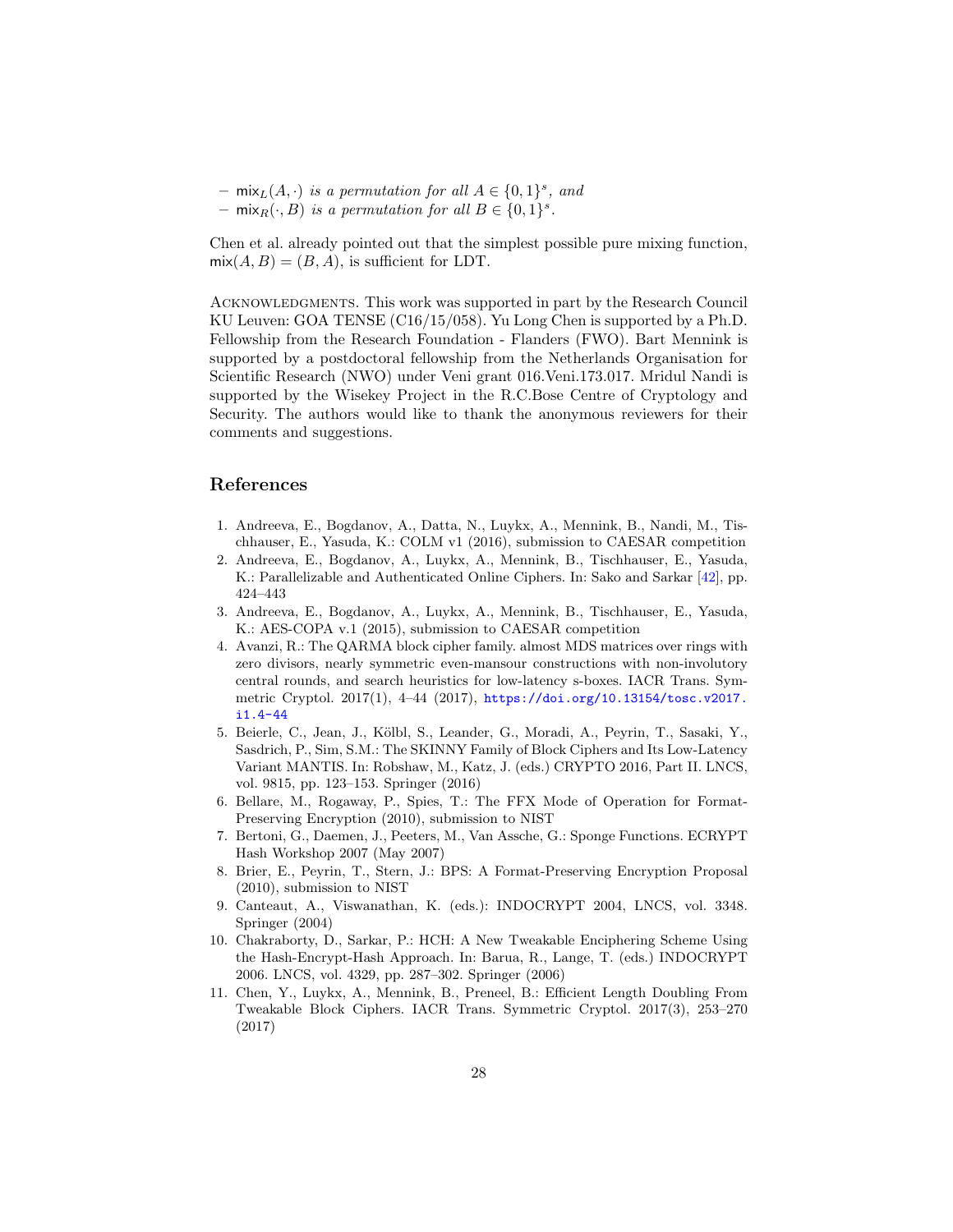- <span id="page-28-15"></span>12. Coron, J., Dodis, Y., Mandal, A., Seurin, Y.: A Domain Extender for the Ideal Cipher. In: Micciancio, D. (ed.) TCC 2010. LNCS, vol. 5978, pp. 273–289. Springer (2010)
- <span id="page-28-3"></span>13. Daemen, J.: Hash Function and Cipher Design: Strategies Based on Linear and Differential Cryptanalysis. Ph.D. thesis, Katholieke Universiteit Leuven, Leuven, Belgium (1995)
- <span id="page-28-11"></span>14. Dai, W., Hoang, V.T., Tessaro, S.: Information-Theoretic Indistinguishability via the Chi-Squared Method. In: Katz and Shacham [\[25\]](#page-28-20), pp. 497–523
- <span id="page-28-1"></span>15. Dworkin, M.: NIST SP 800-38E: Recommendation for Block Cipher Modes of Operation: The XTS-AES Mode for Confidentiality on Storage Devices (2010)
- <span id="page-28-12"></span>16. Dworkin, M.: NIST SP 800-38G: Recommendation for Block Cipher Modes of Operation: Methods for Format-Preserving Encryption (2016)
- <span id="page-28-19"></span>17. Gilboa, S., Gueron, S.: Distinguishing a truncated random permutation from a random function. Cryptology ePrint Archive, Report 2015/773 (2015)
- <span id="page-28-13"></span>18. GS1:  $\mathrm{EPC}^\mathrm{TM}$ Radio-Frequency Identity Protocols Generation-2 UHF RFID, Version 2.0.1 (2015), [https://www.gs1.org/sites/default/files/docs/epc/Gen2\\_](https://www.gs1.org/sites/default/files/docs/epc/Gen2_Protocol_Standard.pdf) [Protocol\\_Standard.pdf](https://www.gs1.org/sites/default/files/docs/epc/Gen2_Protocol_Standard.pdf)
- <span id="page-28-14"></span>19. GS1: EPC Tag Data Standard, Version 1.11 (2017), [https://www.gs1.org/sites/](https://www.gs1.org/sites/default/files/docs/epc/GS1_EPC_TDS_i1_11.pdf) [default/files/docs/epc/GS1\\_EPC\\_TDS\\_i1\\_11.pdf](https://www.gs1.org/sites/default/files/docs/epc/GS1_EPC_TDS_i1_11.pdf)
- <span id="page-28-4"></span>20. Halevi, S.: EME<sup>∗</sup> : Extending EME to Handle Arbitrary-Length Messages with Associated Data. In: Canteaut and Viswanathan [\[9\]](#page-27-10), pp. 315–327
- <span id="page-28-5"></span>21. Halevi, S.: Invertible Universal Hashing and the TET Encryption Mode. In: Menezes, A. (ed.) CRYPTO 2007. LNCS, vol. 4622, pp. 412–429. Springer (2007)
- <span id="page-28-18"></span>22. Hall, C., Wagner, D.A., Kelsey, J., Schneier, B.: Building PRFs from PRPs. In: Krawczyk, H. (ed.) CRYPTO '98. LNCS, vol. 1462, pp. 370–389. Springer (1998)
- <span id="page-28-9"></span>23. Iwata, T., Minematsu, K., Peyrin, T., Seurin, Y.: ZMAC: A Fast Tweakable Block Cipher Mode for Highly Secure Message Authentication. In: Katz and Shacham [\[25\]](#page-28-20), pp. 34–65
- <span id="page-28-10"></span>24. Jean, J., Nikolic, I., Peyrin, T.: Tweaks and Keys for Block Ciphers: The TWEAKEY Framework. In: Sarkar, P., Iwata, T. (eds.) ASIACRYPT 2014, Part II. LNCS, vol. 8874, pp. 274–288. Springer (2014)
- <span id="page-28-20"></span>25. Katz, J., Shacham, H. (eds.): CRYPTO 2017, Part III, LNCS, vol. 10403. Springer (2017)
- <span id="page-28-0"></span>26. Krovetz, T., Rogaway, P.: The Software Performance of Authenticated-Encryption Modes. In: Joux, A. (ed.) FSE 2011. LNCS, vol. 6733, pp. 306–327. Springer (2011)
- <span id="page-28-6"></span>27. McGrew, D.A., Fluhrer, S.R.: The Security of the Extended Codebook (XCB) Mode of Operation. In: Adams, C.M., Miri, A., Wiener, M.J. (eds.) SAC 2007. LNCS, vol. 4876, pp. 311–327. Springer (2007)
- <span id="page-28-2"></span>28. McGrew, D.A., Viega, J.: The Security and Performance of the Galois/Counter Mode (GCM) of Operation. In: Canteaut and Viswanathan [\[9\]](#page-27-10), pp. 343–355
- <span id="page-28-17"></span>29. Minematsu, K.: Beyond-Birthday-Bound Security Based on Tweakable Block Cipher. In: Dunkelman, O. (ed.) FSE 2009. LNCS, vol. 5665, pp. 308–326. Springer (2009)
- <span id="page-28-16"></span>30. Minematsu, K., Iwata, T.: Building Blockcipher from Tweakable Blockcipher: Extending FSE 2009 Proposal. In: Chen, L. (ed.) IMACC 2011. LNCS, vol. 7089, pp. 391–412. Springer (2011)
- <span id="page-28-8"></span>31. Nandi, M.: A Generic Method to Extend Message Space of a Strong Pseudorandom Permutation. Computación y Sistemas 12(3) (2009)
- <span id="page-28-7"></span>32. Nandi, M.: XLS is Not a Strong Pseudorandom Permutation. In: Sarkar, P., Iwata, T. (eds.) ASIACRYPT 2014, Part I. LNCS, vol. 8873, pp. 478–490. Springer (2014)